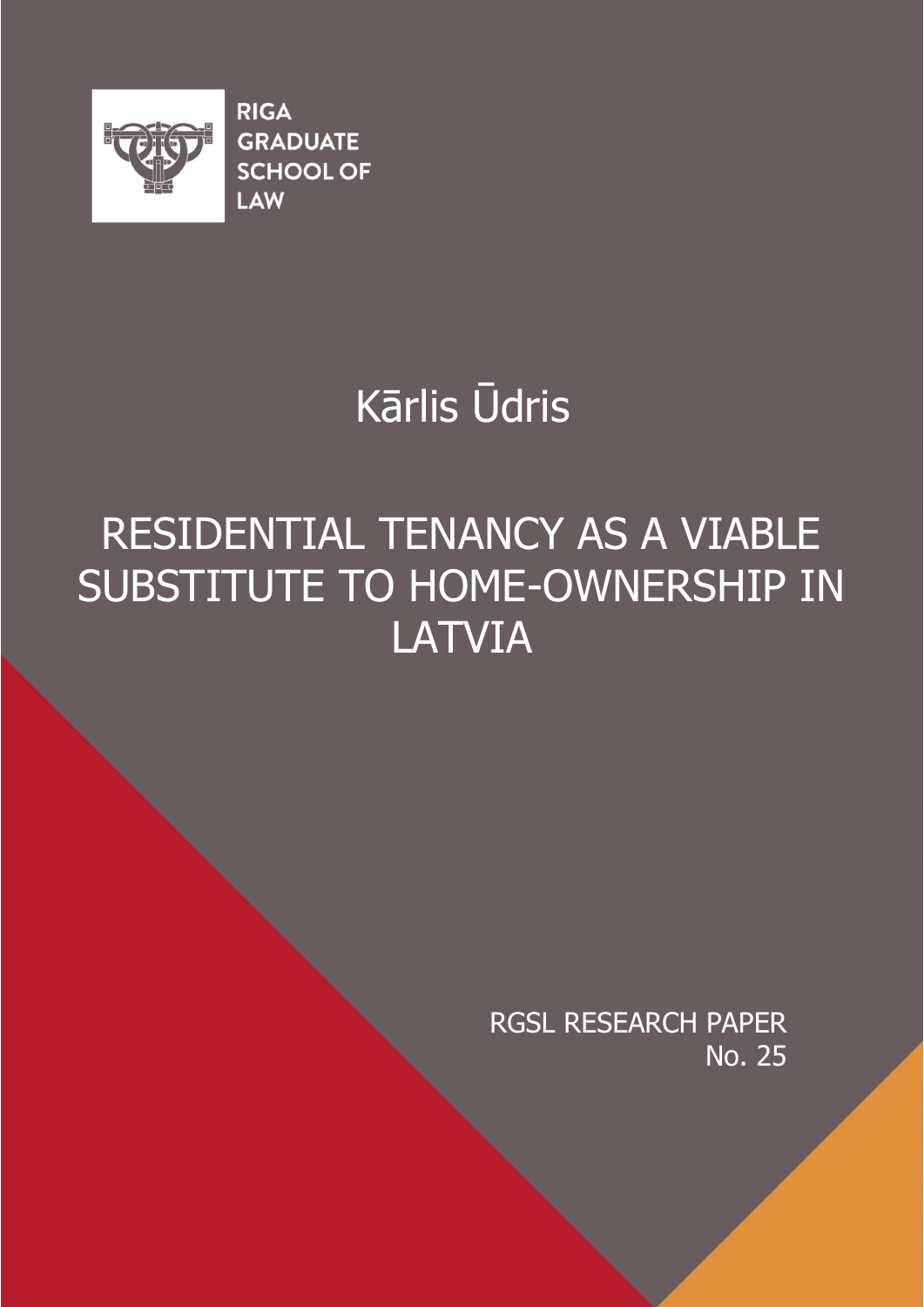#### **Riga Graduate School of Law**

Established in 1998, the Riga Graduate School of Law (RGSL) has emerged as a leading legal education and research institute in the Baltic region. RGSL offers numerous study programmes in the area of International and European Law at bachelor and master's level and cooperates with the University of Copenhagen on a joint doctoral programme. The School benefits from partnerships with numerous leading European universities and cooperates closely with the University of Latvia, the major shareholder. In addition to its growing resident faculty, RGSL also benefits from the involvement of a large number of eminent scholars and practitioners based in the local environment, elsewhere in Europe, and overseas. The School is located in the *Art Nouveau* district of Riga and hosts an outstanding law library.

A primary objective of RGSL is to contribute to the development of Latvia and the wider region by educating new generations of motivated and highly skilled young scholars and professionals capable of contributing to the ongoing process of European integration. Research and education in the area of international and European law are integral to the realisation of this objective.

The present series of Research Papers documents the broad range of innovative scholarly work undertaken by RGSL academic staff, students, guest lecturers and visiting scholars. Scholarly papers published in the series have been peer reviewed.

#### **Editorial Board:**

Aleksandrs Fillers (PhD) Ilze Ruse (Dr.phil.) George Ulrich (PhD) Ineta Ziemele (PhD) Galina Žukova (PhD) Assistant to the Editorial Board: Ligita Gjortlere (M.Sci.Soc.)

ISSN 1691-9254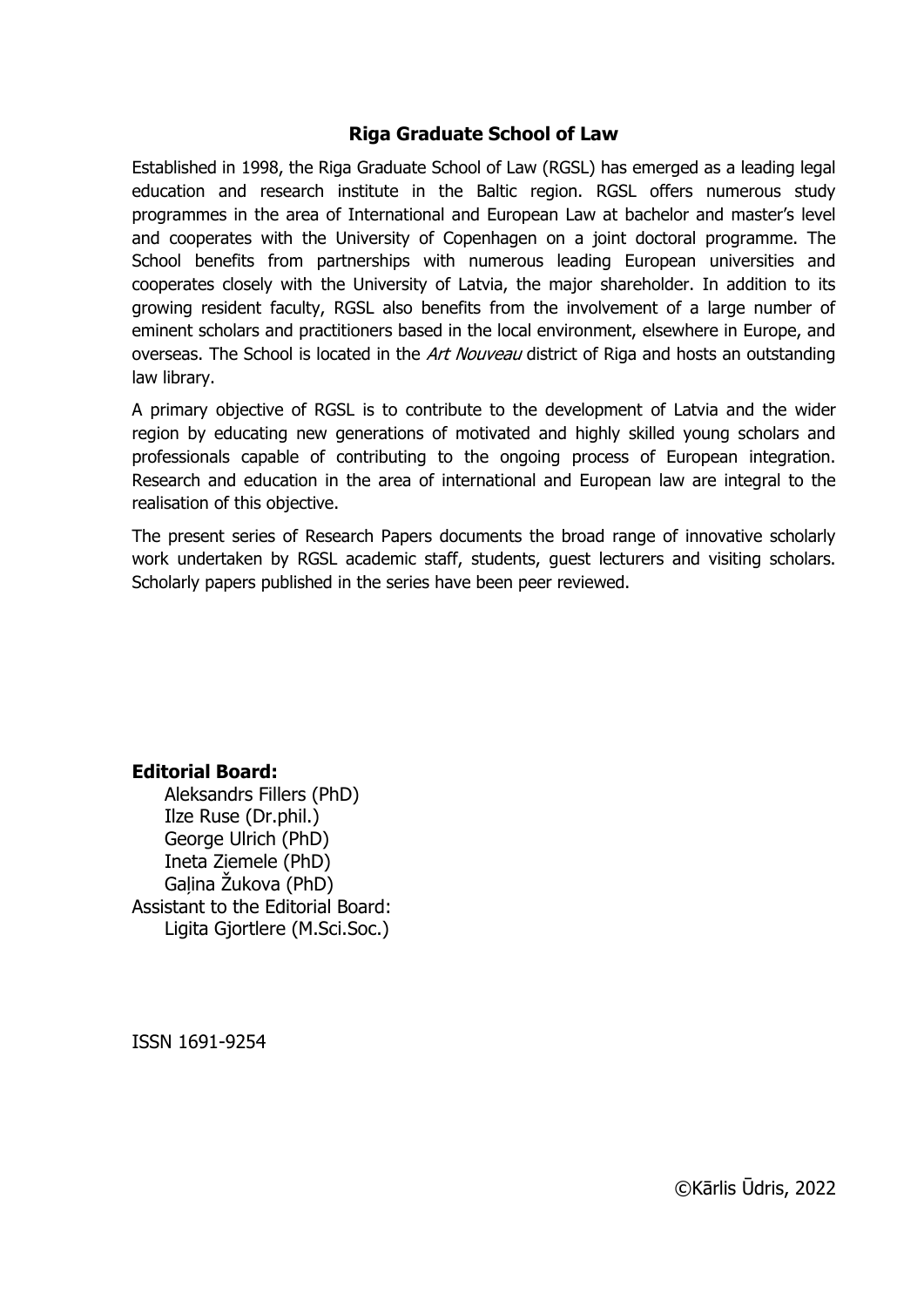#### **About the Author**

**Karlis Udris** was awarded an LL.M degree in Law and Finance with merit from Riga Graduate School of Law in 2020. Previously he had obtained a BSc degree in Economics from Tilburg University in 2012. He is currently working as a real estate developer and is a cofounder and CEO of an AgTech start-up.

This publication is based on a distinction-awarded Master's thesis.

#### **Abstract**

In light of the high rates of owner-occupancy and the view of residential tenancy being an inferior type of tenure, the Latvian government, after multiple unsuccessful attempts over the past decade, has implemented a new regulation for residential tenancy to cure the situation. This article presents a comparative analysis of both, the regulatory environment and the present economic and social situation, of the tenancy market in the Baltic states. Based on the findings, and by adding a theoretical framework of the necessity of a sound residential tenancy market, an assessment of possibility for the new Latvian tenancy law to reach its aims is presented.

**Key words:** tenancy; Baltic states tenancy law; Latvia tenancy law; regulatory equilibrium; comparative law; rental market; tenancy market; housing; Dzīvojamo telpu īres likums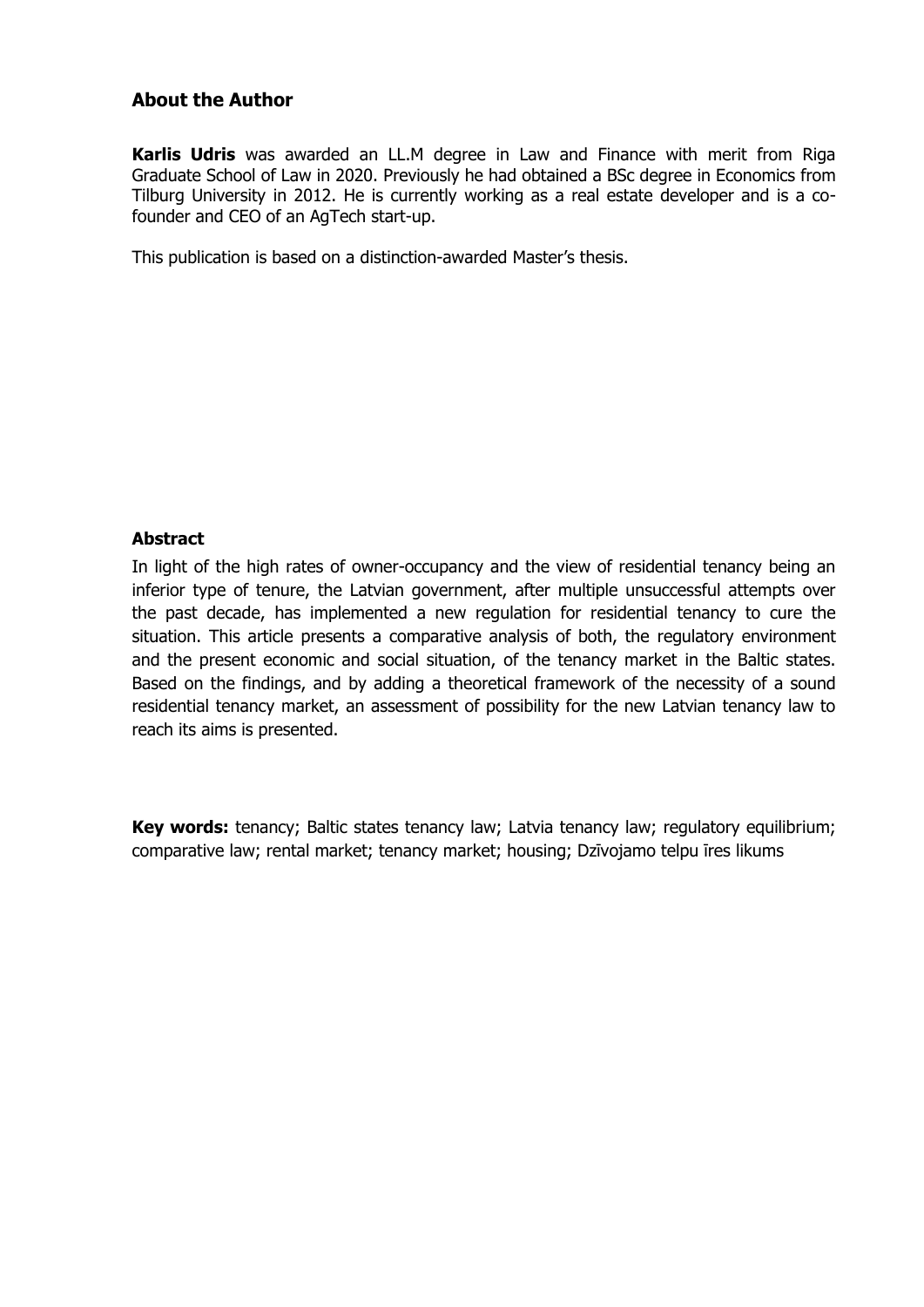# TABLE OF CONTENTS

| 1.    | The beginning: development of rental market in the Baltic states 5             |    |
|-------|--------------------------------------------------------------------------------|----|
| 1.1   |                                                                                |    |
| 1.1.1 |                                                                                |    |
| 1.1.2 |                                                                                |    |
| 1.1.3 |                                                                                |    |
| 1.2   |                                                                                |    |
| 1.2.1 |                                                                                |    |
| 1.2.2 |                                                                                |    |
| 2.    | Comparative analysis of stability of tenancy relations in the Baltic states  9 |    |
| 2.1   |                                                                                |    |
| 2.2   |                                                                                |    |
| 2.3   |                                                                                |    |
| 2.4   |                                                                                |    |
| 2.5   |                                                                                |    |
| 2.6   |                                                                                |    |
| 2.7   |                                                                                |    |
| 3.    |                                                                                |    |
| 3.1   |                                                                                |    |
| 3.2   |                                                                                |    |
| 3.3   |                                                                                |    |
| 4.    |                                                                                |    |
| 4.1   |                                                                                |    |
| 4.1.1 |                                                                                |    |
|       | 4.1.2<br>Renewal.                                                              | 38 |
| 4.1.3 |                                                                                |    |
| 4.1.4 |                                                                                |    |
| 4.1.5 |                                                                                |    |
| 4.2   |                                                                                |    |
|       |                                                                                |    |
|       |                                                                                |    |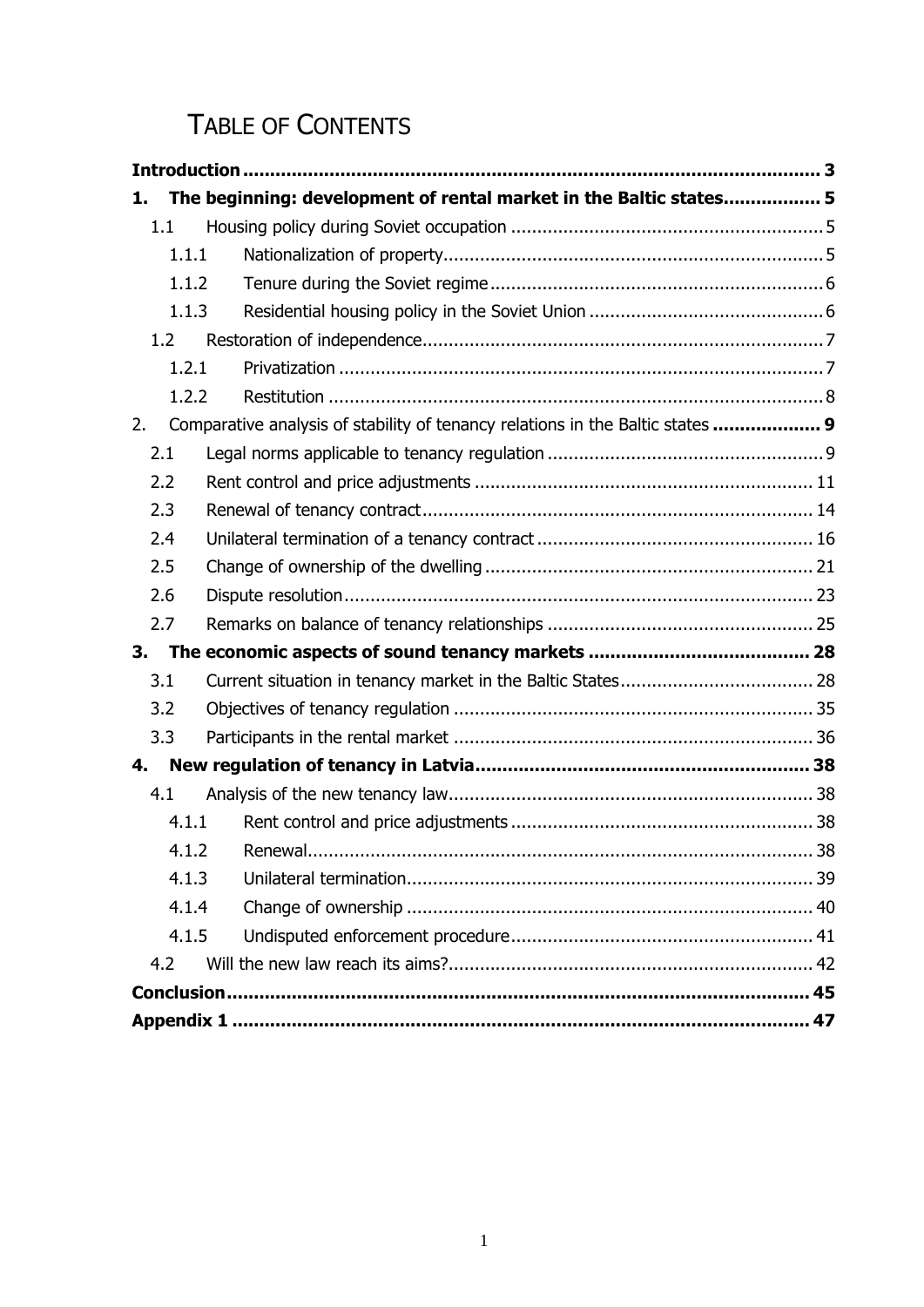# TABLE OF FIGURES

| Figure 1. Time needed to resolve litigious civil and commercial cases at all court instances, |  |
|-----------------------------------------------------------------------------------------------|--|
|                                                                                               |  |
| Figure 3. Distribution of Population by Tenure Status - Tenant, Rent at Market Price.  30     |  |
|                                                                                               |  |
|                                                                                               |  |
| Figure 6. Severe Housing Deprivation Rate by Tenure Status, 2018.  32                         |  |
|                                                                                               |  |
| Figure 8. Share of Population Having Moved to other Dwelling within the Last Five Year        |  |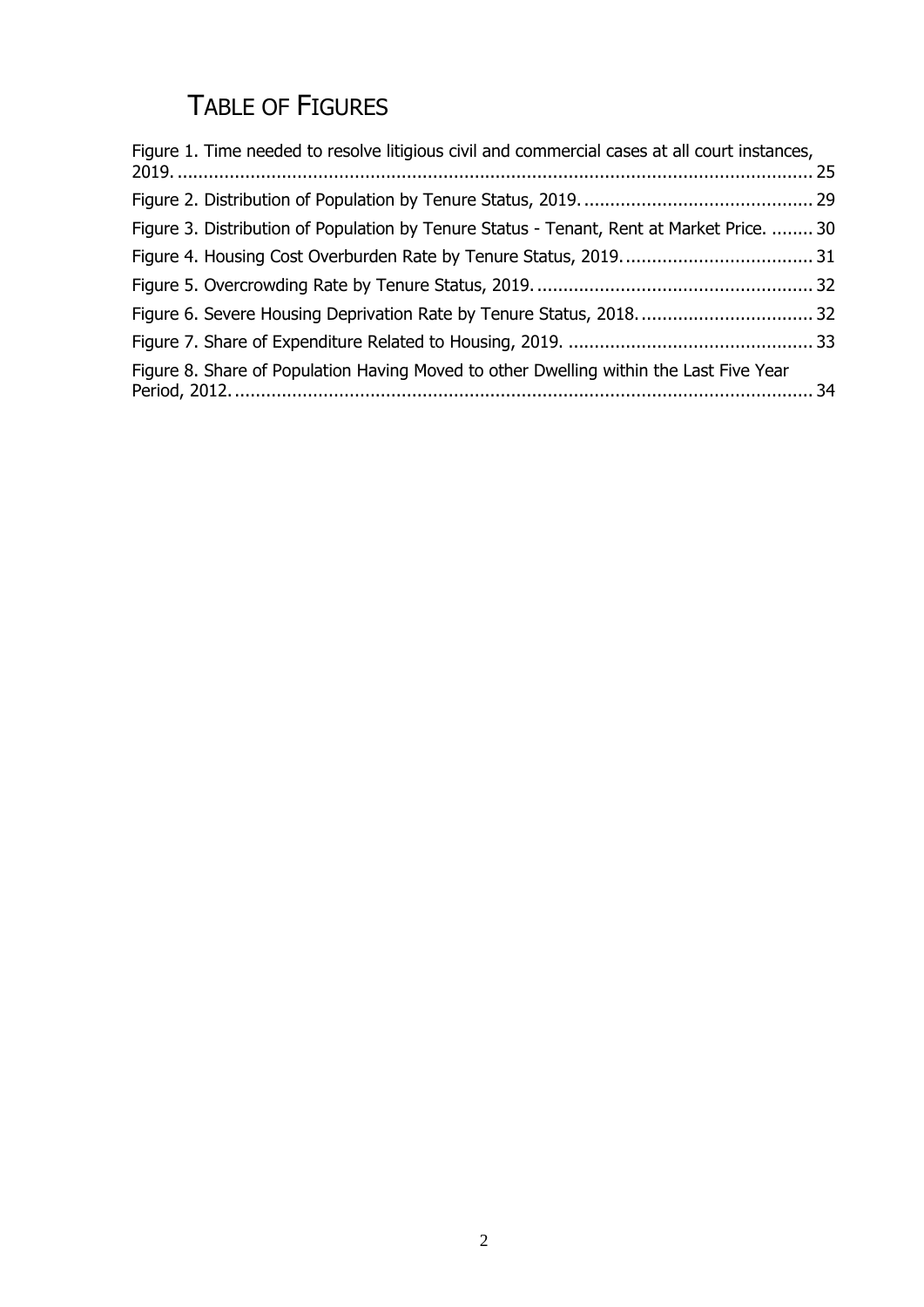## **INTRODUCTION**

<span id="page-5-2"></span><span id="page-5-1"></span><u>.</u>

<span id="page-5-0"></span>Residential tenancy has a potential to become a viable substitute for home-ownership for many people. However, in light of the high share of home-ownership existing in the Baltic states, it is often viewed as an inferior and a last-resort type of tenure. The roots for it grow in the historical development of the Baltic states. During the half-a-century long Soviet occupation there existed very limited rights to own private property. Soon after regaining independence, a wide scale restitution and privatization was implemented. However, not everyone was entitled to take part in the process. The restitution created a class of people that could carry on renting their dwellings, however, the landlord was not the state anymore. To protect them, rigid tenant-protective laws were established. In conjunction with the tough economic situation, the housing stock kept on deteriorating. Nowadays, due to underinvestment in the housing stock, still a considerable part of population lives in poor quality dwellings.

<span id="page-5-3"></span>For a proper functioning, the tenancy relationships require balance of rights and obligations between the parties.<sup>1</sup> Only if there exists this balance, residential tenancy can transform from a by-constraint to a by-choice type of tenure in the long-run. To assess the level of balance in tenancy relationships in the Baltic states, a comparative study of the pre-2021 tenancy regulations in Estonia, Latvia and Lithuania is performed. Elements that provide stability to the tenant, at the same time limiting the flexibility of the landlord, are examined. These include: i) rent control and price adjustments, ii) renewal rights, iii) unilateral termination rights, and iv) the applicability of the principle of 'sale does not break hire' in case of a change of ownership of a dwelling. As private landlords are profit oriented individuals, their main consideration of supplying their dwelling to the rental market is the surety and regularity of income. Accordingly, the available dispute resolution procedures are compared among the Baltic states, which play a significant role in reducing the risk of being stuck with a defaulting tenant.

The findings of the comparative study of legislation need to be plotted against the current state of development of the tenancy market in the Baltic states. Only in this way it is possible to assess if the varying approaches to the same problems have brought varying results. A common obstacle to an economic and social research related to rental markets is the absence of high-quality market data, since the parties tend to hide their tenant status or underestimate their rental price, in order to evade applicable tax payments. Before implementing a new tenancy regulation, it should be assessed, if its goal should be to promote tenancy as a long-term option of tenure, or the opposite – to promote it as an intermediate stop on the way up the housing ladder. The home-ownership, although preferred by far the largest part of the population of the Baltic states, is, unintentionally, praised too excessively. The seemingly substantial financial benefits by being a real estate investor investing in your own home are overestimated in the long-run.<sup>2</sup> At the same time, spill-overs from the increased mobility that are possible when being a tenant are not captured.<sup>3</sup> For the implications of a regulatory act to reach its target groups, the target

<sup>1</sup> Sergio Nassare-Aznar, "Leases as an Alternative to Homeownership in Europe. Some Key Legal Aspects", European Review of Private Law 22, No. 6 (2014), p. 817.

<sup>&</sup>lt;sup>2</sup> Robert J. Shiller, *Irrational Exuberance: Revised and Expanded Third Edition*, (Princeton, New Jersey: Princeton University Press, 2015), p. 28.

<sup>&</sup>lt;sup>3</sup> Stephen K. Mayo and James I. Stein, "Housing and Labor Market Distortions in Poland: Linkages and Policy Implications", Journal of Housing Economics 4, no. 2 (1995), p. 177.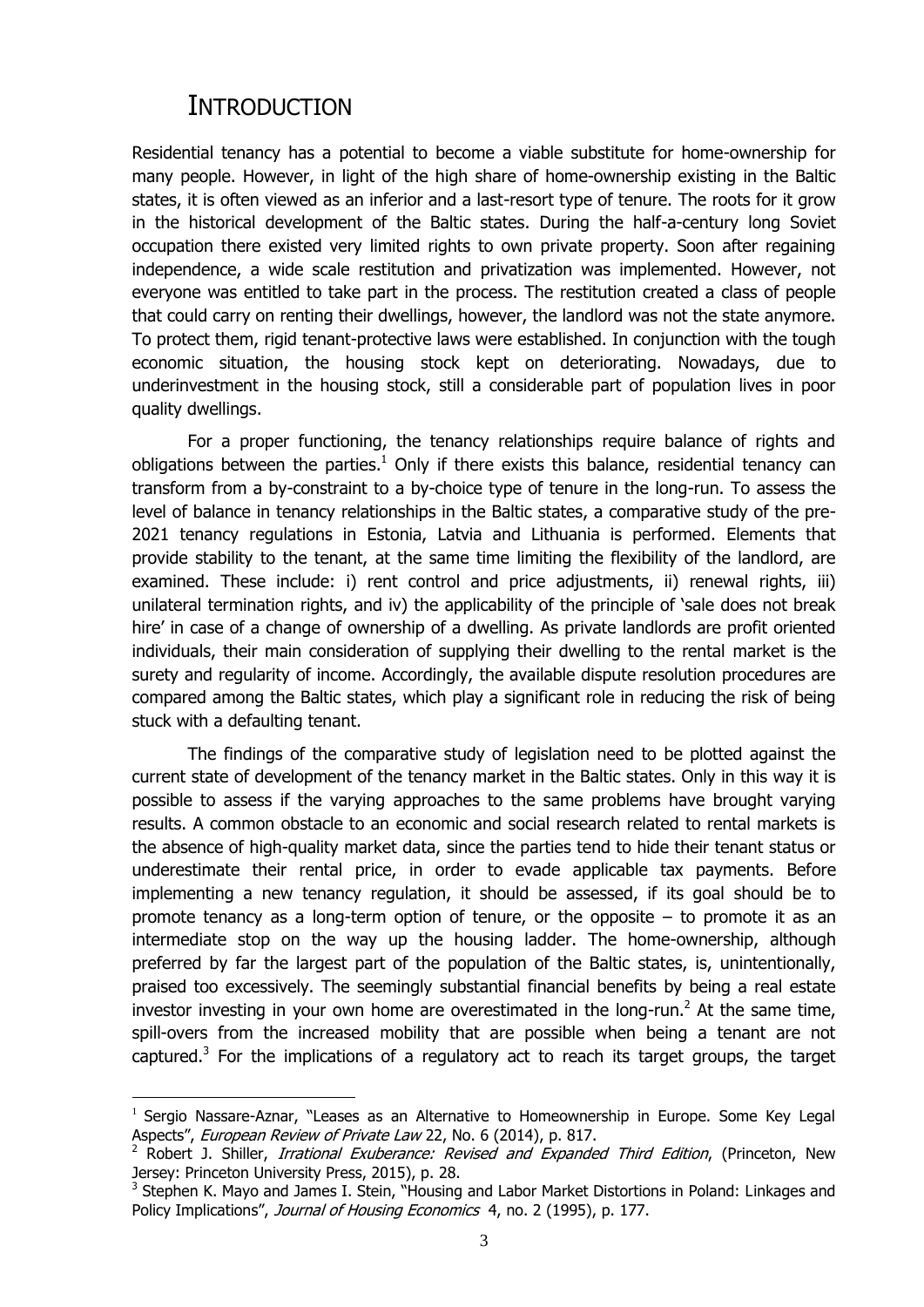groups have to be evaluated beforehand. Each of the different players in the tenancy market possesses different needs and different goals. Unsurprisingly, those tend to collide from time to time. A good regulation limits these collisions to the minimum.

<span id="page-6-1"></span><span id="page-6-0"></span>The topicality of this article lays in the fact that ultimately, after almost a decade of unsuccessful attempts, the Latvian parliament has passed a new law on residential tenancy.<sup>4</sup> The new tenancy law will be analysed on the same elements of stability important to the tenant, and on the same offered level of surety of income important to the landlord. The success of a regulatory approach in reality can only be measured after some time has passed from its implementation, or at soonest when some economic data is available for the period when it was in force. As the new tenancy law is in force for only seven months as of writing this article, a theoretical judgment on the possibility of it fulfilling its predefined aims will be drawn. The new tenancy law aims to balance the rights and obligations of parties to a tenancy contract, and improve the affordability of adequate housing. However, from a purely theoretical perspective, the means do not seem to reach the ends in the long-run.

The aim of this article is to assess the potential success, or failure, of the new tenancy law, in light of the historical development and previous regulatory and economic situation in the residential tenancy market in Latvia and the other Baltic states. This article suggests a hypothesis:

The new regulation of the tenancy market in Latvia will promote tenancy as a viable substitute to home-ownership.

The tasks to be performed to reach the research aim include:

1. Provide an insight on the historical background that shaped the regulations of residential tenancy and housing conditions of the Baltic states;

2. Perform a comparative analysis of the pre-2021 regulations of residential tenancy in the Baltic states;

3. Present a theoretical framework on the benefits of tenancy as a stable type of tenure;

4. Assess the economic and social conditions of residential tenancy in the Baltic states;

5. Analyse the new law of residential tenancy in Latvia.

The questions that have to be answered to reach the research aim:

1. Which of the pre-2021 residential tenancy regulations in the Baltic states provide the most stability to the tenant, and the least amount of risk to the landlord?

2. Why should residential tenancy be promoted as stable type of tenure?

3. Is there a correlation between the provided stability to the tenant and the least amount of risk to the landlord on one side, and the level of development of residential tenancy market on the other?

4. Will the new law of residential tenancy reach its aims?

<u>.</u>

The scope of research of this article is limited to tenancy relationships between private parties, therefore, the implications of the regulations on social housing provided by

<sup>&</sup>lt;sup>4</sup> "Dzīvojamo telpu īres likums" [Residential Tenancy Law], Latvijas Vēstnesis, 65A, 06.04.2021. Available on: [https://likumi.lv/ta/id/322216-dzivojamo-telpu-ires-likums.](https://likumi.lv/ta/id/322216-dzivojamo-telpu-ires-likums) Accessed January 26, 2022.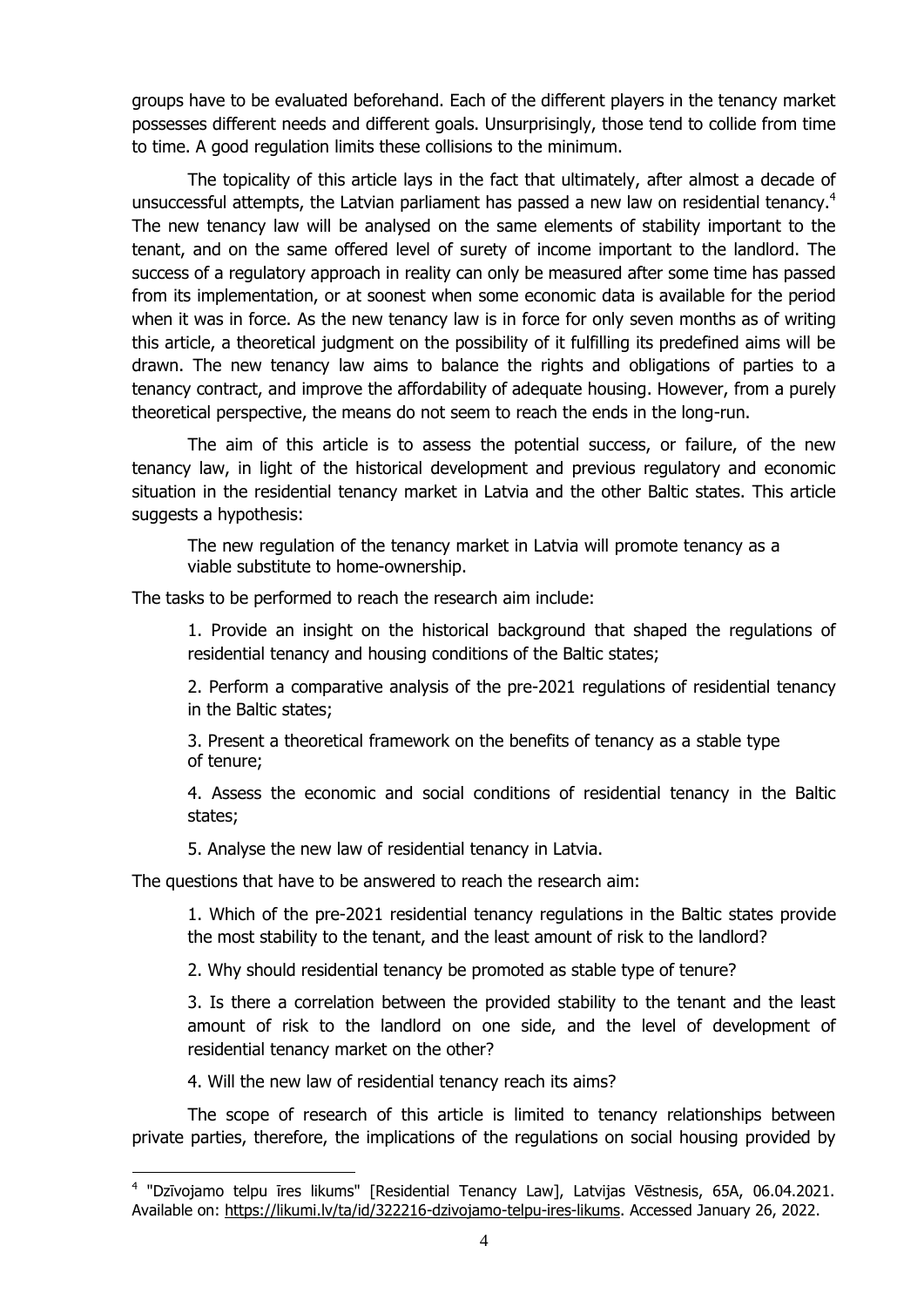the government or municipality are not assessed. Additionally, the existing problems and corresponding solutions for tenants of restituted and denationalized dwellings are not in the scope of this article, due to the political nature of such relationships. Similarly, the social aspect of providing housing, that is indirectly enshrined as state responsibility in the European Convention on Human Rights is out of scope of this article.

# <span id="page-7-0"></span>1. THE BEGINNING: DEVELOPMENT OF RENTAL MARKET IN THE BALTIC STATES

This chapter will provide an overview of the history of Estonian, Latvian and Lithuanian real estate market development in the view of tenancy regulation and housing policies. The starting point is the occupation of Baltic states and their incorporation into the Soviet Union. The economic, political and legal systems of all three countries were transformed from wellfunctioning market economies to soviet-style command economies. Private property was nationalized, an influx of people from other soviet republics was organized, massive housing construction was performed, and a quasi-ownership system of tenure was introduced. After the restoration of independence, large scale privatization and restitution was organized. Being acquainted with the historical developments, will let the reader understand the underlying reasons for implementing socially protective regulation of tenancy and the deterioration and shortage of housing stock.

## <span id="page-7-1"></span>1.1 Housing policy during Soviet occupation

## <span id="page-7-4"></span>1.1.1 Nationalization of property

<span id="page-7-3"></span>1

<span id="page-7-2"></span>In 1940 after the establishment of Soviet occupational power in the Baltic states, the nationalization of private property began in all three countries. In Latvia, Presidium of the Latvian SSR passed a decree "On Nationalization of Spacious Buildings". Spacious buildings were defined in the decree as having the total useful space of at least 220 square meters inside Riga and other larger cities, and 170 square meters in smaller towns. Additionally, i) all buildings where state institutions were located, ii) which were of historical or artistic significance, and iii) whose owners had escaped the country during the war and were living abroad, were nationalized as well. During the following five decades more nationalization of real estate occurred.<sup>5</sup> In Estonia, the Soviet state became the owner of all land, while companies and private individuals possessed a right to use the land. The latter were allowed to build, sell and buy houses and apartments in housing cooperatives. However, the land beneath and around the buildings legally did not belong to them.<sup>6</sup> In Lithuania, similarly to the other Baltic states, almost all individual and state-owned property was confiscated or expropriated to the Soviet Union.<sup>7</sup>

<sup>&</sup>lt;sup>5</sup> On the Conformity of Section 13 of December 20, 2004 Law "Amendments to the Law "On Residential Tenancy" with Sections 1, 91 and 105 of the Republic of Latvia Satversme: Judgement of the Constitutional Court of the Republic of Latvia from March 8, 2006 in the Case No. 2005-16-01, Section 1. Available on: [http://www.satv.tiesa.gov.lv/wp-content/uploads/2005/07/2005-16-](http://www.satv.tiesa.gov.lv/wp-content/uploads/2005/07/2005-16-01_Spriedums_ENG.pdf) [01\\_Spriedums\\_ENG.pdf.](http://www.satv.tiesa.gov.lv/wp-content/uploads/2005/07/2005-16-01_Spriedums_ENG.pdf) Accessed January 26, 2022.

<sup>&</sup>lt;sup>6</sup> Merie Feldman, "Justice in space? The restitution of property rights in Tallinn, Estonia", *Ecumene* 6, no.2 (1999), p.167.

 $7$  Cheryl E. Stovall, "Former-Citizenship Restitution: A Proposal for an Equitable Resolution of Confiscated Lithuanian Property", Chi.-Kent J. Int'l & Comp. Law 11, no. 1 (2011), p. 7.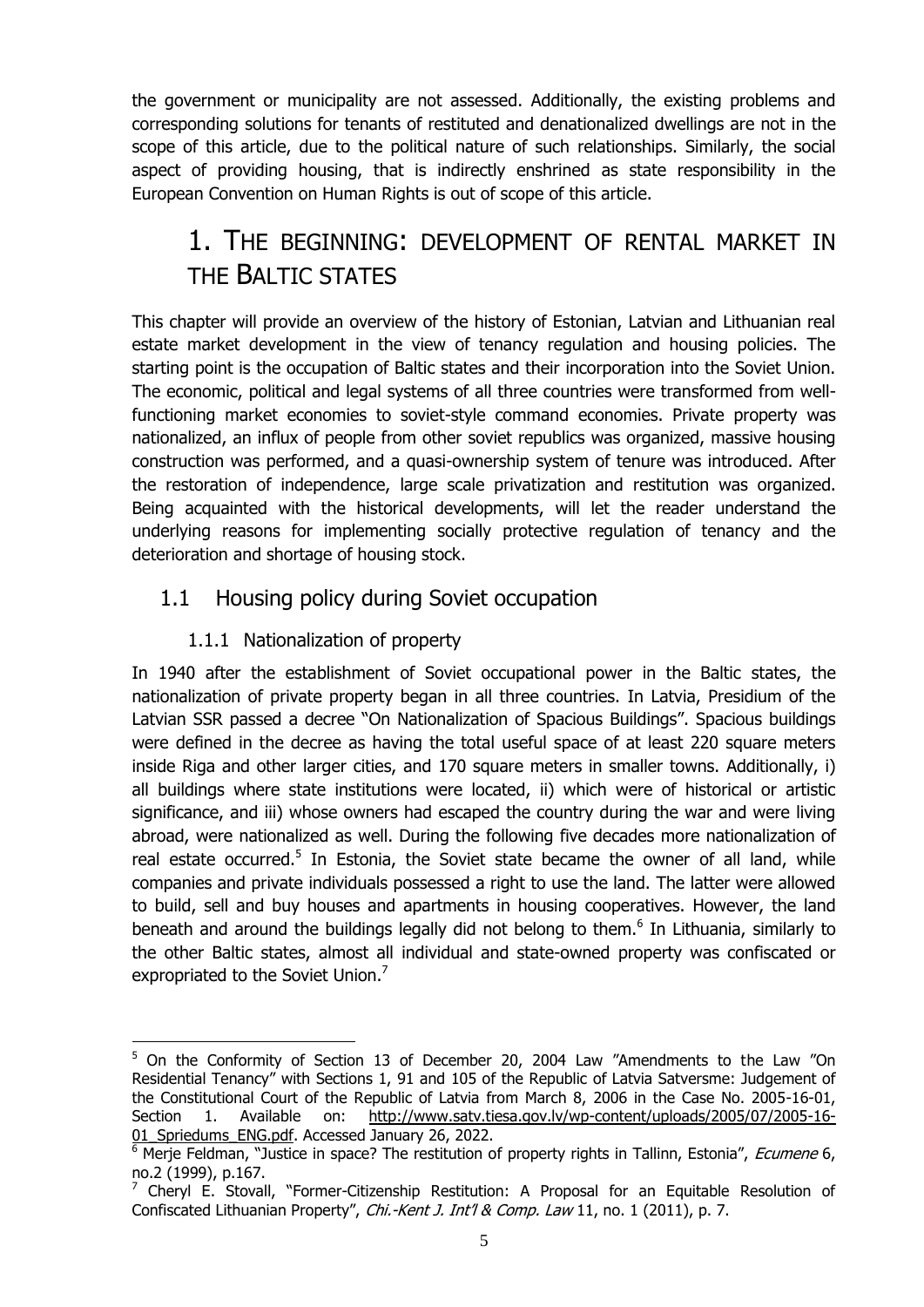#### 1.1.2 Tenure during the Soviet regime

<span id="page-8-0"></span>The Soviet system of tenure differed from that of capitalism considerably. The latter places rights of ownership above the rights of use. However, in Soviet system the rights of use subordinated the rights of ownership. The tenants occupying apartments in public buildings did not hold the right of ownership. Nevertheless, their rights of use of the residential space they occupied matched or even exceeded in many ways the rights associated with ownership in capitalist systems.<sup>8</sup>

The fundamental importance of housing in the Soviet system disallowed free agreement of the legal position of parties to a rental contract. Tenancy was governed by the Civil Codes and special statutes of the Soviet Republics. The freedom to contract was severely limited, as the tenancy agreements had to conform to model contracts. Once a member of a family had received an occupation order and concluded a tenancy contract, all of the members of the family of the tenant acquired rights to use the residential dwelling. Therefore, the tenant was merely a representative of the family members that lived with her. The official tenant could not do anything to restrict the rights of her family members to use the residential dwelling. Thus, for example, by divorce both former partners were entitled to occupy an equal share of the residential dwelling. Similarly, a new member of a family by marriage could only be allowed in the apartment if all other adult family member residing in the dwelling agreed on that. The goal of the Soviet system was the provision of residential accommodation and communal services for each family without payment. The goal was set to be reached by the 1970s, however, that did not fulfil. During the 1960s, rental payments already amounted to only five percent of the monthly income of the tenant.<sup>9</sup> Later, no one referred to 'renting' of a residential space but to 'personal use'. The 'personal use' developed as an institution independent from that of rental tenure. The rights to use of the apartment could be inherited, transferred to relatives or exchanged in between right holders. The rights constituted a 'quasi-ownership of housing'.<sup>10</sup>

#### 1.1.3 Residential housing policy in the Soviet Union

<u>.</u>

<span id="page-8-1"></span>The Soviet Union under Stalin's governance enjoyed unpreceded levels of urbanization. The Stalinist policy of industrialization and collectivization of countryside, which begun in 1929, made millions of peasants move from farmlands to urban centres. In 1926 26.3 million people (18.9% of the population) lived in urban environments. By 1939 the number had reached 56.1 million people (33% of the total population). However, Stalin's policy of prioritizing heavy industry above housing production led to many of the new urban inhabitants living in barracks. $11$ 

<span id="page-8-2"></span>After the incorporation of the Baltic states into the Soviet Union, the above-described urbanization policies started to apply there. Moreover, the Soviet authorities started

<sup>&</sup>lt;sup>8</sup> Peter Marcuse, "Privatization and its Discontents: Property Rights in Land and Housing in the Transition in Eastern Europe", in Cities After Socialism: Urban and Regional Change and Conflict in Post-Socialist Societies, eds. Gregory Andrusz, Michael Harloe, and Ivan Szelenyi, (Oxford, the UK: Blackwell, 1996), p. 135.

<sup>&</sup>lt;sup>9</sup> Bernard Rudden, "Soviet Housing Law", *The International and Comparative Law Quarterly* 12, no. 2 (1963), pp. 600-604.

<sup>&</sup>lt;sup>10</sup> Martin Lux, "Public Housing Policies: Economic and Social Perspectives", in *Housing Policy: An End* or A New Beginning?, ed. Martin Lux, (Budapest, Hungary: Open Society Institute, 2003), p. 26.

 $11$  Henry W. Morton, "Housing in the Soviet Union", Proceedings of the Academy of Political Science 35, no. 3, The Soviet Union in the 1980s (1984), p. 71.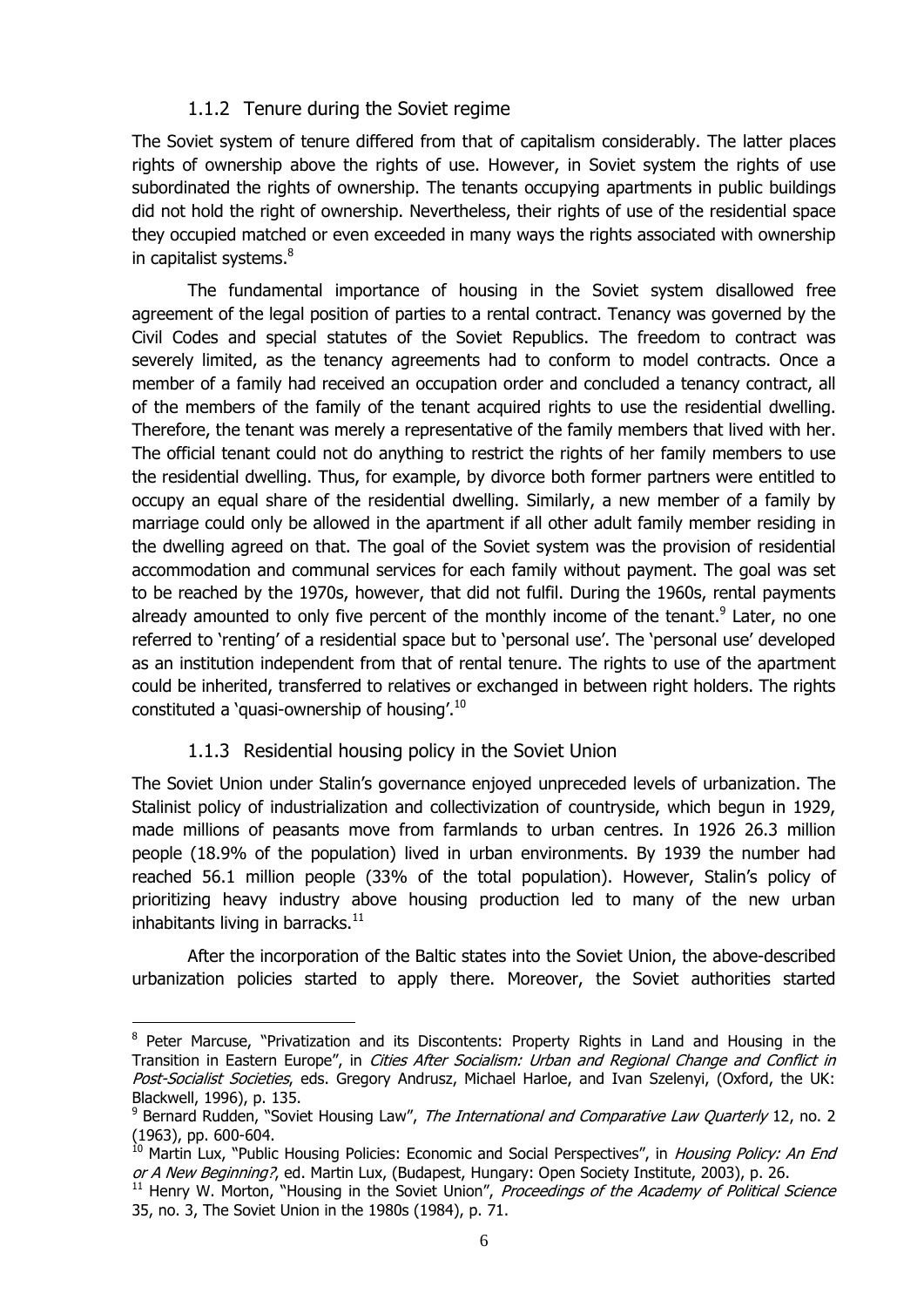russification process of the Estonian, Latvian and Lithuanian societies by settling large numbers of people of Soviet nationalities, mostly Russians, Byelorussians and Ukrainians, in Latvia and Estonia. The population of Estonia grew from 845 000 people in 1945 to 1 566 000 in 1989, with the main driving force being immigration. Large number of those migrants were accommodated in the buildings that were nationalized and whose former owners had been killed or had fled abroad. Many of those buildings were located in the most prestigious districts of Riga, Tallinn and Vilnius.<sup>12</sup>

In 1953, after Stalin's death, the leadership of the Soviet Union started to draw their attention away from rebuilding the war-torn heavy industry to construction of adequate housing stock for the urban environments. Under the rule of Nikita Khrushchev, the housing construction was revolutionized by using pre-fabricated load bearing concrete panels instead of bricks. One of the main advantages was time saving, as the construction could be continued during winter periods. The other – demand for skilled labour decreased as the panels could be assembled with less specific skills than construction of buildings in the conventional way. However, the quality in comparison with the conventional construction methods declined substantially. Buildings were cold, water penetrated through the walls, ceilings and floors were sagging. On top of that, in order to decrease costs, the ceiling height was lowered, rooms were made smaller, corridors narrower, and bathroom and toilet were combined in a single unit. Furthermore, this type of construction turned cities' environment monotonous and architecturally inexpressive. However, the Soviet leadership's view was that building a thousand adequate apartments makes citizens better off than building seven hundred good ones. $^{13}$ 

## 1.2 Restoration of independence

<span id="page-9-0"></span>After restoration of independence from the Soviet Union in 1990, the transformation of all sectors of economy began in the Baltic states. The goal was to transform the existing command economy with strong state intervention to a liberal market-based economy with minor state control.<sup>14</sup> This process inevitably changed also the housing sector.

#### 1.2.1 Privatization

<span id="page-9-1"></span>Privatization is the transfer of state-owned property to private ownership. As noted earlier, soon after the Soviet occupation private property, including residential buildings and land, was nationalized. Prior to the beginning of privatization in 1991 approximately 65% of residential dwellings in Estonia were publicly owned.<sup>15</sup> Public ownership of residential dwellings in Latvia was of approximately the same proportion.<sup>16</sup> Likewise, more than 70% of residential dwellings were publicly owned in Lithuania.<sup>17</sup> The privately-owned buildings in 1991 were mostly single-family homes. The multi-apartment houses were almost exclusively publicly owned, with the exception of dual ownership in housing cooperatives.

 $12$  Feldman, *supra* note [6.](#page-7-3)

 $13$  Morton, *supra* note [11,](#page-8-2) pp. 72-73.

<sup>&</sup>lt;sup>14</sup> Sandra Berzups, "Privatization at the Crossroad of Latvia's Economic Reform", ILSA Journal of International & Comparative Law 1 (1995), p. 172.

<sup>&</sup>lt;sup>15</sup> Anneli Kährik, "Housing privatisation in the transformation of the housing system - The case of Tartu, Estonia", Norsk Geografisk Tidsskrift 54, no.1 (2000), p. 4.

<sup>&</sup>lt;sup>16</sup> Austin J.Jaffe, Bengt Turner, and Anders Victorin, Property Rights and Privatisation in the Baltic Countries, (Copenhagen, Denmark: Nord, 1995), p. 94.

<sup>17</sup> Vytautas Jonaitis and Jurga Naimavičienė, "Analysis of Housing Sector in Lithuania", International Journal of Strategic Management 7 (2003), p. 172.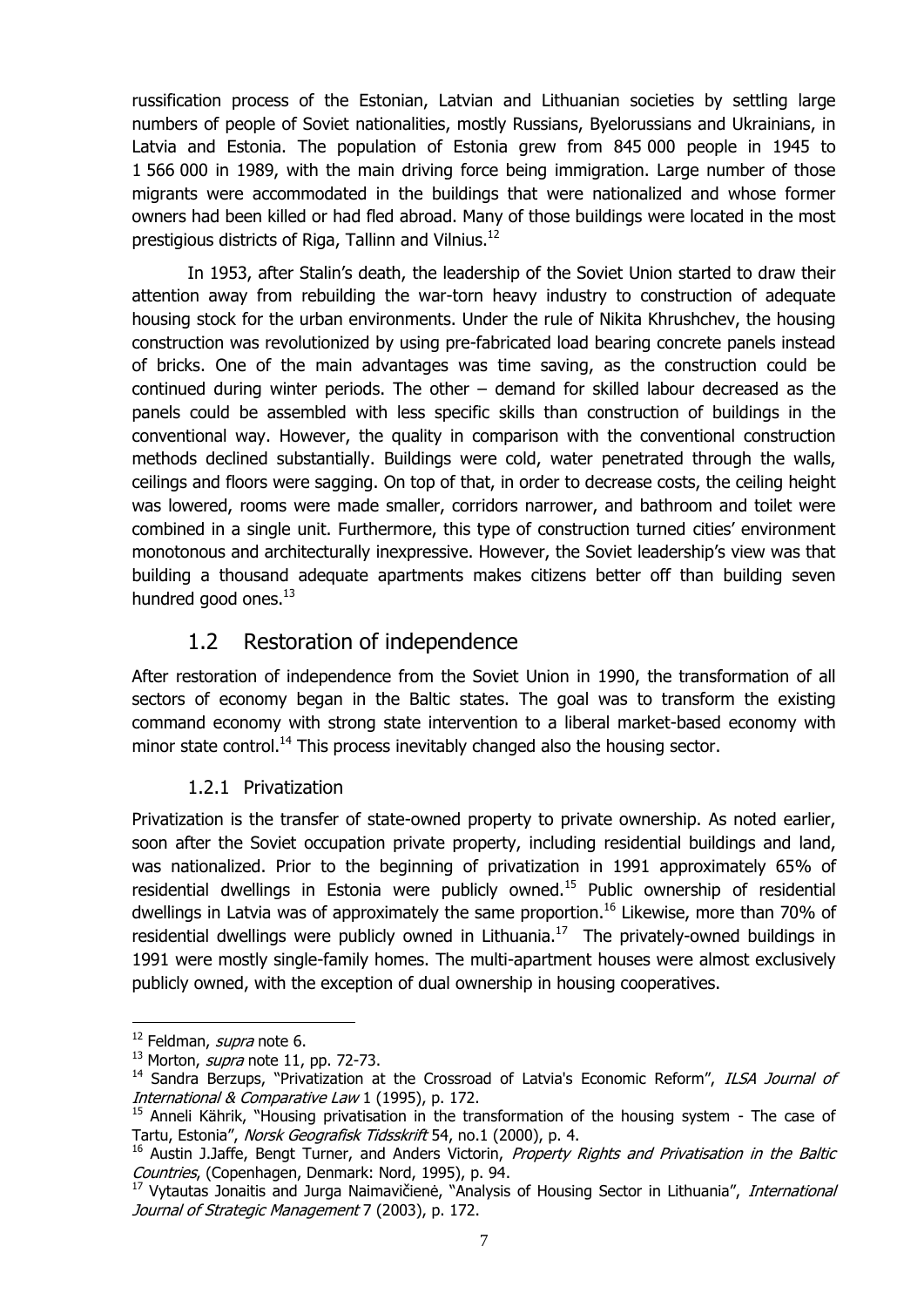The sitting tenants of residential dwellings that were not put forward to restitution and denationalization, could privatize the dwelling they occupied. This included mostly the residential buildings constructed during the Soviet regime, as well as buildings were there was no pre-war owner or heir of an owner. All residents of the Baltic states received privatization vouchers from their respective governments. The amount of them depended on the number of years worked, age, number of children, and the years resided in the country. These privatization vouchers, besides cash, could be used for privatization.<sup>18</sup>

#### 1.2.2 Restitution

<span id="page-10-0"></span>Restitution is the return of property to the proper owner, or substitution of it in monetary value.<sup>19</sup> The process of returning the real property - land, buildings and apartments - to prewar owners or heirs of them in Latvia besides restitution, is referred to as denationalization. In Estonia and Lithuania, the term restitution is used.

After 1990, restitution was placed on top of political agenda in all three Baltic countries. The large-scale deportations, emigration and forced evictions under Stalin's rule of the Soviet Union created a wide support in the society of Estonia for the return of illegally confiscated property.<sup>20</sup> However, there exists two sides of the same coin. The restitution of buildings awarded some with property, in the same time limiting privatization rights of others. As discussed in the previous section, sitting tenants were allowed to privatize the residential dwelling they occupied. However, this right was limited to tenants occupying dwellings that were not restituted. The number of tenants whose rights to privatization of their dwelling were limited is estimated to be 47 200 people in Estonia (corresponding to three percent of total population).<sup>21</sup> In Latvia, the number of tenanted denationalized apartments was 29 084, with the tenants occupying them constituting the same three percent of total population as in Estonia.<sup>22</sup> In Lithuania, however, only 7 300 denationalized apartments were tenanted, with the tenants occupying them accounting for only half a percent of the population.<sup>23</sup>

<span id="page-10-2"></span><span id="page-10-1"></span>In Estonia and Latvia laws were passed to safeguard the tenants of denationalized and restituted dwellings. In Estonia, the expiry date of the pre-restitution tenancy contracts was set at July 1, 1997. It was later prolonged by five years, and additional five years if the tenant had respected the terms and conditions of the tenancy contract. The rent level was

<sup>&</sup>lt;sup>18</sup> Janis Kursis, "Housing privatization in the Baltic States", in Housing and Environment - Report of the Vienna Workshop (Nairobi, Kenya: United Nations Centre for Human Settlements (Habitat), 1999). Available on: [http://www.nzdl.org/gsdlmod?e=d-00000-00---off-0cdl--00-0----0-10-0---0---0direct-10--](http://www.nzdl.org/gsdlmod?e=d-00000-00---off-0cdl--00-0----0-10-0---0---0direct-10---4-------0-1l--11-en-50---20-about---00-0-1-00-0--4----0-0-11-10-0utfZz-8-00&cl=CL1.80&d=HASH16ced04f610cd5230c91a2.10.8&x=1) [-4-------0-1l--11-en-50---20-about---00-0-1-00-0--4----0-0-11-10-0utfZz-8-](http://www.nzdl.org/gsdlmod?e=d-00000-00---off-0cdl--00-0----0-10-0---0---0direct-10---4-------0-1l--11-en-50---20-about---00-0-1-00-0--4----0-0-11-10-0utfZz-8-00&cl=CL1.80&d=HASH16ced04f610cd5230c91a2.10.8&x=1)

[<sup>00&</sup>amp;cl=CL1.80&d=HASH16ced04f610cd5230c91a2.10.8&x=1.](http://www.nzdl.org/gsdlmod?e=d-00000-00---off-0cdl--00-0----0-10-0---0---0direct-10---4-------0-1l--11-en-50---20-about---00-0-1-00-0--4----0-0-11-10-0utfZz-8-00&cl=CL1.80&d=HASH16ced04f610cd5230c91a2.10.8&x=1) Accessed January 26, 2022.

<sup>&</sup>lt;sup>19</sup> Definition of 'restitution'. Available on: [https://dictionary.law.com/Default.aspx?selected=1831.](https://dictionary.law.com/Default.aspx?selected=1831) Accessed January 26, 2022.

<sup>&</sup>lt;sup>20</sup> Feldman, *supra* note [6.](#page-7-3)

<sup>&</sup>lt;sup>21</sup> Martin Lux and Anneli Kährik, "Housing restitution and privatization: both catalysts and obstacles to the formation of private rental housing in the Czech Republic and Estonia", International journal of housing policy 12, no. 2 (2012), p. 142.

 $^{22}$  Anotācija likumprojektam "Grozījumi likumā "Par dzīvojamo telpu īri" [Annotation to draft law "Amendments to law "On Residential Tenancy""]. 04.06.2004. Available [https://www.saeima.lv/Likumdosana/8S\\_DK/lasa-dd=LP0856\\_0.htm.](https://www.saeima.lv/Likumdosana/8S_DK/lasa-dd=LP0856_0.htm) Accessed January 26, 2022.

 $\frac{23}{23}$  Akvilė Mikelėnaitė, TENLAW: Tenancy Law and Housing Policy in Multi-level Europe. National Report for Lithuania, (Bremen, Germany: Zentrum für Europäische Rechtspolitik der Universität Bremen (ZERP), 2014), p. 11. Available on: [https://www.uni](https://www.uni-bremen.de/fileadmin/user_upload/fachbereiche/fb6/fb6/Forschung/ZERP/TENLAW/Reports/LithuaniaReport_09052014.pdf)[bremen.de/fileadmin/user\\_upload/fachbereiche/fb6/fb6/Forschung/ZERP/TENLAW/Reports/LithuaniaR](https://www.uni-bremen.de/fileadmin/user_upload/fachbereiche/fb6/fb6/Forschung/ZERP/TENLAW/Reports/LithuaniaReport_09052014.pdf) [eport\\_09052014.pdf.](https://www.uni-bremen.de/fileadmin/user_upload/fachbereiche/fb6/fb6/Forschung/ZERP/TENLAW/Reports/LithuaniaReport_09052014.pdf) January 26, 2022.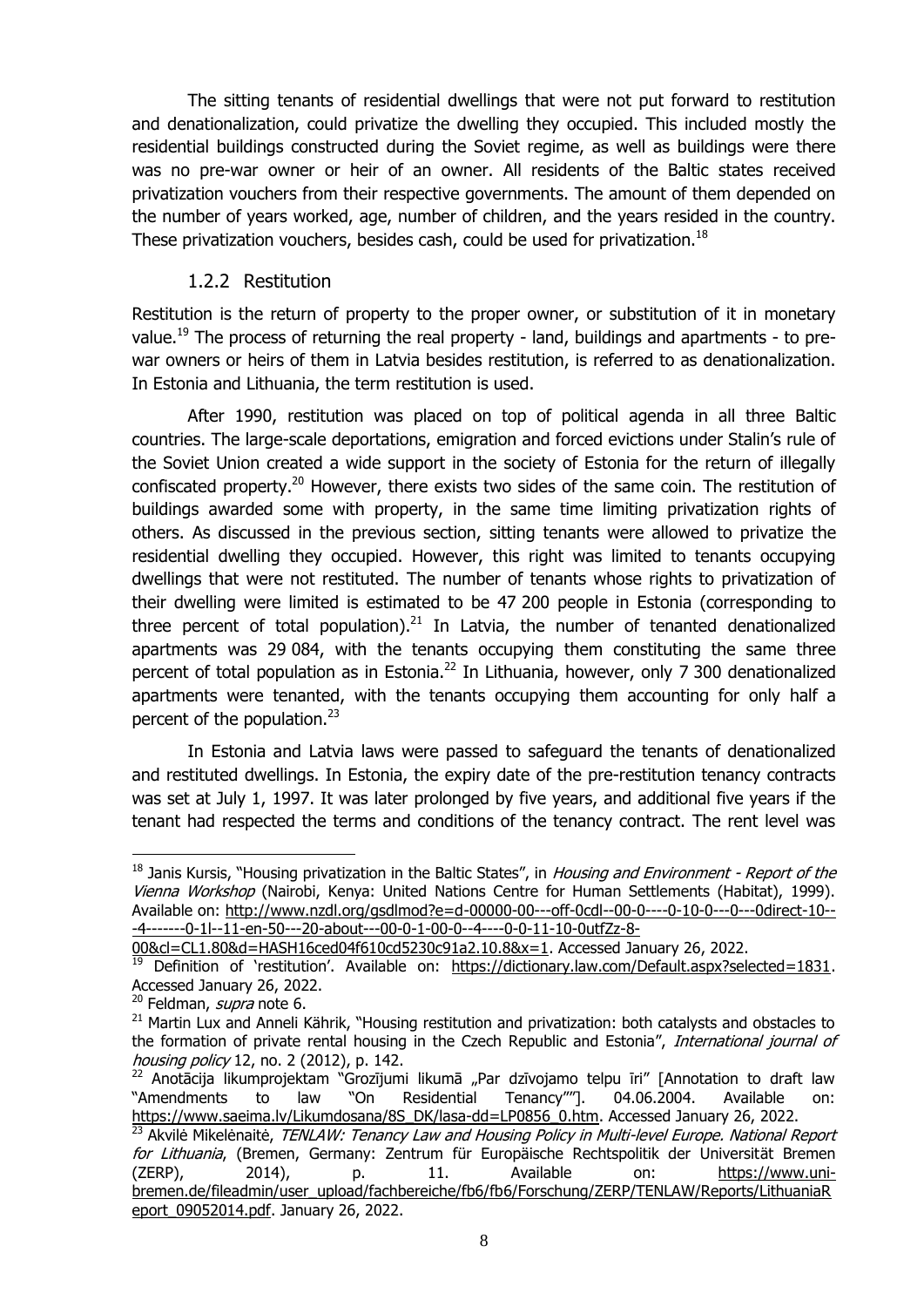fixed in restituted dwellings by the municipality until 2004. In 2007 the maximum prolongation period of pre-restitution tenancy contracts had also expired.<sup>24</sup> In Latvia, rent ceilings were introduced by law to protect the tenants and compensate them for not being able to privatize their occupied dwelling. It was meant to be a temporary short-term solution.<sup>25</sup> However, only in 2007 the Constitutional Court of the Republic of Latvia abolished the rent ceiling as being unconfirming with the Constitution.<sup>26</sup> In contrast, Lithuania approached the situation differently, by vacating the properties that had to be restituted. Of all the sitting tenants, 46% were offered a dwelling owned by the municipality. The rest received either a financial compensation from the government, or were given a land plot to build an individual residential house. $27$ 

## <span id="page-11-0"></span>3. COMPARATIVE ANALYSIS OF STABILITY OF TENANCY RELATIONS IN THE BALTIC STATES

In the following chapter a comparative analysis of tenancy regulation between two private parties in Latvia, Estonia and Lithuania will be performed. The regulation of tenancy relations between a private tenant and municipal, state or other kind of social housing provider is out of scope of this article. First, the legal framework regulating tenancy in all three countries will be presented. Second, a comparative analysis of the regulation of residential tenancy will be provided. Third, the efficiency of judicial organs among Baltic states will be compared. Finally, conclusions will be drawn to assess the level of stability the different regulations provide to tenants and landlords in the Baltic states. The pre-2021 tenancy law will be used for Latvia in this chapter, as it corresponds to the economic data on the tenancy market available at the moment of writing this article. Additionally, it allows for comparison with the new law on residential tenancy.

## <span id="page-11-2"></span><span id="page-11-1"></span>3.1 Legal norms applicable to tenancy regulation

The Civil Law of the Republic of Latvia<sup>28</sup> (hereinafter, Civil Law) distinguishes between a rental [īre] and lease [noma] contract. A contract which grants one party the right to use a fruit-bearing property in order to gain the fruit for a certain payment is lease, however, all other contracts granting use of a property for a certain payment are rental contracts.<sup>29</sup> Therefore, the English language translation of the terms should not be confused with the definition of them in Anglo-Saxon law, where the difference of lease and rent depends, principally, on the length of the contract.<sup>30</sup> A note under Article 2112 of Civil Law warns that the rent of residential dwellings is regulated in a special law.

1

 $^{24}$  Lux and Kahrik, *supra* note [21,](#page-10-1) p. 143.

<sup>&</sup>lt;sup>25</sup> Constitutional Court 2006, *supra* note [5,](#page-7-4) Section 17.3.

 $^{26}$  Ibid., Section 17.7 and 18.

 $^{27}$  *Supra* note [23,](#page-10-2) p. 10.

<sup>28</sup> Civillikums [The Civil Law], Valdības Vēstnesis, 41, 20.02.1937. Available on: [https://likumi.lv/doc.php?id=225418.](https://likumi.lv/doc.php?id=225418) Accessed January 26, 2022.

 $^{29}$  *Ibid.*, Section 2112.

<sup>30</sup> Definition of 'lease'. Available on: [https://dictionary.law.com/Default.aspx?selected=1122.](https://dictionary.law.com/Default.aspx?selected=1122) Accessed January 26, 2022.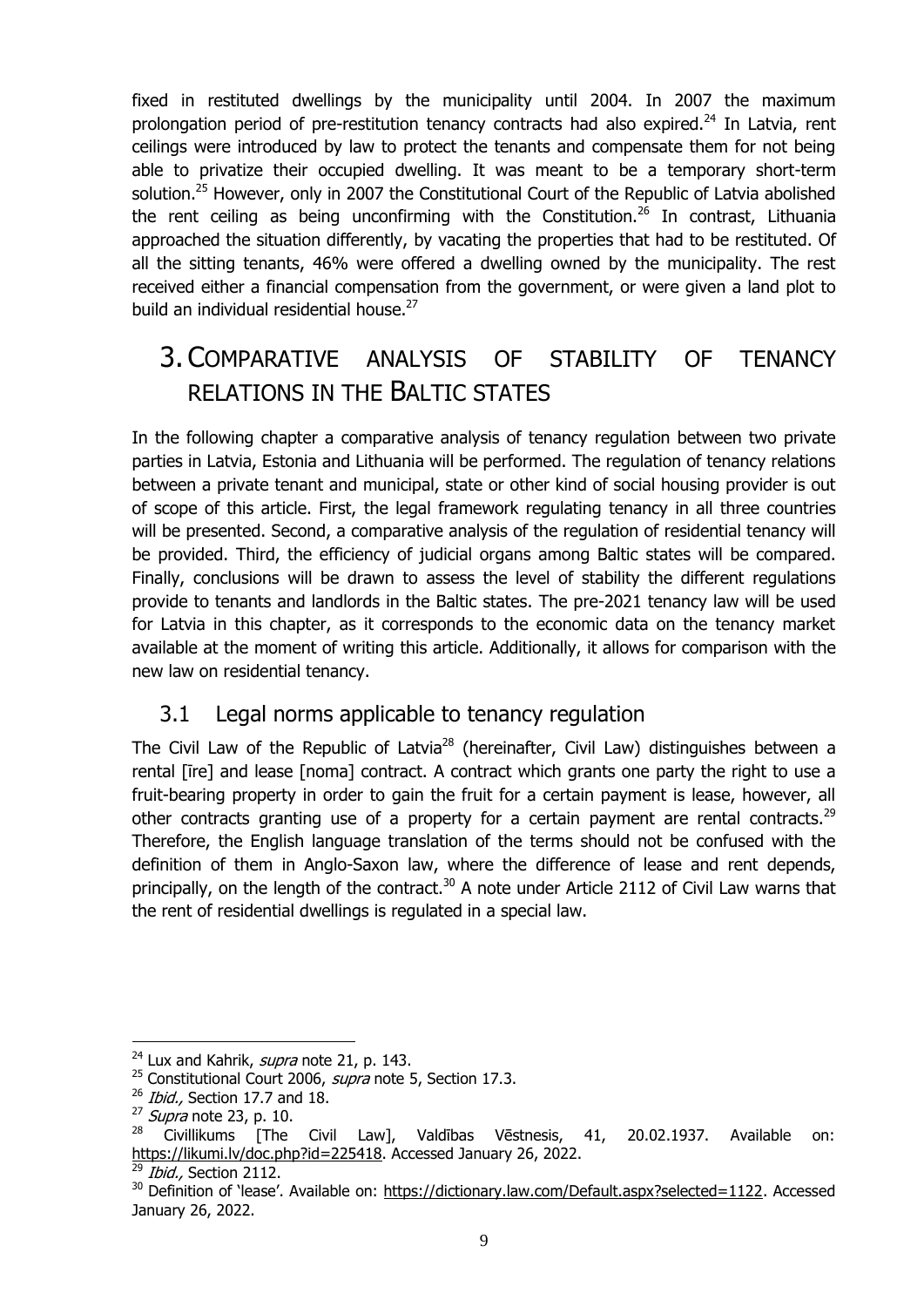<span id="page-12-0"></span>The special law regulating tenancy of residential dwellings is the law On Residential Tenancy<sup>31</sup> which was passed in 1993. The law has since been amended multiple times, with the last amendment being passed in 2010. It has been substituted by a new law on residential tenancy in 2021. The purpose of the law On Residential Tenancy is formulated in Article 1 - regulate the relationship between the tenant and landlord of a residential dwelling, irrespective of who the landlord is. It also states in Article 1 that, Civil Law and other laws are applicable to tenancy of residential dwellings insofar this law does not regulate it. However, the rental of non-residential premises is out of scope of this law.<sup>32</sup>

The hierarchy of Latvian legal norms is: 1) the Constitution [Satversme], 2) laws, 3) Cabinet regulations, 4) binding regulations of municipal governments.<sup>33</sup> As will be seen onwards, there exist contradictions between the Civil Law and law On Residential Tenancy. Both of them are laws, thus both of them belong to level two in the legal hierarchy. Consequently, the norms on conflict of laws have to be applied. In cases when there exists a contradiction in between a general and a special legal norm of equal legal force, the general norm shall be applicable insofar it is not restricted by the special norm.<sup>34</sup>

Although the above-mentioned legal norms cover most aspects of tenancy of residential dwellings, other legal norms are also relevant. A non-exhaustive list of those norms includes: i) Law On Assistance in Solving Apartment Matters<sup>35</sup>, ii) On Privatisation of State and Local Government Residential Houses<sup>36</sup>, iii) On the Denationalisation of Building Properties in the Republic of Latvia <sup>37</sup>, iv) On Restitution of Building Properties to Rightful Owners $^{38}$ , and v) Civil Procedure Law $^{39}$ .

<span id="page-12-4"></span><span id="page-12-3"></span><span id="page-12-2"></span><span id="page-12-1"></span>The regulation of tenancy of residential dwellings in Estonia is incorporated in the Law of Obligations Act as Chapter 15 in Part  $3.^{40}$  Unlike in Latvia, the law does not distinguish between rental of residential dwellings and business premises. However, falling

<sup>&</sup>lt;sup>31</sup> Par dzīvojamo telpu īri [On Residential Tenancy], Latvijas Republikas Augstākās Padomes un Valdības Ziņotājs, 7, 18.02.1993. Available on: [https://likumi.lv/doc.php?id=56863.](https://likumi.lv/doc.php?id=56863) Accessed January 26, 2022.

 $32$  *Ibid.*, Article 1.

<sup>33</sup> Oficiālo publikāciju un tiesiskās informācijas likums [Law On Official Publications and Legal Information], Latvijas Vēstnesis, 96, 20.06.2012, Section 9(1). Available on: [https://likumi.lv/ta/en/en/id/249322-law-on-official-publications-and-legal-information.](https://likumi.lv/ta/en/en/id/249322-law-on-official-publications-and-legal-information) Accessed January 26, 2022.

 $34$  *Ibid.*, Section 9(6)2.

<sup>&</sup>lt;sup>35</sup> Par palīdzību dzīvokļa jautājumu risināšanā [Law On Assistance In Solving Apartment Matters], Latvijas Vēstnesis, 187, 22.12.2001. Available on: [https://likumi.lv/ta/en/en/id/56812-law-on](https://likumi.lv/ta/en/en/id/56812-law-on-assistance-in-solving-apartment-matters)[assistance-in-solving-apartment-matters.](https://likumi.lv/ta/en/en/id/56812-law-on-assistance-in-solving-apartment-matters) Accessed January 26, 2022.

<sup>&</sup>lt;sup>36</sup> Par valsts un pašvaldību dzīvojamo māju privatizāciju. [On Privatisation of State and Local Government Residential Houses], Latvijas Vēstnesis, 103, 11.07.1995. Available on: [https://likumi.lv/ta/en/en/id/35770-on-privatisation-of-state-and-local-government-residential-houses.](https://likumi.lv/ta/en/en/id/35770-on-privatisation-of-state-and-local-government-residential-houses) Accessed January 26, 2022.

<sup>&</sup>lt;sup>37</sup> Par namīpašumu denacionalizāciju Latvijas Republikā. [On the Denationalisation of Building Properties in the Republic of Latvia], Latvijas Republikas Augstākās Padomes un Valdības Ziņotājs, 46, 21.11.1991. Available on: [https://likumi.lv/ta/en/en/id/70829-on-the-denationalisation-of-building](https://likumi.lv/ta/en/en/id/70829-on-the-denationalisation-of-building-properties-in-the-republic-of-latvia)[properties-in-the-republic-of-latvia.](https://likumi.lv/ta/en/en/id/70829-on-the-denationalisation-of-building-properties-in-the-republic-of-latvia) Accessed January 26, 2022.

<sup>&</sup>lt;sup>38</sup> Par namīpašumu atdošanu likumīgajiem īpašniekiem [On Restitution of Building Properties to Rightful Owners], Latvijas Republikas Augstākās Padomes un Valdības Ziņotājs, 46, 21.11.1991. Available on: [https://likumi.lv/doc.php?id=70828.](https://likumi.lv/doc.php?id=70828) Accessed January 26, 2022.

<sup>&</sup>lt;sup>39</sup> Civilprocesa likums [Civil Procedure Law], Latvijas Vēstnesis, 326/330, 03.11.1998. Available on: [https://likumi.lv/ta/en/en/id/50500-civil-procedure-law.](https://likumi.lv/ta/en/en/id/50500-civil-procedure-law) Accessed January 26, 2022.

<sup>&</sup>lt;sup>40</sup> Võlaõigusseadus, [Law of Obligations Act], RT I 2001, 81, 487, 01.07.2002. Available on: [https://www.riigiteataja.ee/en/eli/ee/507032019001/.](https://www.riigiteataja.ee/en/eli/ee/507032019001/) Accessed January 26, 2022.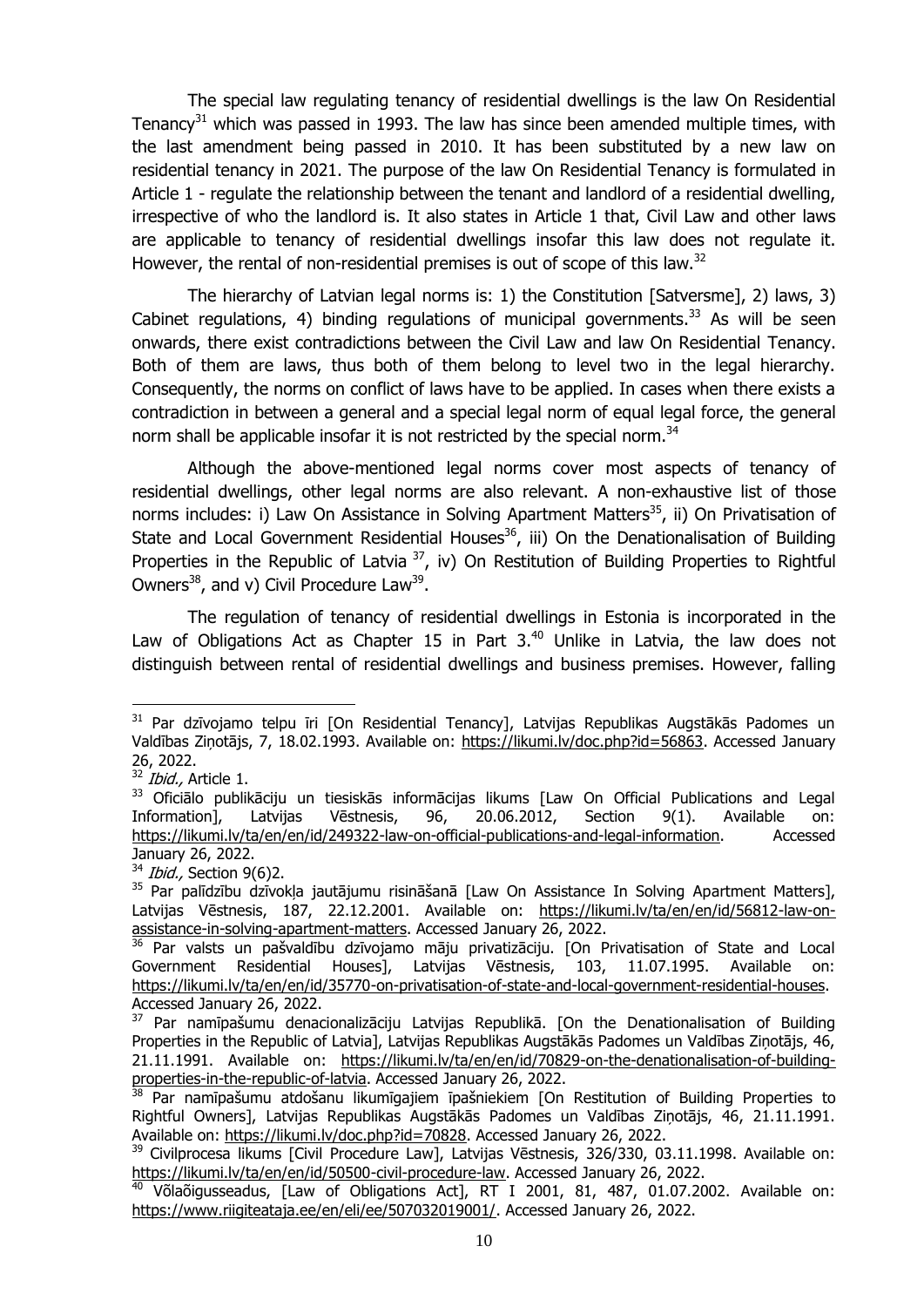outside the scope of Chapter 15 of Law of Obligation Act is the lease of: i) a term shorter than three months, holiday homes, and guest rooms, ii) premises with the intention to sublease rooms for profit, iii) part of a dwelling when the other greater part is used by the lessor herself, iv) social dwellings leased by public authorities to persons in need and students.<sup>41</sup>

As all the aspects of residential tenancy are governed in a single law, which is also fairly recent if compared to relevant Latvian legal acts, the collision between general and special norms is less problematic.<sup>42</sup> The Law of Obligations Act was passed in 2001 and entered in force in 2002. It partially substituted the Dwellings Act of 1992<sup>43</sup>, provisions of which were meant to protect the tenants of restituted buildings. However, the restrictive rules of which adversely affected the rest of the market.<sup>44</sup>

<span id="page-13-1"></span>In Lithuania, a mixed approach is taken in regulation of the residential tenancy relations. The regulation is included in the Lithuanian Civil Code<sup>45</sup> as *lex specialis* in Book Six (Law on Obligations) Part Four (Nominate Contracts) Chapter 31 (Lease of dwellings). The lex generalis of lease can be found in the same Book Six of the Civil Code. Just as in Latvia, the lex generalis is applicable insofar the situation is not regulated in lex specialis. The Lithuanian Civil Code is written from scratch and passed by the Parliament in 2000. From 1990 until the introduction of the new Lithuanian Civil Code, an amended Lithuanian Civil Code of the Soviet Socialist Republic of Lithuania was used. The main goal of the new law was to foster creation of a market economy, by aligning individual responsibility on people for their life conditions. The state has only to supply social aid to people in need. Considering the orientation towards market economy where a consumer is an indispensable part, also the tenant is positioned and protected as a weaker party in tenancy relations by creating the special regulation for residential tenancy.<sup>46</sup>

## 3.2 Rent control and price adjustments

<span id="page-13-0"></span>Freedom of contract prevails in determining rental price in Latvia. A first generation rent control<sup>47</sup> existed in Transitional Provisions of the Law On Residential Tenancy as a safeguard for tenants of restituted and denationalized dwellings. Parties were allowed to negotiate on prices, however, if no common agreement was reached, the law allowed the landlord to set the rental price predefined in the law. The direct first generation rent control was abolished in Latvia after the amendments to law On Residential Tenancy passed in 2004 $48$  were

 $41$  *Ibid.*, Paragraph 272.

<sup>&</sup>lt;sup>42</sup> Irene Kull, Julia Kolomijceva and Ave Hussar, "Comparative Remarks on Residential Tenancy Law in Latvia and Estonia", Juridiskā zinātne / Law Journal of University of Latvia 8 (2015), p. 7.

<sup>&</sup>lt;sup>43</sup> Elamuseadus, [Dwelling Act], RT 1992, 17, 254, 01.07.1992. Available on: [https://www.riigiteataja.ee/en/eli/501072015010/.](https://www.riigiteataja.ee/en/eli/501072015010/) Accessed January 26, 2022.

Ave Hussar, "Estonia: Prospects for Steady Improvement", in Private Rental Housing in Transition Countries: An alternative to owner occupation?, eds. József Hegedüs, Martin Lux, and Vera Horváth, (London, the UK: Palgrave Macmillan, 2018), p. 216.

<sup>&</sup>lt;sup>45</sup> Lietuvos Respublikos Civilinis Kodeksas [Civil Code of the Republic of Lithuania], Valstybės žinios, Nr. 74-2262, 06.09.2000. Available on: [https://e](https://e-seimas.lrs.lt/portal/legalAct/lt/TAD/TAIS.404614?jfwid=nj21zp55m)[seimas.lrs.lt/portal/legalAct/lt/TAD/TAIS.404614?jfwid=nj21zp55m.](https://e-seimas.lrs.lt/portal/legalAct/lt/TAD/TAIS.404614?jfwid=nj21zp55m) Accessed January 26, 2022. <sup>46</sup> Mikelėnaitė, *supra* note [23,](#page-10-2) p. 82.

<sup>&</sup>lt;sup>47</sup> First-generation rent control freezes or caps the nominal rent, which leads to a fall in real rent due to inflation, ending at a rent that is significantly below market level.

<sup>48</sup> Grozījumi likumā "Par dzīvojamo telpu īri" [Amendments to law "On Residential Tenancy"]. Latvijas Vēstnesis, 210, 30.12.2004. Available on: [https://likumi.lv/ta/id/98777-grozijumi-likuma-par](https://likumi.lv/ta/id/98777-grozijumi-likuma-par-dzivojamo-telpu-iri-)[dzivojamo-telpu-iri-.](https://likumi.lv/ta/id/98777-grozijumi-likuma-par-dzivojamo-telpu-iri-) Accessed January 26, 2022.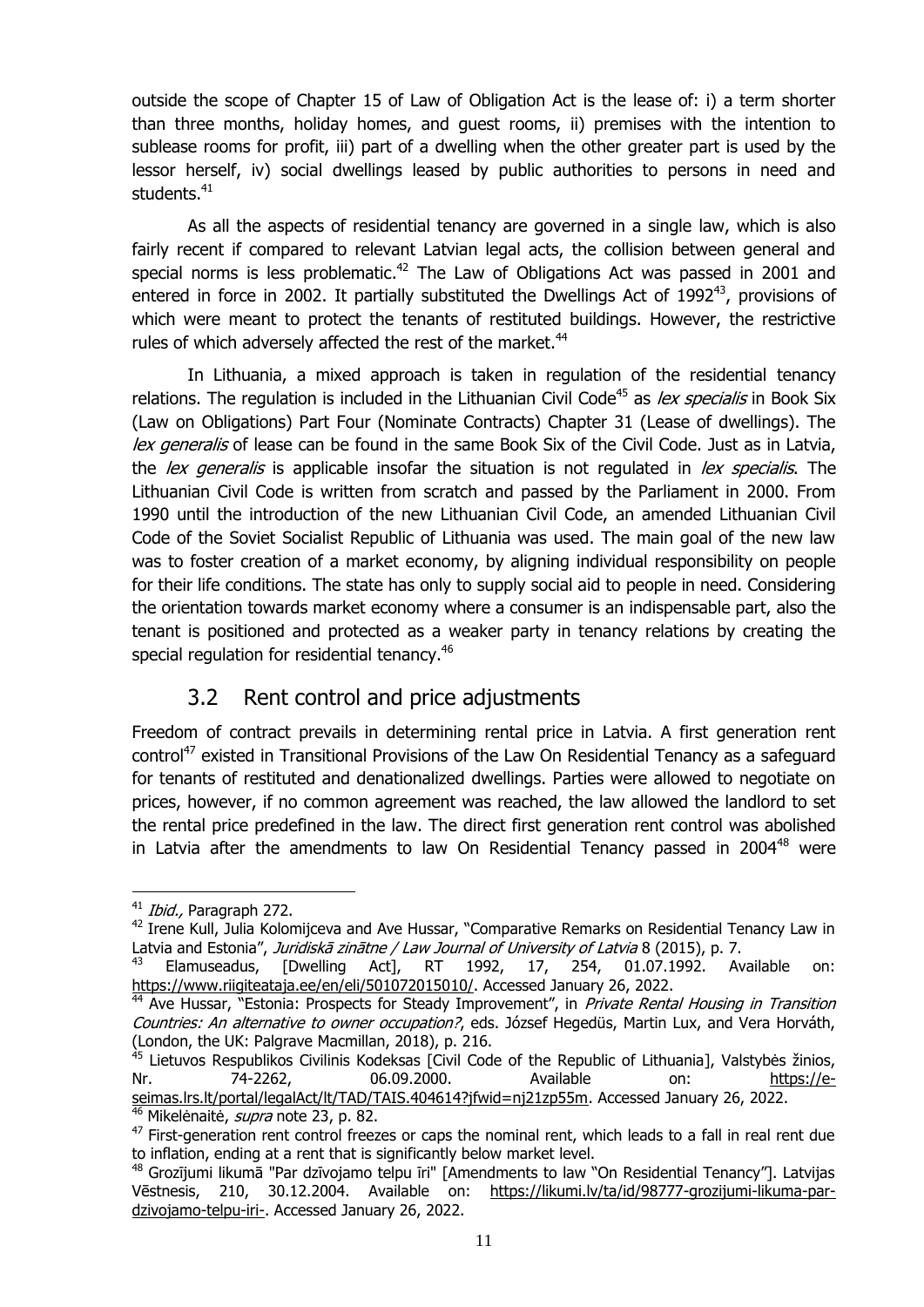deemed incompatible with the Constitution in 2006 by the judgment of the Constitutional Court<sup>49</sup>.

<span id="page-14-0"></span>However, indirect second generation rent control<sup>50</sup> is still stipulated by other means in law On Residential Tenancy.<sup>51</sup> Increase or decrease in rental payments must be in writing<sup>52</sup> or by tacit agreement of parties $53$ . A contract that has been concluded in good faith must be upkept by both of the parties, irrespective of the hardship they might incur.<sup>54</sup> Therefore, increasing rent is only allowed if the tenancy contract contains a clause permitting it. However, the landlord has to provide the tenant with the reason for increase and the financial calculations that demonstrate that the increase is justified.<sup>55</sup> Rent is defined as a sum of maintenance fees of the dwelling (including the corresponding common areas of the building and land) and profit.<sup>56</sup> An exhaustive list of expenses that can be included in the maintenance fees charged to the tenant is provided for by the law.<sup>57</sup> Additionally, a special normative act exists explaining the methodology of the calculation of the maintenance fees.<sup>58</sup> However, there exists no limitation on profit that the landlord is allowed to earn by renting out her dwelling. If the parties are not able to negotiate a rental price, the court decides on the amount of rent. For its calculations, the court uses the formula of maintenance fees plus profit.<sup>59</sup> However, as noted above, the calculation of the appropriate level of profit is not regulated by law and is left at court's discretion. The courts shall decide on it being guided by the sense of justice and general principles of law.<sup>60</sup> The consequences of this might be subjective findings of individual judges. Therefore, guidelines for judges or a summary of court practice on the issue would be a welcome addition. $61$  As an exception, raising the rent for tenants occupying dwellings located in restituted and denationalized houses that were previously subject to direct first generation rent control does not require a special clause in the tenancy contract. The reason for the exception being that the parties' freedom to contract was limited at the time of conclusion of the contract, as they were subject to exogenous obligatory terms. Nevertheless, the landlord has to adhere to rules regulating rent increase as in the standard procedure.

<span id="page-14-1"></span><sup>&</sup>lt;sup>49</sup> Constitutional Court 2006, *supra* note [5.](#page-7-4)

<sup>&</sup>lt;sup>50</sup> Second-generation rent control is any regulation of the rental market that does not fulfil the criteria of the first-generation. In general, it regulates the landlord – tenant relationship by limiting the allowed changes in an existing tenancy contract.

<sup>&</sup>lt;sup>51</sup> Julija Kolomijceva, TENLAW: Tenancy Law and Housing Policy in Multi-level Europe. National Report for Latvia, (Bremen, Germany: Zentrum für Europäische Rechtspolitik der Universität Bremen (ZERP), 2014), p. 123. Available on: [https://www.uni](https://www.uni-bremen.de/fileadmin/user_upload/fachbereiche/fb6/fb6/Forschung/ZERP/TENLAW/Reports/LatviaReport_09052014.pdf)[bremen.de/fileadmin/user\\_upload/fachbereiche/fb6/fb6/Forschung/ZERP/TENLAW/Reports/LatviaRepo](https://www.uni-bremen.de/fileadmin/user_upload/fachbereiche/fb6/fb6/Forschung/ZERP/TENLAW/Reports/LatviaReport_09052014.pdf) [rt\\_09052014.pdf.](https://www.uni-bremen.de/fileadmin/user_upload/fachbereiche/fb6/fb6/Forschung/ZERP/TENLAW/Reports/LatviaReport_09052014.pdf) January 26, 2022.

 $52$  On Residential Tenancy, supra note [31,](#page-12-0) Section 13.

<sup>&</sup>lt;sup>53</sup> Civil Law Latvia, *supra* note [28,](#page-11-2) Section 1488.

<sup>&</sup>lt;sup>54</sup> Ibid., Section 1587.

 $55$  On Residential Tenancy, *supra* note [31,](#page-12-0) Section 13.

<sup>&</sup>lt;sup>56</sup> Ibid., Section 11.

 $57$  Ibid.

<sup>58</sup> Dzīvojamās telpas īres maksā ietilpstošo apsaimniekošanas izdevumu aprēķināšanas metodika [Methodology of calculation of maintenance fees corresponding to a residential dwelling], Latvijas Vēstnesis, 73, 15.04.2016. Available on: [https://likumi.lv/ta/id/281530-dzivojamas-telpas-ires-maksa](https://likumi.lv/ta/id/281530-dzivojamas-telpas-ires-maksa-ietilpstoso-apsaimniekosanas-izdevumu-aprekinasanas-metodika)[ietilpstoso-apsaimniekosanas-izdevumu-aprekinasanas-metodika.](https://likumi.lv/ta/id/281530-dzivojamas-telpas-ires-maksa-ietilpstoso-apsaimniekosanas-izdevumu-aprekinasanas-metodika) Accessed January 26, 2022.

Rolands Krauze, Par dzīvojamo telpu īri. Likums ar komentāriem. Otrais papildinātais izdevums. [On Residential Tenancy. Law with commentary. Second supplemented edition] (Riga, Latvia: Tiesu namu aģentūra, 2005), p. 75.

<sup>&</sup>lt;sup>60</sup> Civil Law Latvia, *supra* note [28,](#page-11-2) Section 5.

 $61$  Kolomijceva, *supra* note [51,](#page-14-0) p. 124.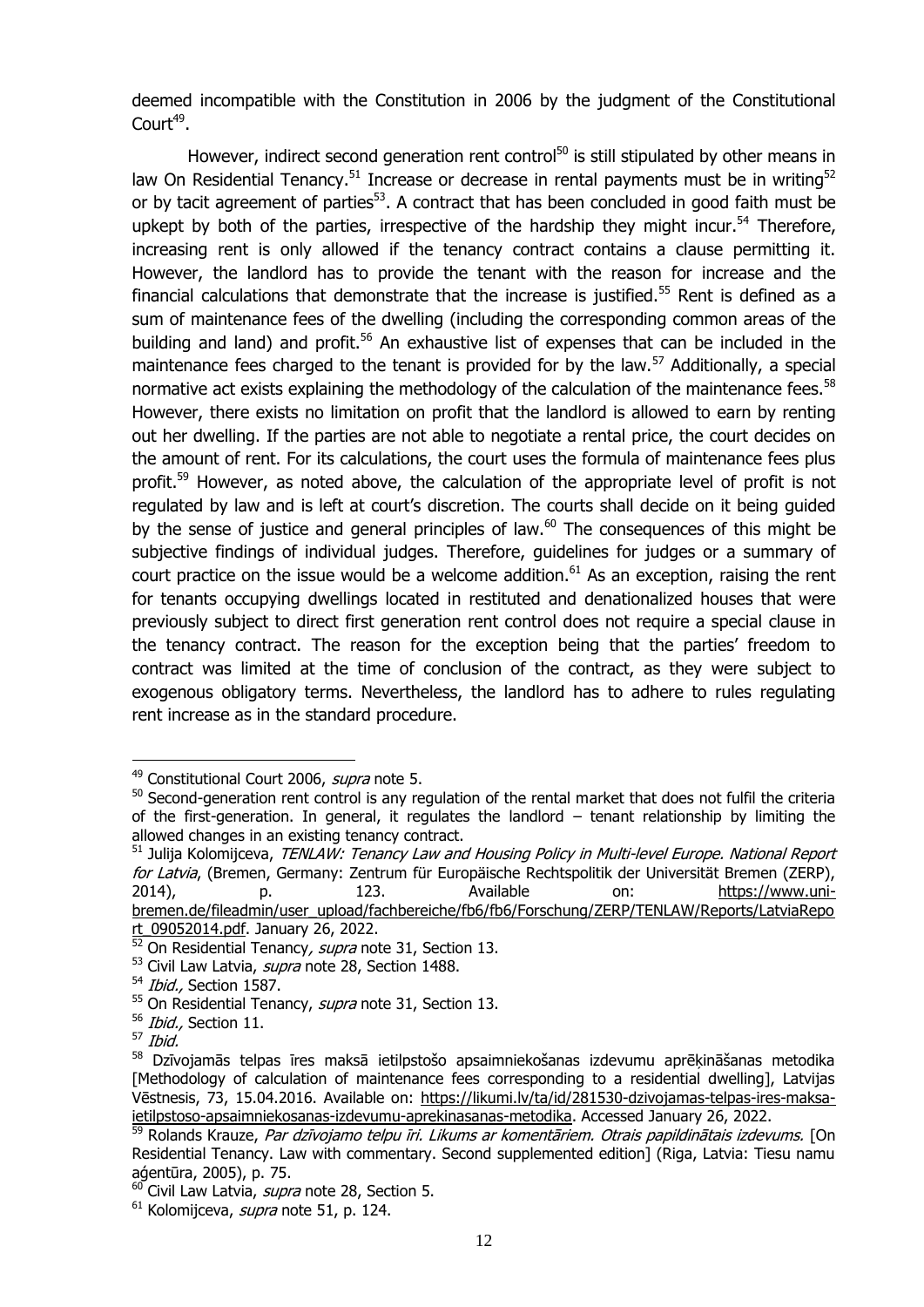Similar to Latvia, also in Estonia freedom of contract is respected when determining rental price. First generation rent control was abolished in 2004 by passing a law<sup>62</sup> that abolished the rent cap that was since 1998 active for dwellings located in restituted houses. This was not the first rent cap abolishment, as from 1993 to 1998 a rent cap existed for all dwellings located in Estonia.<sup>63</sup> The decision of the Estonian Parliament was contested by the president of Estonia on the conformity of it with the Constitution.<sup>64</sup> The Constitutional Court decided on conformity, thus abolishing first generation rent control for all dwellings in Estonia.

The law differentiates between increase of rental payment in contracts for unspecified and specified term. The right to increase rental payment is guaranteed for by the law to the landlord in case of a tenancy contract for unspecified time. Though, the rent can only be increased at maximum once in six months with a notification 30 days prior.<sup>65</sup> As for a rental contract of specified term, a periodic increase in rent is only allowed if such a clause is included in the contract. Moreover, additional conditions have to be satisfied: i) the contract has to be concluded for minimum three years, ii) the periodic increase shall not happen more than once a year, and iii) the increase or the basis of its calculations have to be precisely defined.<sup>66</sup> There is no limitation on the initially agreed amount of rent<sup>67</sup>, however the tenant may contest an excessive increase of rent.<sup>68</sup> A rent is considered excessive, if the landlord receives an unreasonable benefit from the rent. However, it is clearly defined that rent cannot be excessive: i) for luxurious dwellings, and ii) if it does not exceed the usual rent for a similar dwelling in a similar location.<sup>69</sup> If the initially agreed rent was excessive and not contested by the tenant, and if the increase is only incremental, it does not allow the tenant to contest the increase. $70$ 

<span id="page-15-0"></span>Lithuania is, theoretically, an outlier among the countries reviewed, as first generation rent control prevails in relation to freedom of contract according to the Lithuanian Civil Code. The amount of rent for dwellings that are rented out for profit by enterprises, organizations and legal persons shall not exceed the maximum permitted amount set out in accordance with the procedure established by the government.<sup>71</sup> However, as a paradox, it is not yet applicable in practice due to incomplete auxiliary legislation. Consequently, nobody

<sup>&</sup>lt;sup>62</sup> Elamuseaduse ja Eesti Vabariigi omandireformi aluste seaduse § 12<sup>1</sup> muutmise seadus [Act to Amend the Dwelling Act and § 12<sup>1</sup> of the Republic of Estonia Principles of Ownership Reform Act], RT I 2004, 85, 577, 20.07.2004. Available on: [https://www.riigiteataja.ee/akt/826401.](https://www.riigiteataja.ee/akt/826401) Accessed January 26, 2022.

<sup>63</sup> Review of constitutionality the petition of the President of the Republic to review the constitutionality of the Act to Amend the Dwelling Act and § 121 the Republic of Estonia Principles of Ownership Reform Act: Judgment of the Constitutional Review Chamber of the Supreme Court from December 2, 2004 in the Case No. 3-4-1-20-04., paragraph 16. Available on: [https://www.riigikohus.ee/en/constitutional-judgment-3-4-1-20-04.](https://www.riigikohus.ee/en/constitutional-judgment-3-4-1-20-04) January 26, 2022.

Ibid.

<sup>&</sup>lt;sup>65</sup> Law of Obligations Act, *supra* note [40,](#page-12-1) Paragraph 299.

<sup>&</sup>lt;sup>66</sup> Ibid., Paragraph 300.

 $67$  Ave Hussar, TENLAW: Tenancy Law and Housing Policy in Multi-level Europe. National Report for Estonia, Bremen, (Germany: Zentrum für Europäische Rechtspolitik der Universität Bremen (ZERP), 2014), p. 123. Available on: [https://www.uni](https://www.uni-bremen.de/fileadmin/user_upload/fachbereiche/fb6/fb6/Forschung/ZERP/TENLAW/Reports/EstoniaReport_18062014.pdf)[bremen.de/fileadmin/user\\_upload/fachbereiche/fb6/fb6/Forschung/ZERP/TENLAW/Reports/EstoniaRep](https://www.uni-bremen.de/fileadmin/user_upload/fachbereiche/fb6/fb6/Forschung/ZERP/TENLAW/Reports/EstoniaReport_18062014.pdf) [ort\\_18062014.pdf.](https://www.uni-bremen.de/fileadmin/user_upload/fachbereiche/fb6/fb6/Forschung/ZERP/TENLAW/Reports/EstoniaReport_18062014.pdf) Accessed January 26, 2022.

 $\overline{68}$  Law of Obligations Act, *supra* note [40,](#page-12-1) Paragraph 303.

<sup>69</sup> Ibid., 301.

 $70$  Hussar (2014), *supra* note [67,](#page-15-0) p. 124.

 $71$  Civil Code Lithuania, *supra* note [45,](#page-13-1) Article 6.583.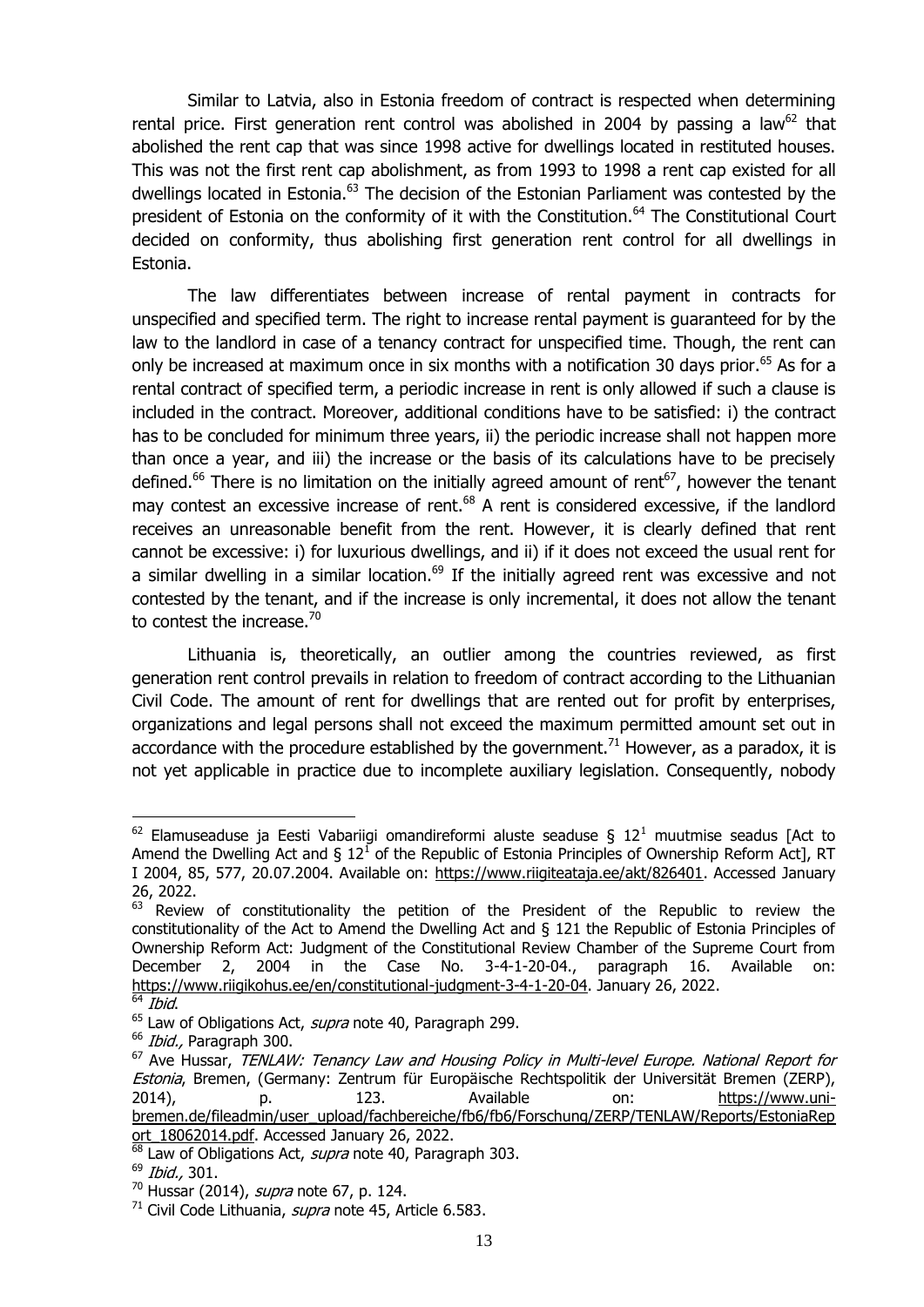follows the rule, and nobody enforces it, since it is incomplete.<sup>72</sup> It should also be noted that the rent cap is not applicable to tenancy contracts concluded in between two natural persons. This pertains the concept of a weaker party in consumer relationships, where one of the parties has to be a professional for the other to be a consumer.

As in Latvia, there is no differentiation between contracts concluded for specified and unspecified term with regards to alterations of rental payment. The modification of rent after the conclusion of a tenancy contract is allowed only if a clause permitting it is included in the contract, or if a mutual agreement is achieved between the parties. As for the former, the rent modification is allowed not more than once a year. Additionally, the parties are not allowed to contract outside the boundaries set by the law on rent increase. Clauses that permit: i) unilateral modification of the amount of rent by the landlord, ii) modification of rent more than once a year, or iii) modification of rent during the first 12 months of the term of the tenancy contract, shall be null and void.<sup>73</sup> As opposed to the, theoretical, maximum permitted initial amount of rent which is imposed only to landlords that are legal persons, the prohibition on modifications of rent during the term of the contract is imposed also on private landlords.

In all Baltic countries in practice there exists no first generation rent control, with the exception of Lithuania, where it exists in tenancy law but due to incomplete auxiliary legislation it does not work in practice. However, all of the Baltic countries have second generation rent control, which protects increases in rental payments in already concluded contracts. Similarly, landlords in all three countries have to provide a reason for the increase in rent, which shall be based on increases in costs not profit. Estonia is the only one which treats tenancy contracts for unspecified term differently by allowing unilateral increase in rent even if not explicitly stipulated in the tenancy contract. To compensate for that, tenants are allowed to contest an excessive rent. However, it is just a theoretical possibility, since market level rental payments are explicitly said to be not excessive. It can be deducted that, in relation to rent control and price adjustments, Estonia provides the most flexibility to the landlord with Latvia and Lithuania being equal. Nevertheless, the flexibility is only provided for landlords renting out their dwelling for unspecified term. Therefore, tenants that are occupying a dwelling for a specified term are equally protected among the Baltic states against unexpected increase in rental payments.

## 3.3 Renewal of tenancy contract

<span id="page-16-0"></span>The regulation of renewal of tenancy contracts in Latvia was altered to the detriment of tenants in 2001.<sup>74</sup> Before the amendments, the tenant was granted a right to ask for an extension to a tenancy contract concluded for specified term. The landlord was only allowed to reject the extension of the tenancy contract, if i) the tenant had breached the previous contract, ii) the landlord urgently needs the dwelling for herself or her family, iii) capital repairs are necessary in the dwelling or the building where the dwelling is located, or the building needs to be demolished, or iv) the contract contained an explicit statement that tenant has to vacate the dwelling when the term has passed. It was modified, so the requirement for the prolongation clause to be included in the tenancy contract, for it to be in

<sup>&</sup>lt;sup>72</sup> Mikelėnaitė, *supra* note [23,](#page-10-2) p. 121.

<sup>&</sup>lt;sup>73</sup> Civil Code Lithuania, *supra* note [45,](#page-13-1) Article 6.583.

<sup>&</sup>lt;sup>74</sup> Grozījumi likumā "Par dzīvojamo telpu īri" [Amendments to law "On Residential Tenancy"], Latvijas Vēstnesis, 110, 20.07.2001. Available on: [https://likumi.lv/ta/id/26316-grozijumi-likuma-par](https://likumi.lv/ta/id/26316-grozijumi-likuma-par-dzivojamo-telpu-iri-)[dzivojamo-telpu-iri-.](https://likumi.lv/ta/id/26316-grozijumi-likuma-par-dzivojamo-telpu-iri-) Accessed January 26, 2022.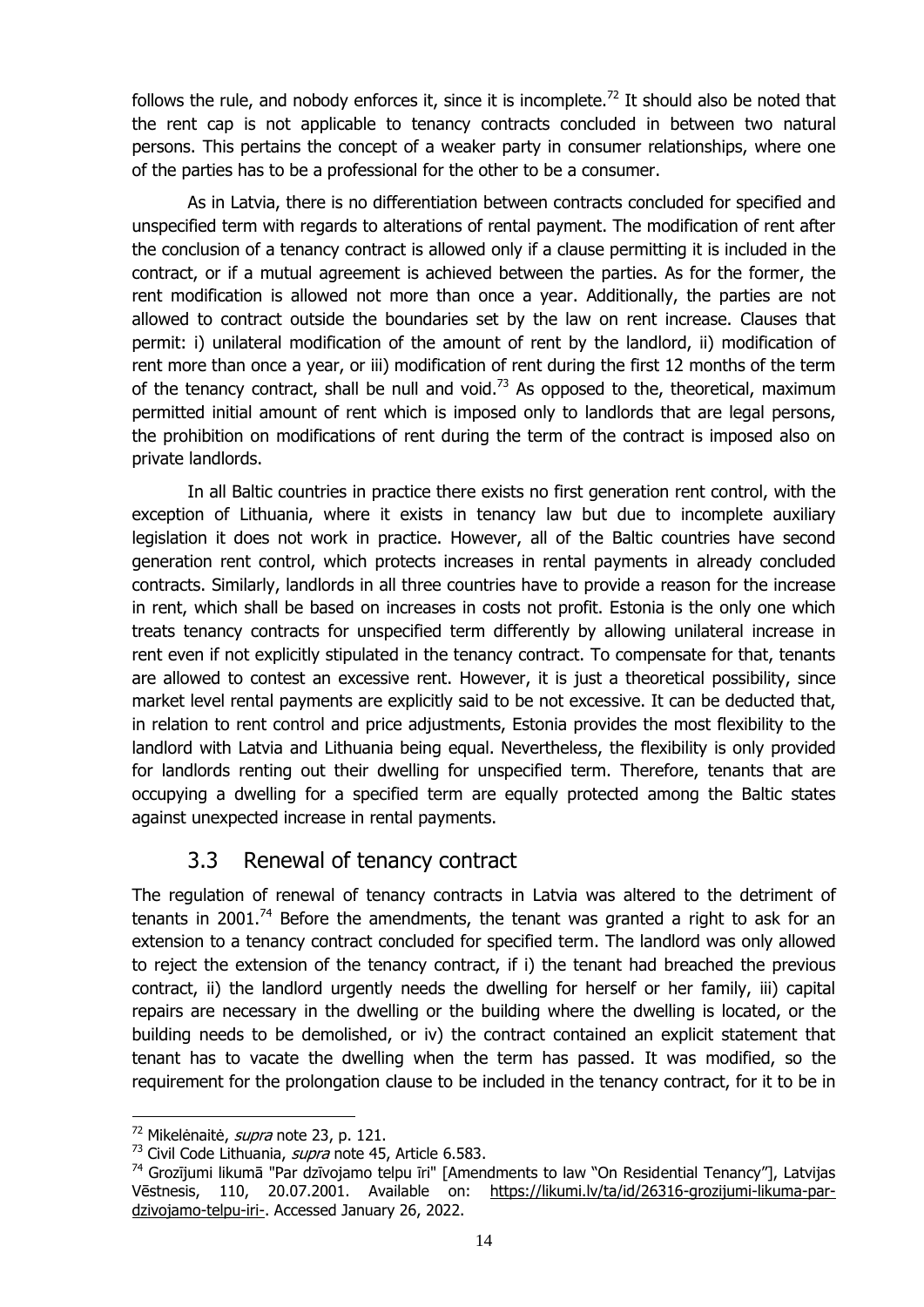force. If a prolongation clause is not explicitly written in the tenancy contract, it is at landlord's discretion to decide upon prolongation of a tenancy contract requested by tenant. However, the landlord still possesses the right to reject an explicitly stated prolongation in the abovementioned situations i), ii) and iii).<sup>75</sup> It should be noted, that all tenancy contracts concluded until December 31, 2001 can be renewed according to the old regulation.<sup>76</sup>

The only alteration of a prolonged tenancy contract is its term. All other contractual terms stay intact. Therefore, a tenancy contract that has been prolonged after December 31, 2001, is still regulated by the pre-2002 version of the law On Residential Tenancy<sup>77</sup>. Neither of the versions of the law On Residential Tenancy include automatic prolongation of the tenancy contract. Therefore, it is the requester's obligation to ask for prolongation.<sup>78</sup> Tacit prolongation of a tenancy contract is also possible according to Civil Law<sup>79</sup>, even if there exists no prolongation clause in the tenancy contract. If the tenant continues to use the dwelling after the term of the contract, continues to pay rent to the landlord, the landlord accepts such payments, and has not requested the tenant to vacate the dwelling, the contract is deemed to be prolonged. $80$  If a dispute arises on the term of a tacitly prolonged tenancy contract, the court decides on it. $81$  Due to the freedom of contract, private parties are allowed to decide on the duration of the tenancy contract, including, but not limited to, automatically renewing chain contracts or contracts for life.<sup>82</sup> These contracts are not void, unless they are fictive in nature or their aim is to circumvent the law.<sup>83</sup>

<span id="page-17-0"></span>In Estonia, specified term residential tenancy contracts terminate upon the expiry of them.<sup>84</sup> Neither of the parties have an obligation to renew them, unless they so agree or have agreed before concluding the expired contract. Tenancy contracts tacitly renew automatically in Estonia if no action is taken by either party to the contract. Contracts concluded for a specified term that is shorter than two years automatically renew as contracts for unspecified term if tenant continues to use the dwelling, and if no other will is expressed: i) within two weeks from the moment of expiry by the tenant, or ii) within two weeks by the landlord from the moment she learned that the tenant had not vacated the dwelling. Contracts that are concluded for a specified term that is longer than two years possess the same automatic renewal characteristic, except the notification period is prolonged to two months before expiry for both parties to the contract. $85$  As in Latvia, the tacit renewal changes only the term of the contract leaving all other contractual provisions intact.<sup>86</sup>

In Lithuania, tenancy contracts renew automatically upon their expiration if no action is taken by either of the parties. For the contract to expire, the landlord has to notify the tenant in writing three months before the day of expiry on her intentions regarding the

 $^{75}$  On Residential Tenancy, *supra* note [31,](#page-12-0) Section 6.

<sup>&</sup>lt;sup>76</sup> Ibid., Transitional Provisions, Article 1.

 $\frac{77}{77}$  Krauze, *supra* note [59,](#page-14-1) p. 25.

<sup>78</sup> *Ibid.*, p. 28.

<sup>&</sup>lt;sup>79</sup> Civil Law Latvia, *supra* note [28,](#page-11-2) Section 1488.

<sup>&</sup>lt;sup>80</sup> Irene Kull and Ave Hussar, "Elements of stability of tenancy relations in Baltic States", in Tenancy Law and Housing Policy in Europe: Towards Regulatory Equilibrium, ed. Christoph U. Schmid, (Cheltenham, the UK: Edward Elgar Publishing, 2018), p. 185.

 $81$  Krauze, *supra* note [59,](#page-14-1) p. 24.

<sup>82</sup> Kolomijceva, supra note [51,](#page-14-0) p. 122.

 $83$  Civil Law Latvia, *supra* note [28,](#page-11-2) Section 1415, 1438, and 1592.

<sup>&</sup>lt;sup>84</sup> Law of Obligations Act, *supra* note [40,](#page-12-1) Paragraph 309.

<sup>85</sup> Ibid., Paragraph 310.

<sup>&</sup>lt;sup>86</sup> Ibid., Paragraph 312.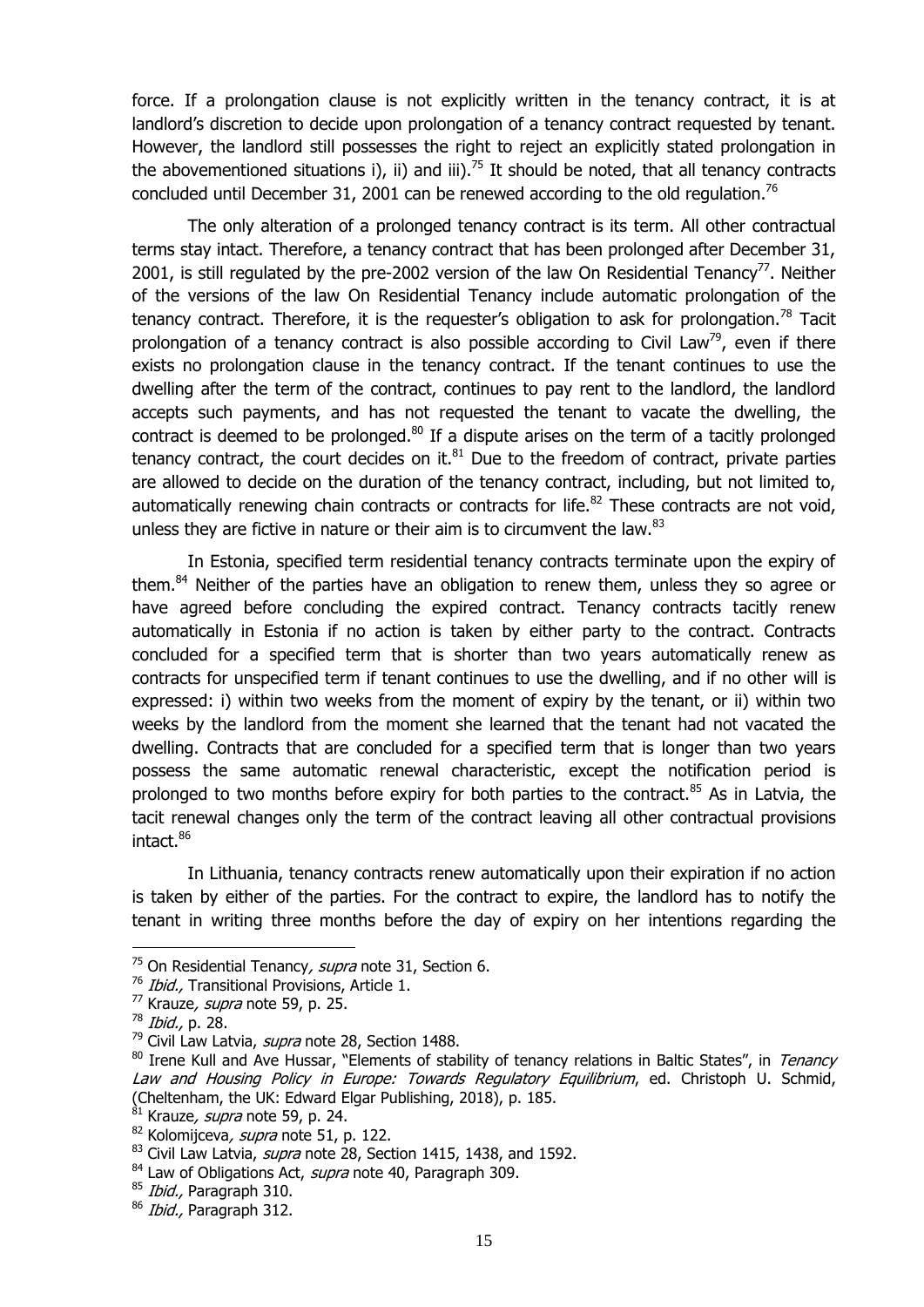renewing of the contract. The renewed contract may be altered by the landlord, including the term and the rental payment. It is the tenant's obligation to reply in writing to the landlord within one month of receiving the proposal for renewal or termination. If no action is taken by the tenant, it is regarded as tacit renewal on the terms proposed by the landlord. However, if the tenant has disagreed with the proposed conditions within the stipulated time limits, it is at landlord's discretion to accept them or apply for a judicial review within one month of receiving the written proposal from the tenant. The court will then decide on the conflicting clauses.<sup>87</sup> A unique option for the sitting tenant among the reviewed countries, is the priority right to renewal of the tenancy contract against other prospective tenants, if she has duly performed her obligations during the term of the original contract.<sup>88</sup> If the landlord, after rejecting the sitting tenant's proposal of renewal, rents out the dwelling to another person on the same conditions within one year of the rejection, the former tenant has a right to ask the court to declare the new tenancy contract null and void, as well as claim damages that have arisen due to the termination of the initial contract.<sup>89</sup>

In all three Baltic countries there exists no universal right for the tenant to demand a renewal of an expired tenancy contract. Likewise, all three countries respect tacit prolongation of tenancy contracts. The disparity arises in automatic prolongation of a tenancy contract. In Latvia, the tenant herself is responsible to ask for a prolongation – the tenancy contract does not renew automatically even if a renewal right is specifically stated in the contract. In the other two Baltic countries, tenancy contracts renew automatically if no action is taken by either of the parties. In case of Estonia for unspecified term, and in case of Lithuania – for a term up to one year. Furthermore, Lithuanian law provides for additional safeguard of non-discriminatory nature for the sitting tenant – the priority right against newcomer tenant to conclude a contract on the same terms and conditions as offered to the newcomer. To sum up, Latvian tenants seem to be the least protected and Lithuanian the most. However, the difference mainly lies in regulating the party which has to make an action to renew a tenancy contract. In all three countries, if the landlord wishes, she is allowed to reject renewal of a contract if such a renewal has not been included in the terms of the tenancy contract.

## 3.4 Unilateral termination of a tenancy contract

<span id="page-18-0"></span>In Latvia, a tenant is allowed to terminate the tenancy contract unilaterally by giving a notice to the landlord one month in advance. This is not the case, if the parties have contracted on different terms, or if all of tenant's adult family members living under the same tenancy contract disagree.<sup>90</sup> Contract freedom between parties is allowed as far as setting a different notification period, retainment of security deposit by the landlord in case of early termination, or other special procedural matters. However, the tenant shall not be deprived of the right to single-handedly terminate the tenancy contract. If a tenancy contract for unspecified term has been concluded by the parties, a notice has to be sent: i) six months in advance, if the payment schedule is less frequent than monthly, ii) a month in advance, if the payment is monthly, and iii) a week in advance if the payment is weekly.<sup>91</sup> The only compensation that the landlord is entitled to must be based on direct losses arisen from

<sup>&</sup>lt;u>.</u> 87 Civil Code Lithuania, supra note [45,](#page-13-1) Article 6.607.

 $88$  Ibid.

<sup>89</sup> Mikelėnaitė, *supra* note [23,](#page-10-2) p. 107.

 $90$  On Residential Tenancy, supra note [31,](#page-12-0) Section 28.

 $91$  Civil Law Latvia, *supra* note [28,](#page-11-2) Section 2166.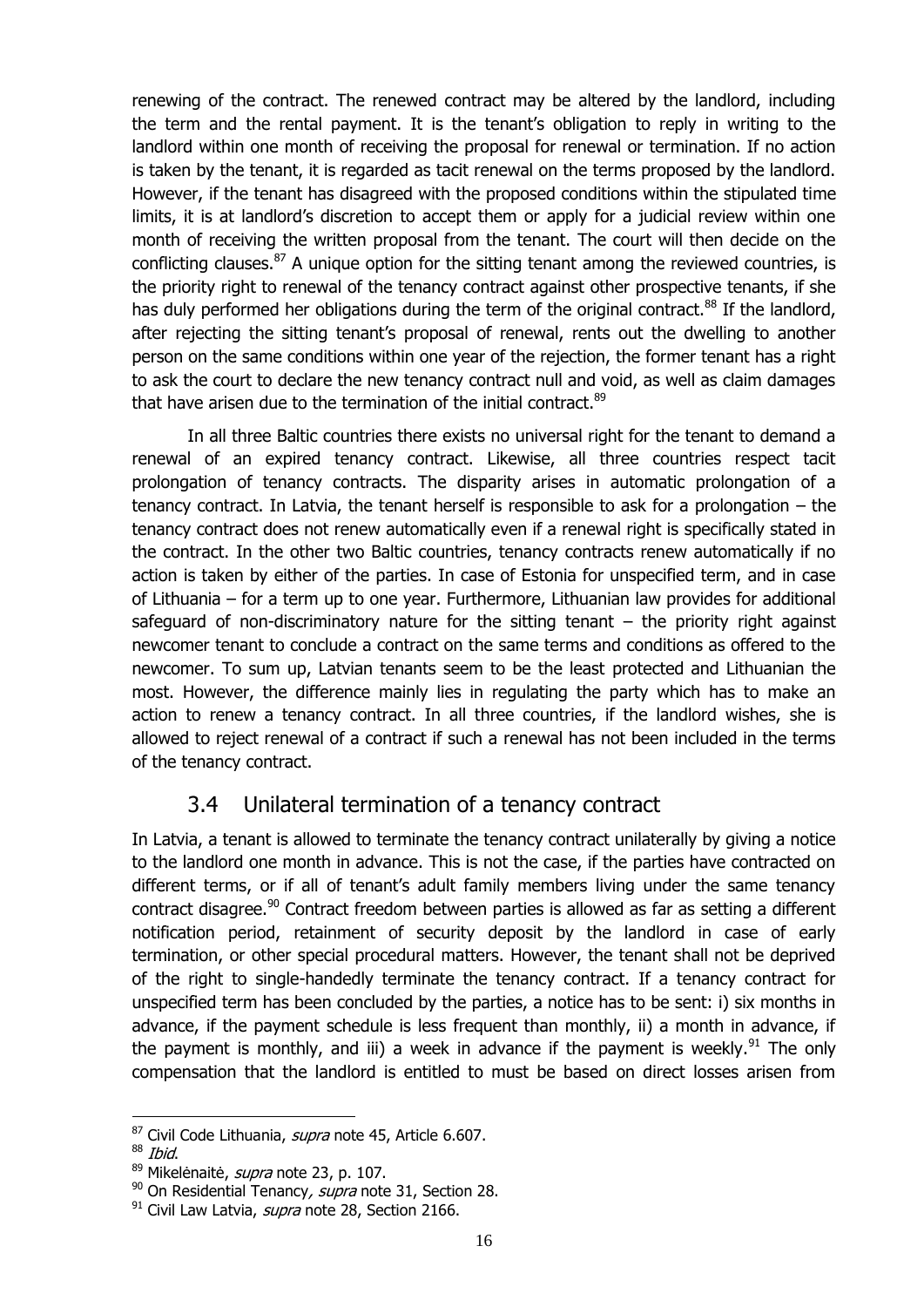damages to the dwelling, as the tenant is responsible for upkeeping the dwelling in a sound condition.<sup>92</sup> Landlord shall not be entitled to any unearned profit.<sup>93</sup> It is not allowed for the parties to agree on any other terms, besides those written in the law On Residential Tenancy, for the landlord to terminate the contract unilaterally. The only modification allowed that might be for the benefit of the landlord is choosing dispute resolution through arbitration instead of litigation, since arbitration should be less time-consuming than litigation.

<span id="page-19-0"></span>The six legal grounds for unilateral termination of a tenancy contract by landlord are presented in the following paragraph. Firstly, if the tenant: i) damages or destroys the rental dwelling, ii) uses the dwelling for unintended purposes, or iii) violates in another way the conditions of use of the dwelling by making other people living in the same common apartment or house unbearable. $94$  The common factor of all three termination grounds is a breach of contract or law. The court shall evict the tenant and all her family members, without asking the landlord to provide them with a dwelling of similar quality on the same terms as in the original contract. $95$  It should be noted that illegal construction performed by the tenant in the dwelling does not constitute sufficient basis for termination of a contract.<sup>96</sup> Secondly, if the tenant: i) owes rental payments for more than three months, although she could use the dwelling without limits, or ii) does not pay for basic services (cold water, sewage, heating, garbage disposal) for more than three months.<sup>97</sup> As all adults living in the dwelling under the same tenancy contract are jointly liable for rent payments, all of them, not only the tenant, shall be evicted by court without providing another dwelling. For the liability to arise, it has to be proven that the tenant was able to use the dwelling and basic services without restrictions in full amount.<sup>98</sup> Thirdly, if the landlord has taken a decision to tear down the building where the dwelling is located.<sup>99</sup> The obligation to provide the tenant with a substitute dwelling of similar quality applies irrespective of the reasons for demolition of the building, e.g., the building is in an emergency technical condition. It is the landlord's duty to take care of the building and keep it in a sound technical condition.<sup>100</sup> The court is to decide if the provided substitute dwelling is of similar quality, by evaluating, beside other circumstances, the size and technical condition of the dwelling.<sup>101</sup> Fourthly, if the landlord has decided to perform capital repairs of the dwelling or the building where the dwelling is located, and it cannot be performed with tenant occupying the dwelling.<sup>102</sup> Landlord has to provide the tenant with a similar dwelling, analogously to situation of building demolition. Additionally, the landlord has to prove the validity of her intentions.<sup>103</sup> It can be achieved by

 $92$  On Residential Tenancy, supra note [31,](#page-12-0) Section 42.

<sup>93</sup> Kalvis Torgāns, Andris Grūtups, Gunta Višņakova, Sandis Petrovičs, Erlens Kalniņš, Kaspars Balodis, Agris Bitāns, Latvijas Republikas Civillikuma komentāri: Ceturtā daļa. Saistību tiesības [Commentary on the Civil Law of the Republic of Latvia: Part Four. Law of Obligations], (Riga, Latvia: Mans Īpašums, 2000), p. 484.

<sup>&</sup>lt;sup>94</sup> On Residential Tenancy, supra note [31,](#page-12-0) Section 28<sup>1</sup>.

<sup>&</sup>lt;sup>95</sup> Krauze, *supra* note [59,](#page-14-1) p. 100.

 $96$  Republic of Latvia Supreme Court Senate Judgment in case Nr. SKC-191/2004. Available on: [http://www.at.gov.lv/files/uploads/files/docs/summaries/2004/Apkopojums\\_Par\\_dzivojamo\\_telpu\\_iri.d](http://www.at.gov.lv/files/uploads/files/docs/summaries/2004/Apkopojums_Par_dzivojamo_telpu_iri.doc) [oc.](http://www.at.gov.lv/files/uploads/files/docs/summaries/2004/Apkopojums_Par_dzivojamo_telpu_iri.doc) Accessed January 26, 2022.

<sup>&</sup>lt;sup>97</sup> On Residential Tenancy, *supra* note [31,](#page-12-0) Section 28<sup>2</sup>.

<sup>98</sup> Krauze, *supra* note [59,](#page-14-1) p. 114.

<sup>&</sup>lt;sup>99</sup> On Residential Tenancy, *supra* note [31,](#page-12-0) Section 28<sup>3</sup>.

 $100$  Krauze, *supra* note [59,](#page-14-1) p. 120.

<sup>101</sup> Ibid., p. 121.

<sup>&</sup>lt;sup>102</sup> On Residential Tenancy, *supra* note [31,](#page-12-0) Section 28<sup>4</sup>.

<sup>&</sup>lt;sup>103</sup> Civil Procedure Law, *supra* note [39,](#page-12-2) Section 93.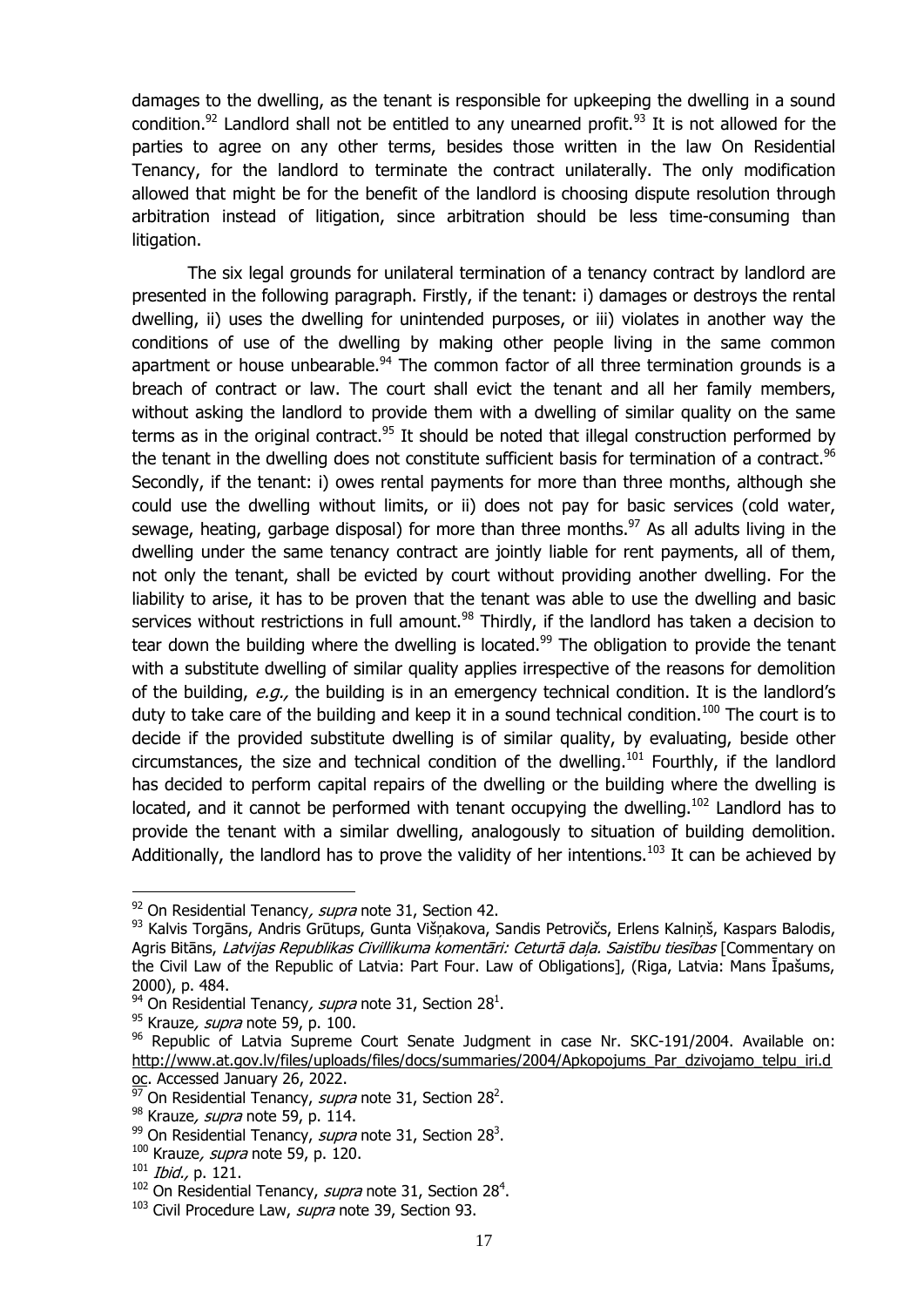providing the tenant and the court with appropriate documents that present: i) the need for the capital repairs, ii) approval of the reconstruction project by the building authority, and iii) sufficiency of financial means to perform the capital repairs. A landlord who owns a denationalized property is exempt from the obligation to provide the tenant with a substitute dwelling, if the property was denationalized more than seven years ago. However, it is only applicable if the denationalized house is kept as a residential building after reconstruction. The exception from the norm in a way 'rewards' the landlords for having acquiesced with the rent ceiling and other tenant protective measures of the tenancy law, by making it financially more viable to reconstruct their inherited buildings. However, if the tenant has been categorized by the municipality as financially disadvantaged, the process of eviction can be postponed until the municipality provides the tenant with a dwelling.<sup>104</sup> In reality, this can mean that the landlord is forced to continue to fulfil the social responsibility of the municipality for an indefinite time. Fifthly, if the dwelling is needed for personal use for the landlord. Yet, this clause is only applicable to landlords that are: i) natural persons, and ii) the original owners of the denationalized house, or their heirs.<sup>105</sup> The landlord has to prove to the tenant and the court the need for the apartment. There exist no prescribed conditions that have to be fulfilled. Each case has to be evaluated individually.<sup>106</sup> The municipal government has to provide the tenant, irrespective of her financial well-being, with a similar dwelling within a year of landlord's application. Therefore, the eviction can take place only after the substitute dwelling is provided. The conditions in this clause are more limited, as they do not apply to landlord's who have acquired a denationalized house in a different manner than inheritance. Nevertheless, the definite obligation for the municipal government to provide the substitute dwelling within a year is less uncertain as the obligation in the previous clause. Sixthly, if: i) the tenant has sub-rented the dwelling without consent of the landlord, or ii) other persons live in the dwelling unlawfully.<sup>107</sup> As this is a breach of the contract by the tenant, she shall be evicted by the court without providing a substitute dwelling. However, the burden of proof lies on the landlord in this situation. In reality, it is problematic to prove the fact that other persons live in the apartment besides the tenant, her family and other people lawfully living there. The tenant is allowed to invite guests, yet there are no laws which prescribe the duration which distinguishes visiting from permanently living in a dwelling. Moreover, the tenant should be notified of the breach in writing at least one month in advance of eviction. If the breach is cured during this one month, then the eviction shall not take place as the foundation of it has vanished.<sup>108</sup>

In Estonia, the rights to unilateral termination of a tenancy contract can be classified in four separate groups: i) ordinary termination of a tenancy contract for specified term, ii) extraordinary termination of a tenancy contract for specified term, iii) ordinary termination of a tenancy contract for unspecified term, and iv) extraordinary termination of a tenancy contract for unspecified term.

A contract that is concluded for a specified term ends upon expiry of it. There are no ordinary grounds for either party to terminate it any sooner.<sup>109</sup> Termination in extraordinary procedure can be done immediately. However, the reason for terminating the contract extraordinarily shall be declared good of, if the terminating party cannot "…be presumed to

 $104$  Krauze, *supra* note [59,](#page-14-1) p. 126.

<sup>&</sup>lt;sup>105</sup> On Residential Tenancy, *supra* note [31,](#page-12-0) Section 28<sup>5</sup>.

 $106$  Krauze, *supra* note [59,](#page-14-1) p. 130.

<sup>&</sup>lt;sup>107</sup> On Residential Tenancy, *supra* note [31,](#page-12-0) Section 28<sup>6</sup>.

 $108$  Krauze, *supra* note [59,](#page-14-1) p. 132.

<sup>&</sup>lt;sup>109</sup> Law of Obligations Act, *supra* note [40,](#page-12-1) Paragraph 309.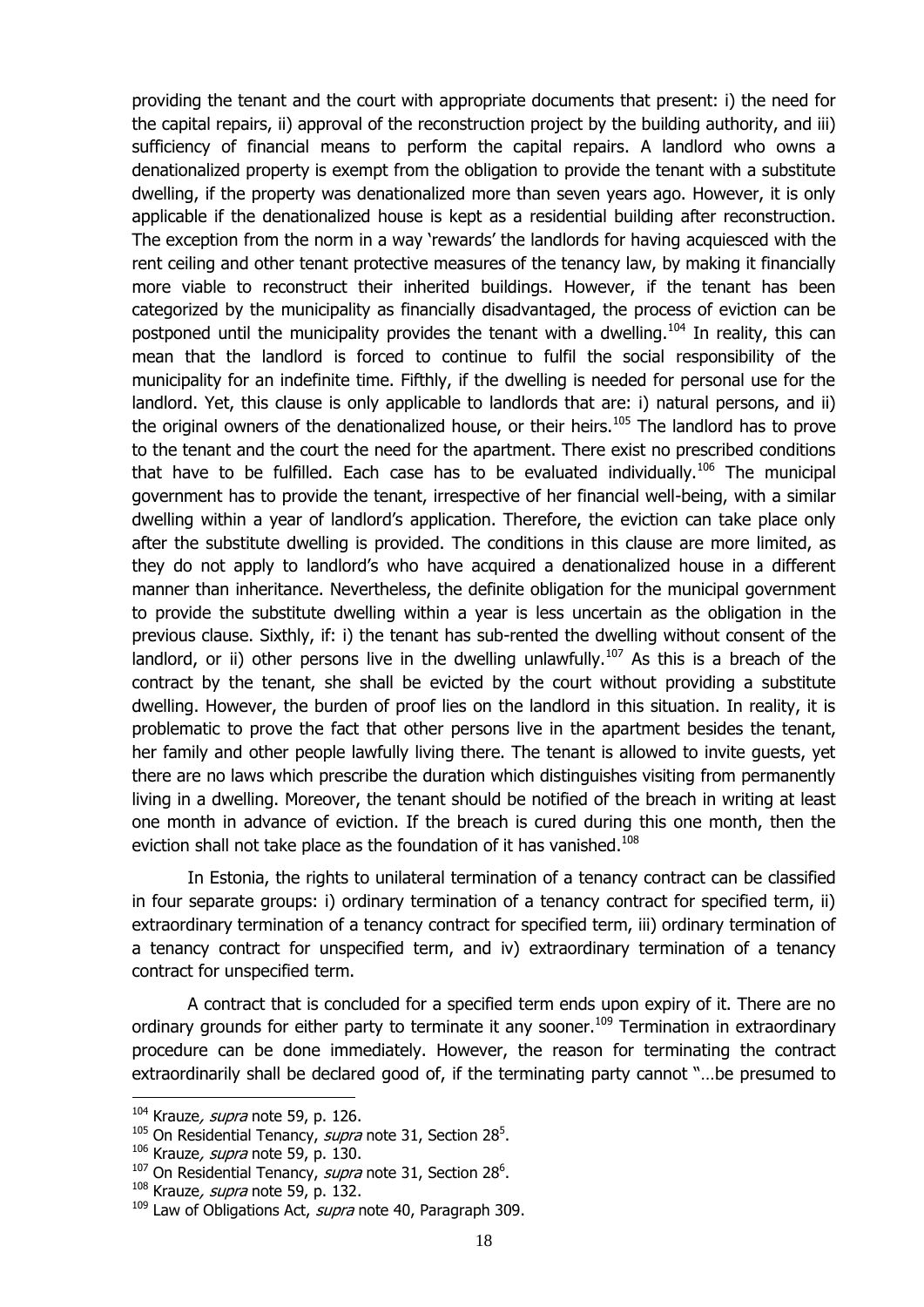continue performing the contract taking into account all the circumstances and considering the interests of both parties"<sup>110</sup>. The terminating party shall have a compelling reason.<sup>111</sup> A non-exhaustive list of compelling reasons for the landlord to terminate a tenancy contract is provided for in the law as follows: i) the dwelling is used by the tenant for non-stipulated reasons, without prudence, or by disturbing neighbours and other residents of the building<sup>112</sup>, ii) the tenant breaches the payment terms considerably (owes more than three months of rent, or has not made any due payment for at least three months) $^{113}$ , iii) the dwelling is in a condition that possesses a serious health hazard to its residents<sup>114</sup>, or iv) the tenant is bankrupt<sup>115</sup>. Extraordinary reasons for a tenant to terminate a contract include, beside others, the situation when a tenant cannot use the dwelling for reasons dependant on the landlord.<sup>116</sup> A compelling reason is interpreted by the Estonian Supreme Court as always being unexpected to the parties. Additionally, the court should consider whether the terminating party's interest is more significant and would become seriously damaged if the contract was not terminated prematurely.<sup>117</sup> Furthermore, if the circumstances on the basis of the extraordinary termination arise from the party requesting the termination, it amounts to a breach of the contract. Thus, the party requesting termination may be liable to pay a reasonable compensation to the other party.<sup>118</sup> A special regulation applies for long-term contracts that are concluded for longer than 30 years. Either of the parties to the contract are allowed to terminate it after at least 30 years have passed in an ordinary procedure.<sup>119</sup> This exception cures for 'erroneous' decisions made in the past, for example, the conclusion of a long-term contract for a fixed rental payment which after 30 years has significantly lost its value in real terms due to inflation. However, this type of exit is not allowed if the contract has been concluded upon death of one of the parties.<sup>120</sup>

Estonian legislation treats tenancy contracts concluded for unspecified term similar as lease contracts are treated in Latvian Civil Law<sup>121</sup>. Therefore, the landlord has equivalent rights to the tenant in terminating a tenancy contract concluded for unspecified time. The difference between ordinary and extra ordinary termination rests in the delivery time of the notification of the intention to terminate the contract to the other party. In ordinary procedure both parties can terminate the contract by delivering a notification three months in advance (if parties have not mutually agreed on a longer term).<sup>122</sup> Termination on extraordinary grounds must be made in the same procedure as discussed above for contracts concluded for definite term.

For all of the situations listed above, Estonian law provides for an additional protective measure for the tenants. They are allowed to contest the termination of the

 $110$  *Ibid.*, Paragraph 313.

<sup>&</sup>lt;sup>111</sup> Ave Hussar and Irene Kull, "The Landlord's Limited Right to Terminate a Residential Lease Contract: Estonian Law in Comparative Perspective", Juridica International 24 (2016), p. 81.

<sup>&</sup>lt;sup>112</sup> Law of Obligations Act, *supra* note [40,](#page-12-1) Paragraph 315.

<sup>113</sup> Ibid., Paragraph 316.

<sup>&</sup>lt;sup>114</sup> Ibid., Paragraph 317.

<sup>&</sup>lt;sup>115</sup> Ibid., Paragraph 319.

<sup>116</sup> Ibid., Paragraph 314.

<sup>&</sup>lt;sup>117</sup> Republic of Estonia Supreme Court Judgment of 21 May 2004 in case Nr. 3-2-1-62-04, paragraph 14. Available on: [https://www.riigiteataja.ee/akt/762224.](https://www.riigiteataja.ee/akt/762224) Accessed January 26, 2022.

<sup>&</sup>lt;sup>118</sup> Ibid., Paragraph 18.

 $^{119}$  Law of Obligations Act, *supra* note [40,](#page-12-1) Paragraph 318(1).

<sup>120</sup> Ibid., Paragraph 318(2).

 $121$  Civil Law Latvia, *supra* note [28,](#page-11-2) Section 2166.

<sup>&</sup>lt;sup>122</sup> Law of Obligations Act, *supra* note [40,](#page-12-1) Paragraph 312.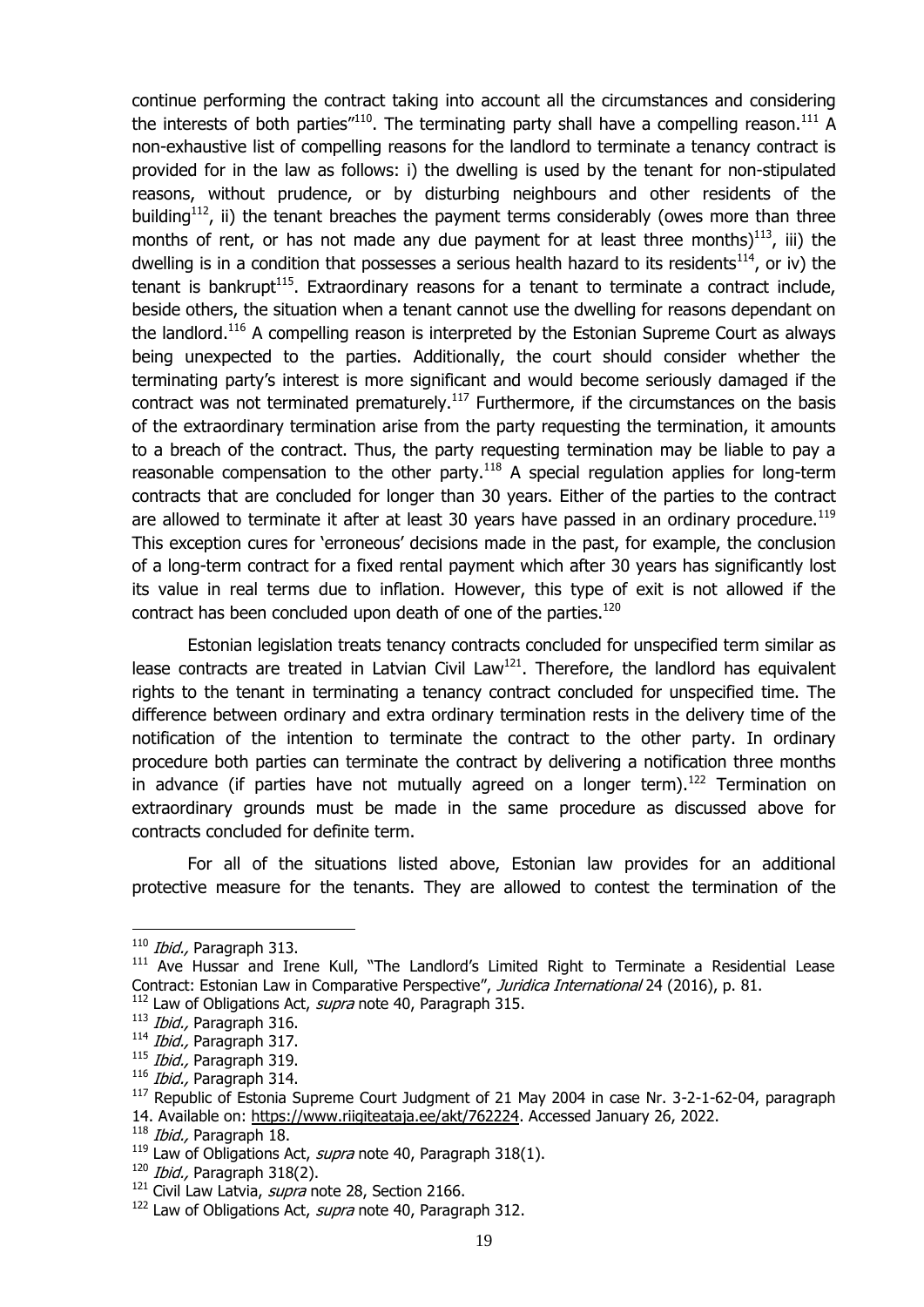contract and invoke a hardship clause, which enables the prolongation of the contract for up to three years. It has to be proven by the tenant that the termination of the contract will result in serious consequences for her or her family.<sup>123</sup>

In Lithuania, the tenant has a right to unilaterally terminate any tenancy contract by giving a notification in writing to the landlord one month in advance. However, if the tenant fails to deliver such written notification and vacates the dwelling, the landlord is entitled to claim damages that have arisen to her due to this. The tenant, after delivering the notification, is still allowed to reverse her intentions and recall the notification. If the dwelling has not been rented out to another tenant already, the landlord is obliged to continue the contract with the sitting tenant. If the tenant, together with her present and former family members occupying the dwelling move elsewhere, the contract is deemed to be terminated from the day the dwelling was vacated.<sup>124</sup> Therefore, the right of reversing the intentions is only exploitable if the tenant has not already vacated the dwelling. In case of the tenant's decision to terminate the contract, the landlord is allowed to visit the dwelling for inspection, and to present it to prospective future tenants.<sup>125</sup> This is a practical clause that is often included in the tenancy contracts. By making it an imperative norm the inspection is still possible, even if it was not explicitly mentioned in the tenancy contract.

Similar to Estonia, also in Lithuania contracts concluded for specified and unspecified term are treated differently regarding the unilateral termination of them. A contract that is concluded for a specified term may only be prematurely terminated by the landlord if the tenant has breached the contract. As in Latvia, an exhaustive list of breaches that may trigger termination of the tenancy contract by the landlord is provided. The list includes: i) an arrear of rent or public utility services for more than three months (except, if a longer term has been agreed upon in the contract), ii) damaging or destroying the dwelling by tenant, her family members or other persons residing with her in the same dwelling, iii) using the dwelling for other purposes than designated by the tenancy contract, or iv) acting in an improper way which renders it impossible for other persons to lead a normal life in the same dwelling or neighbourhood. By terminating the contract on the grounds of a breach, the landlord does not have to provide a substitute dwelling to the tenant.<sup>126</sup> However, any unilateral premature termination of the tenancy contract by the landlord shall be approved exclusively in judicial proceedings.<sup>127</sup> Contracts that are concluded for unspecified time, may be unilaterally terminated by the landlord by giving a written notification to the tenant six months in advance.<sup>128</sup> As opposed to Estonia, the landlord can terminate the contract without providing any reason to the tenant.

All three Baltic countries allow the tenant to terminate a tenancy contract freely with no limitations. Tenants in Latvia are the most protected, as tenancy contracts for both, specified and unspecified term, are equally protected against termination by the landlord. The Estonian and Lithuanian regulation protects contracts concluded for a specified term alike. In both countries, same as in Latvia, the landlord has a very limited right with grounds prescribed in the law to unilaterally terminate the contract. Lithuanian regulation allows the termination of tenancy contracts for an unspecified term without any limitations, whereas the

<sup>&</sup>lt;sup>123</sup> Ibid., Paragraph 326.

<sup>&</sup>lt;sup>124</sup> Civil Code Lithuania, *supra* note [45,](#page-13-1) Article 6.609.

 $125$  *Ibid.* 

<sup>&</sup>lt;sup>126</sup> Civil Code Lithuania, *supra* note [45,](#page-13-1) Article 6.611.

 $127$  *Ibid.*, Article 6.610.

 $128$  *Ibid.*, Article 6.614.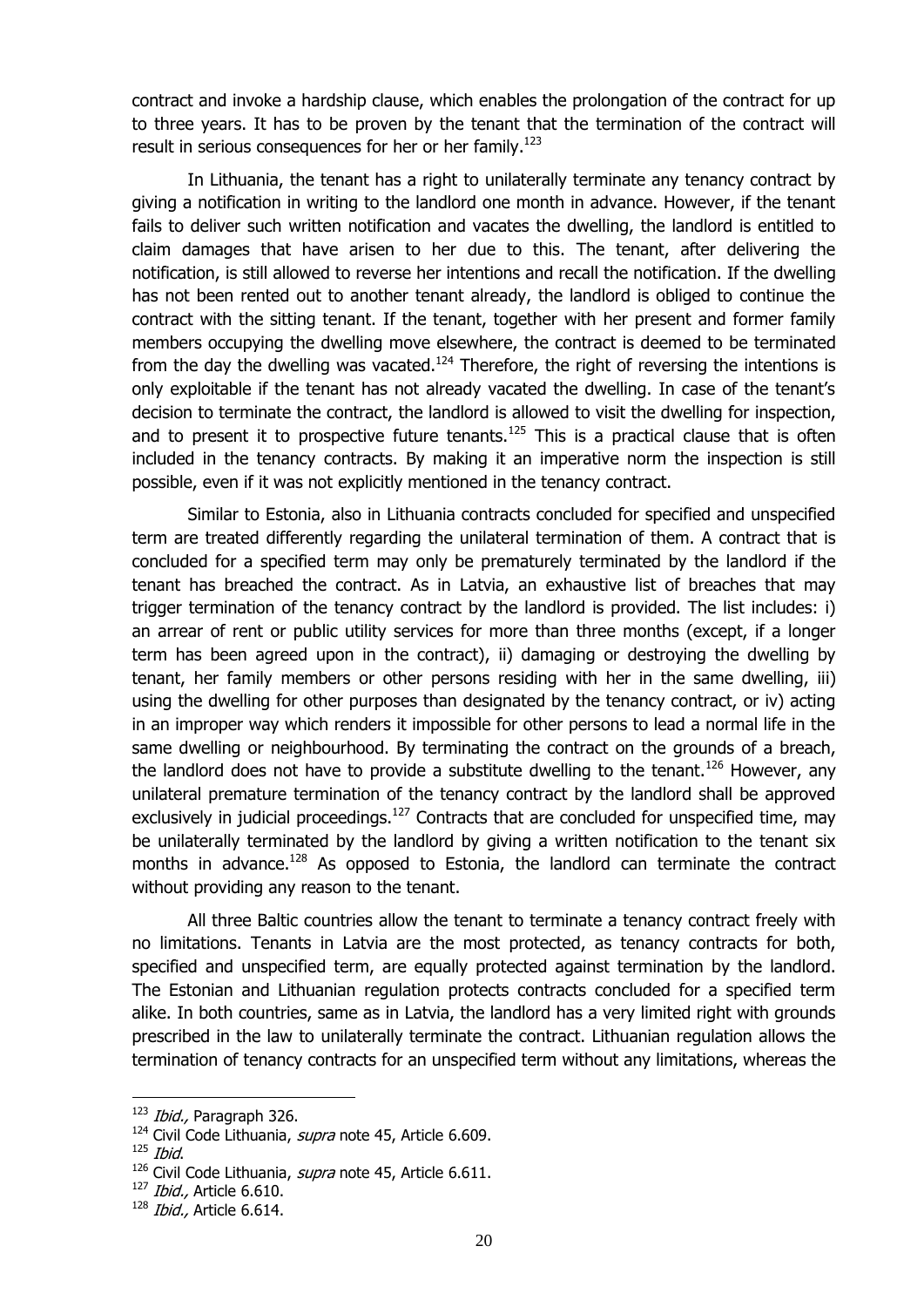Estonian regulation provides a little more protection to the tenant by stipulating the need to reason the termination in good faith or good practice. Additionally, the Estonian law provides a hardship excuse for the tenant by allowing her to postpone the termination of a contract for up to three years. According to Kull and Hussar, one best practice is hard to define. However, it seems that the stringent Latvian regulation, preventing the raising of rent and termination of a tenancy contract for unspecified term, may hinder the offer side of the market. $129$ 

## 3.5 Change of ownership of the dwelling

<span id="page-23-0"></span>The principle of 'sale breaks hire' [Kauf bricht Miete] has been known already in the laws of Ancient Rome. At that time there existed an abundance of land, therefore the tenant could find another land plot to rent without great difficulty, and ask the landlord for compensation of the damages. From a theoretical perspective this is also valid, since the property rights prevail over obligations. However, in light of social justice in the second half of the  $19<sup>th</sup>$ century an opposite principle was set forth to the German legal system – 'sale does not break hire' [Kauf bricht nicht Miete].<sup>130</sup> Nowadays, the latter principle is more widely accepted in Europe than the former.<sup>131</sup>

<span id="page-23-1"></span>Latvian legal system honours both of the principles – 'sale breaks hire' and 'sale does not brake hire'. Under Civil Law a tenancy and lease contract is binding to third persons only if it is registered in the Land Register.<sup>132</sup> If the tenancy or lease contract is not registered in the Land Register, the new owner of the dwelling may decide to terminate it unilaterally. In that situation the previous owner has breached her obligation to uphold the contract, thus she can be liable for damages incurred by the tenant.<sup>133</sup> However, as the situation is also described in the law On Residential Tenancy, it overrides the general legal norms of the Civil Law. Sale of a residential dwelling does not break residential tenancy contracts concluded for the use of that dwelling by any of the previous owners, even if they are not registered in the Land Register.<sup>134</sup> The residential tenancy contract is binding to the new owner irrespectively if the ownership was changed by a civil contract, restitution, or denationalization.<sup>135</sup> The principle is also present in the law on restitution<sup>136</sup> and denationalization<sup>137</sup>, explicitly noting the binding nature of the soviet time tenancy contracts on the new landlords.

The principle of 'sale does not break hire' has caused a significant amount of discussion in the legal society in Latvia. The problems identified arise in: i) forced sale auction of a property when the new owner was not aware of the existing residential tenancy

<sup>&</sup>lt;sup>129</sup> Kull and Hussar, *supra* note [80.](#page-17-0)

<sup>130</sup> Konstantīns Čakste, Civiltiesības. Lekcijas. Raksti [Civil rights. Lectures. Articles], (Riga, Latvia: Zvaigzne ABC, 2011), p. 174.

<sup>131</sup> On Compliance of the First Sentence of Section 8 of the Law On Residential Tenancy with Section 105 of the Satversme of the Republic of Latvia: Judgement of the Constitutional Court of the Republic of Latvia from July 7, 2014 in the Case No. 2013-17-01, p. 14. Available on: [http://www.satv.tiesa.gov.lv/web/viewer.html?file=/wp-content/uploads/2013/10/2013-17-](http://www.satv.tiesa.gov.lv/web/viewer.html?file=/wp-content/uploads/2013/10/2013-17-01_Spriedums_ENG.pdf#search=)

<sup>01</sup> Spriedums ENG.pdf#search=. Accessed January 26, 2022.

Civil Law Latvia, supra note [28,](#page-11-2) Section 2126.

<sup>133</sup> Ibid., 2174.

<sup>&</sup>lt;sup>134</sup> On Residential Tenancy, *supra* note [31,](#page-12-0) Section 8.

 $135$  Krauze, *supra* note [59,](#page-14-1) p. 34.

<sup>&</sup>lt;sup>136</sup> Restitution Law Latvia, *supra* note [38,](#page-12-3) Section 12.

<sup>&</sup>lt;sup>137</sup> Denationalization Law Latvia, *supra* note [37,](#page-12-4) Section 12.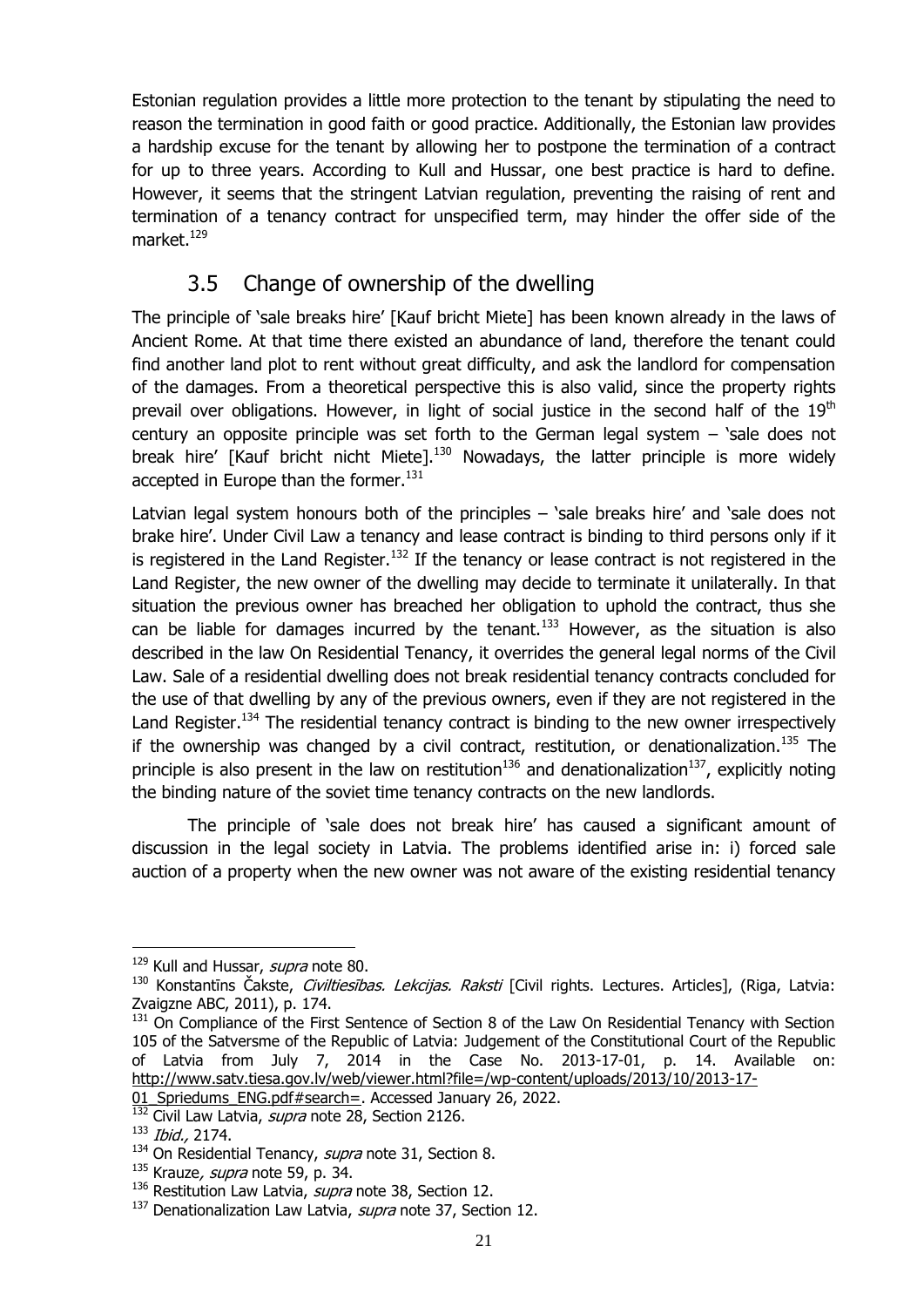<span id="page-24-0"></span>contract during the auction<sup>138</sup>, ii) regular purchase of a residential real estate with 'surprise' tenancy contracts<sup>139</sup>, and iii) fictive tenancy contracts concluded in bad faith by the debtor before losing the property in auction $140$ . The principle has also been contested on conformity with Article 105 of Constitution of Latvia.<sup>141</sup> The case was joined of two separate submissions to the court, which contested the same norm of the law On Residential Tenancy. Nevertheless, they differed by the way the incumbered property was acquired – auction or purchase. However, the submission where the incumbered property was purchased was later dropped by the court due to inactivity of the submitter. The Constitutional Court declared that the principle of 'sale does not break hire' is compatible with the particular case of auction sale, since: i) it inherently possesses a higher amount of risk than general sale<sup>142</sup>, ii) the benefit of the public exceeds the loss of the individual $143$ , and the fact that contested norm can be abused *per se* does not make it inconsistent with the Constitution<sup>144</sup>. However, if the submission where the property was acquired in general sale had not been dropped, the outcome could have been different, as the grounds for conformity would have been insufficient.<sup>145</sup>

The principle of 'sale does not break hire' is respected also in Estonian legislation. For more clarity, the transfer of the property due to bankruptcy proceedings or in forced auction sale is explicitly listed as not breaking the existing tenancy agreement.<sup>146</sup> To protect the acquirer of the property from 'surprise tenancy agreements', the possession of the dwelling by the tenant is necessary. It allows the new owner to be aware of existing tenancy agreements by visiting the dwelling before purchasing it. $147$  Furthermore, the new owner of the property is allowed to terminate a specified term tenancy contract prematurely if she urgently needs the dwelling for her personal use. The lawful termination still leaves the seller of the property liable for damages incurred by the tenant.<sup>148</sup> However, the threshold for 'urgent need' is set rather high by the Supreme Court of Estonia. Simply increasing profit does not constitute 'urgent need'.<sup>149</sup> Only registration of a specified term tenancy contract in the Land Register safeguards it against premature termination. For the benefit to the tenant, she is allowed to demand the landlord for the contract to be registered in the Land Register.<sup>150</sup>

Lithuania is an outlier regarding the status of the tenant if the ownership of the dwelling is changed. The tenancy contract shall remain in force and be binding on the new owner of the dwelling only if it had been registered in the Public Register within the

<sup>&</sup>lt;sup>138</sup> Jānis Lapsa, "Dzīvojamās telpas īres līguma saistošais spēks" [The Binding Nature of a Tenancy Contract], Jurista Vārds No. 30 832 (2014), p. 3. Available on: [https://juristavards.lv/doc/264948](https://juristavards.lv/doc/264948-dzivojamas-telpas-ires-liguma-saistosais-speks/) [dzivojamas-telpas-ires-liguma-saistosais-speks/.](https://juristavards.lv/doc/264948-dzivojamas-telpas-ires-liguma-saistosais-speks/) Accessed January 26, 2022.

Ibid.

 $140$  Rolands Neilands, "Fiktīvie īres līgumi", *Jurista Vārds* No. 38 941 (2016). Available on: [https://juristavards.lv/doc/269296-fiktivie-ires-ligumi/.](https://juristavards.lv/doc/269296-fiktivie-ires-ligumi/) Accessed January 26, 2022.

 $\frac{141}{141}$  Constitutional Court Latvia (2014), *supra* note [131.](#page-23-1)

<sup>&</sup>lt;sup>142</sup> *Ibid.*, p. 28.

<sup>143</sup> Ibid., p. 38.

<sup>144</sup> *Ibid.*, p. 37.

 $145$  Lapsa (2014), *supra* note [138,](#page-24-0) p. 3.

 $146$  Law of Obligations Act, *supra* note [40,](#page-12-1) Paragraph 291.

 $147$  Kull and Hussar, *supra* note [80,](#page-17-0) p. 190.

 $148$  Law of Obligations Act, *supra* note [40,](#page-12-1) Paragraph 323.

<sup>&</sup>lt;sup>149</sup> Republic of Estonia Supreme Court Judgment of 23 April 2008 in case Nr. 3-2-1-80-08, paragraph 13. Available on: [https://www.riigiteataja.ee/akt/13023948.](https://www.riigiteataja.ee/akt/13023948) Accessed January 26, 2022.

<sup>&</sup>lt;sup>150</sup> Law of Obligations Act, *supra* note [40,](#page-12-1) Paragraph 324.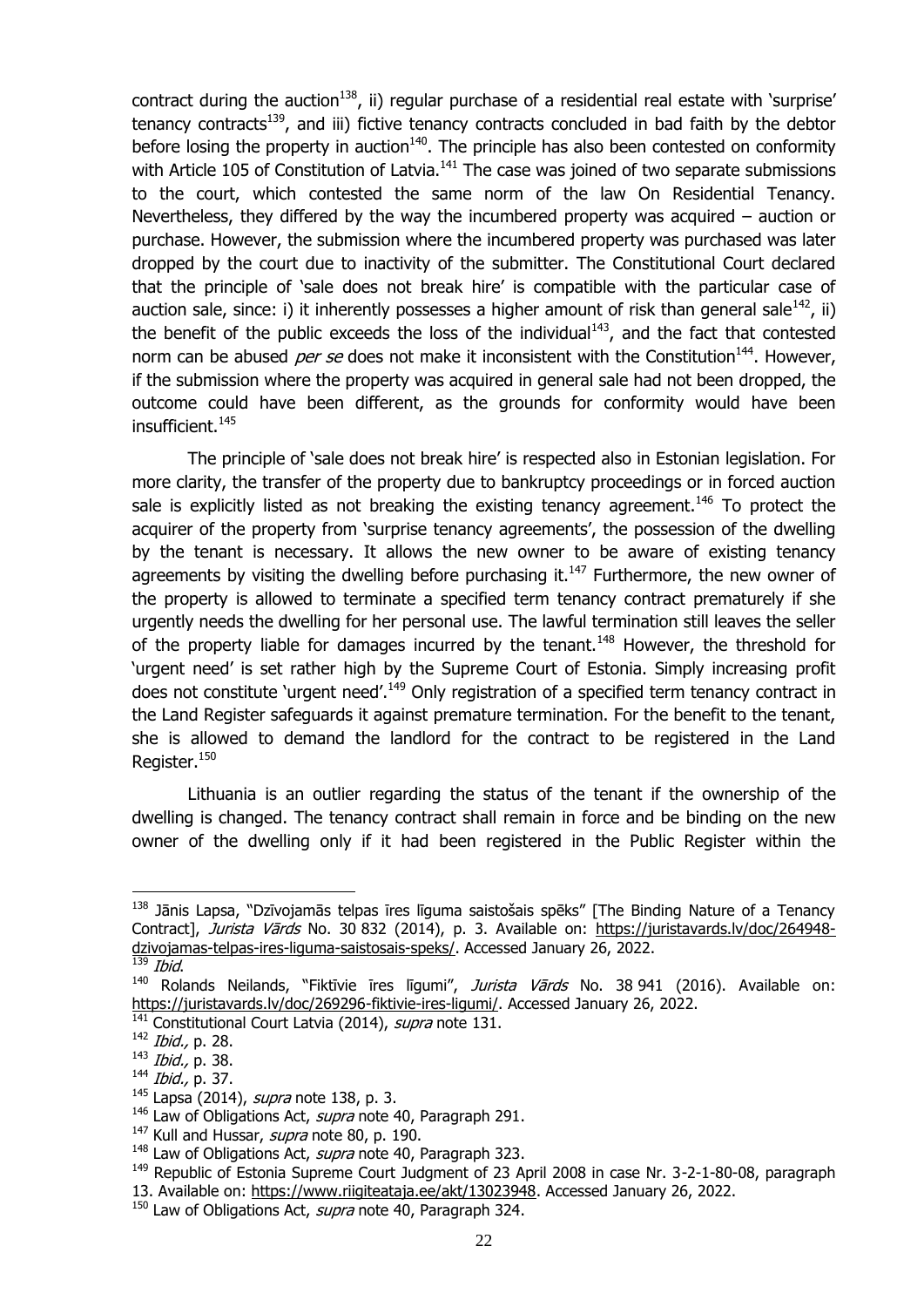procedure established by laws.<sup>151</sup> Consequently, the tenancy contract may only be invoked against third persons if it is registered in the Public Register.<sup>152</sup> The registration of a tenancy contract in the Public Register is voluntary.<sup>153</sup> Moreover, the parties have to mutually agree to initiate the registration. Most of the times the landlord is against the registration of the tenancy contract in the Public Register, since unregistered tenancy contracts: i) allow for easier tax evasion<sup>154</sup>, and ii) allow the landlord to sell the dwelling for a higher price, since the new owner is free to decide on the use of it. The registration also involves costs, which might hinder both parties from performing it. Nonetheless, the tenant has the right to terminate the lease contract unilaterally if the ownership of the dwelling is changed.<sup>155</sup>

Only Latvian laws guarantee absolute protection against termination of a tenancy contract, if the ownership of a dwelling is changed. Estonia comes close, as the tenancy contract can be terminated by the new owner only if she needs the dwelling for her personal use. However, threshold of own need is set rather high by the Estonian courts and the previous owner is liable for damages incurred by the tenant if the tenancy contract is terminated. Additionally, the tenant can demand the tenancy contract to be registered in the Land Register which guarantees absolute protection of it. In Lithuania tenants are the least protected as the principle of 'sale does not break hire' is applied only to tenancy contracts registered in the Public Register. To a further detriment, only the landlord has a right to register the tenancy contracts in the Public Register. As such registration impairs the possible of tax evasion by landlord and lowers the value of her property, it is most of the times not performed.

## 3.6 Dispute resolution

<span id="page-25-0"></span>All disputes in Latvia related to residential tenancy shall be brought to court in general proceedings.<sup>156</sup> Rental Boards can be established by municipal authorities. Until today such institution exists only in Riga. $157$  However, the decisions of the Rental Board are only recommendations, and if either of the party disagrees with them, they can be appealed in the first instance courts. According to the Civil Procedure Law, alternative dispute resolution in arbitration proceedings or through mediation is allowed.<sup>158</sup> Krauze believes that there are no practical benefits for choosing alternative dispute resolution between parties instead of litigation.<sup>159</sup> However, it could be argued that a benefit exists – time economy. Decision of an arbitral tribunal is binding and cannot be appealed by the parties. Additionally, arbitral proceedings take only six weeks. $160$ 

In Estonia, disputes arising from tenancy contracts similarly to other civil matters are litigated in regular courts. The claim shall be filed in the county court according to the

<sup>&</sup>lt;sup>151</sup> Civil Code Lithuania, *supra* note [45,](#page-13-1) Article 6.585.

 $152$  *Ibid.*, Article 6.579.

<sup>153</sup> Lietuvos Respublikos nekilnojamojo turto registro įstatymas [Law on the Real Estate Register of the Republic of Lithuania], Valstybės žinios, Nr. 100-2261, 16.10.1996, Article 15. Available on: [https://e](https://e-seimas.lrs.lt/portal/legalAct/lt/TAD/TAIS.31770/asr)[seimas.lrs.lt/portal/legalAct/lt/TAD/TAIS.31770/asr.](https://e-seimas.lrs.lt/portal/legalAct/lt/TAD/TAIS.31770/asr) Accessed January 26, 2022.

<sup>&</sup>lt;sup>154</sup> Mikelėnaitė, *supra* note [23,](#page-10-2) p. 89.

<sup>&</sup>lt;sup>155</sup> Civil Code Lithuania, *supra* note [45,](#page-13-1) Article 6.494.

<sup>&</sup>lt;sup>156</sup> On Residential Tenancy, *supra* note [31,](#page-12-0) Section 50.

<sup>&</sup>lt;sup>157</sup> Rīgas pilsētas Īres valde [Riga City Rental Board]. Available on: [https://mvd.riga.lv/nozares/rigas](https://mvd.riga.lv/nozares/rigas-pilsetas-ires-valde/)[pilsetas-ires-valde/.](https://mvd.riga.lv/nozares/rigas-pilsetas-ires-valde/) Accessed January 26, 2022.

<sup>&</sup>lt;sup>158</sup> Civil Procedure Law, *supra* note [39,](#page-12-2) Section 23.

 $159$  Krauze, *supra* note [59,](#page-14-1) p. 34.

<sup>&</sup>lt;sup>160</sup> Riga Arbitration Court, p 5. Available on: [https://court.lv/download/court\\_presentation\\_en.pdf.](https://court.lv/download/court_presentation_en.pdf) Accessed January 26, 2022.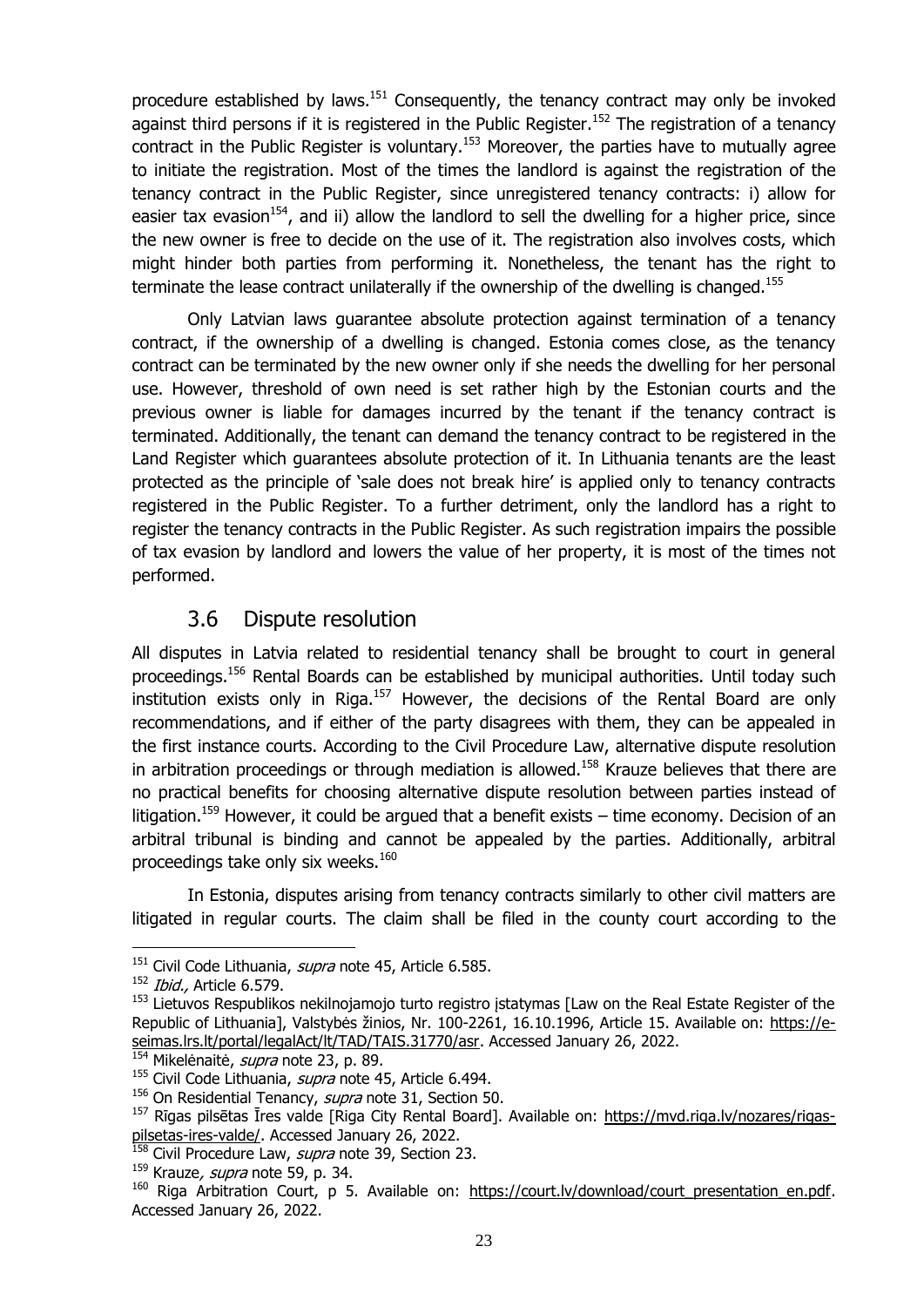<span id="page-26-0"></span>location of the dwelling.<sup>161</sup> County courts are first instance courts and their judgment can be appealed in the standard procedure to circuit courts as second instance courts<sup>162</sup>, and the Supreme Court as third instance $163$ . Additionally, municipal entities are allowed to establish Lease Committees for resolution of tenancy disputes in their territories.<sup>164</sup> Lease Committees are independent institutions. Their decisions can be challenged in regular courts, though only if there is not a final decision by a Lease Committee already in force on an exact same dispute.<sup>165</sup> The use of arbitral tribunals for dispute resolution can be agreed upon by parties. However, they can only be used for disputes relating to rental payments of tenancy contracts. A choice of an arbitral tribunal shall be null and void, if the dispute is related to validity or cancellation of residential tenancy contract, or vacating a dwelling thereof.<sup>166</sup>

<span id="page-26-1"></span>Also in Lithuania, tenancy disputes are resolved in courts in general proceedings as they are in connection with or arising out of civil relationships.<sup>167</sup> There is no special jurisdiction for tenancy disputes.<sup>168</sup> However, parties are allowed to choose arbitration as a place for dispute resolution.<sup>169</sup> Typically time for dispute resolution in arbitral proceedings is less than in litigation in national courts<sup>170</sup> However, if the landlord is a legal person, and if the arbitral clause in the tenancy contract was part of a standard contract that could not be modified by the tenant before signing, it can be declared null and void according to consumer law.

To compare the time parties might have to spend in dispute resolution in general court proceedings, the average amount of time for court proceedings in the Baltic states is displayed in Figure 1. As can be seen, the time needed for court proceedings varies greatly among the Baltic states. Dispute resolution in all three instances combined in Latvia takes approximately 50% more time than in Estonia, and around the same time as in Lithuania. By assuming that not the majority of disputes are appealed in all three instances, the difference is even more prominent. Proceedings in the first instance in Latvia on average take more than 200 days, which is approximately two times more than in the other Baltic states.

<sup>&</sup>lt;sup>161</sup> Tsiviilkohtumenetluse seadustik [Code of Civil Procedure], RT I 2005, 26, 197, 20.04.2005, Paragraph 99. Available on: [https://www.riigiteataja.ee/en/eli/513122013001/consolide.](https://www.riigiteataja.ee/en/eli/513122013001/consolide) Accessed January 26, 2022.

<sup>&</sup>lt;sup>162</sup> *Ibid.*, Paragraph 12.

 $163$  *Ibid.*, Paragraph 13.

<sup>&</sup>lt;sup>164</sup> Üürivaidluse lahendamise seadus [Lease Dispute Resolution Act], RT I 2003, 15, 86, 22.02.2003, Paragraph 2. Available on: https://www.riigiteataja.ee/akt/992494. Accessed January 26, 2022. <sup>165</sup> Hussar (2014), *supra* note [67,](#page-15-0) p. 94.

<sup>&</sup>lt;sup>166</sup> Code of Civil Procedure EE, supra note [161,](#page-26-0) Paragraph 718.

<sup>&</sup>lt;sup>167</sup> Lietuvos Respublikos Civilinio Proceso Kodekso Patvirtinimo, Įsigaliojimo Ir Įgyvendinimo

Įstatymas [Code of Civil Procedure of the Republic of Lithuania], Valstybės žinios, Nr. 36-1340, 06.04.2002, Article 22. Available on: [https://e-seimas.lrs.lt/portal/legalAct/lt/TAD/TAIS.162435.](https://e-seimas.lrs.lt/portal/legalAct/lt/TAD/TAIS.162435) Accessed January 26, 2022.

<sup>&</sup>lt;sup>168</sup> Mikelėnaitė, *supra* note [23,](#page-10-2) p. 88.

 $169$  Code of Civil Procedure LT, supra note [167,](#page-26-1) Article 23.

<sup>&</sup>lt;sup>170</sup> Vilnius Court of Commercial Arbitration. Available on: [https://www.arbitrazas.lt/steigejai.htm.](https://www.arbitrazas.lt/steigejai.htm) Accessed January 26, 2022.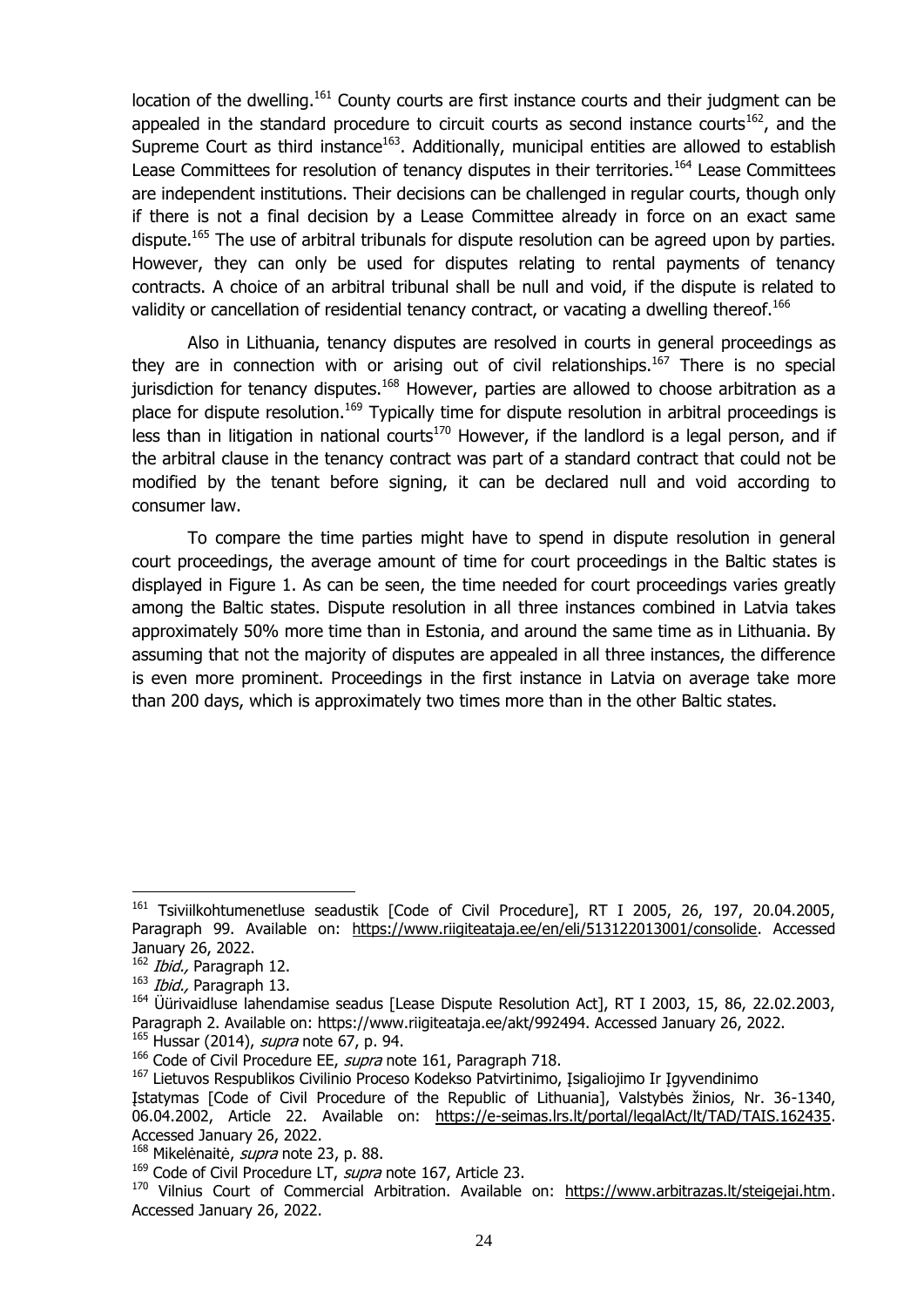

#### Time needed to resolve litigious civil and commercial cases at all court instances, 2019 (instance/in days)

<span id="page-27-1"></span>

All three Baltic states regard disagreements over tenancy contracts as civil disputes, thus they have to be litigated in standard proceedings in courts. Riga and Tallinn municipalities have established special municipal bodies for such disputes. However, their decisions are not binding and can be appealed in general courts. Latvia and Lithuania both allow alternative dispute resolutions through arbitral proceedings to settle all matters related to disputes over tenancy matters. Nevertheless, the most prominent difference among the Baltic states is in the time it takes to settle disputes in court proceedings, which on average is almost twofold in first instance courts in Latvia.

## 3.7 Remarks on balance of tenancy relationships

<span id="page-27-0"></span>All of the Baltic States have a *lex specialis* for regulation of residential tenancy relationships. The freedom of contract is limited, in order to provide the tenant more stability. However, more stability for tenant concurrently means less flexibility for landlord. Both, Estonia and Lithuania, have adopted new laws for tenancy regulation at the beginning of this millennium right before joining the European Union. The Latvian pre-2021 law regulating the aspects of residential tenancy is from 1993. Consequently, its main purpose at the time of introduction was to prevent a social unrest by protecting the sitting tenants in light of restitution and privatization.<sup>172</sup>

First generation rent controls, which limit by law the initial amount of rent a landlord can charge to a tenant, are in reality foregone in the Baltic states. They existed for all dwellings in Estonia up to 1998, and for dwellings in denationalized houses in Estonia until 2004 and Latvia until 2006. They were introduced as a safeguard against social unrest in the

1

 $171$  European Commission, *The 2021 EU Justice Scoreboard*, Communication from the Commission to the European Parliament, the Council, the European Central Bank, the European Economic and Social Committee and the Committee of the Regions COM(2021) 389, p.10. Available on: https://ec.europa.eu/info/sites/default/files/eu\_justice\_scoreboard\_2021.pdf. Accessed January 26, 2022.

<sup>172</sup> Jānis Lapsa, "Dzīvojamo telpu īres tiesiskās attiecības noteikti gaida pārmaiņas" [Residential tenancy relations are bound for change], Jurista Vards No. 7 809 (2014), p. 19. Available on: [https://juristavards.lv/doc/263807-dzivojamo-telpu-ires-tiesiskas-attiecibas-noteikti-gaida-parmainas/.](https://juristavards.lv/doc/263807-dzivojamo-telpu-ires-tiesiskas-attiecibas-noteikti-gaida-parmainas/) Accessed January 26, 2022.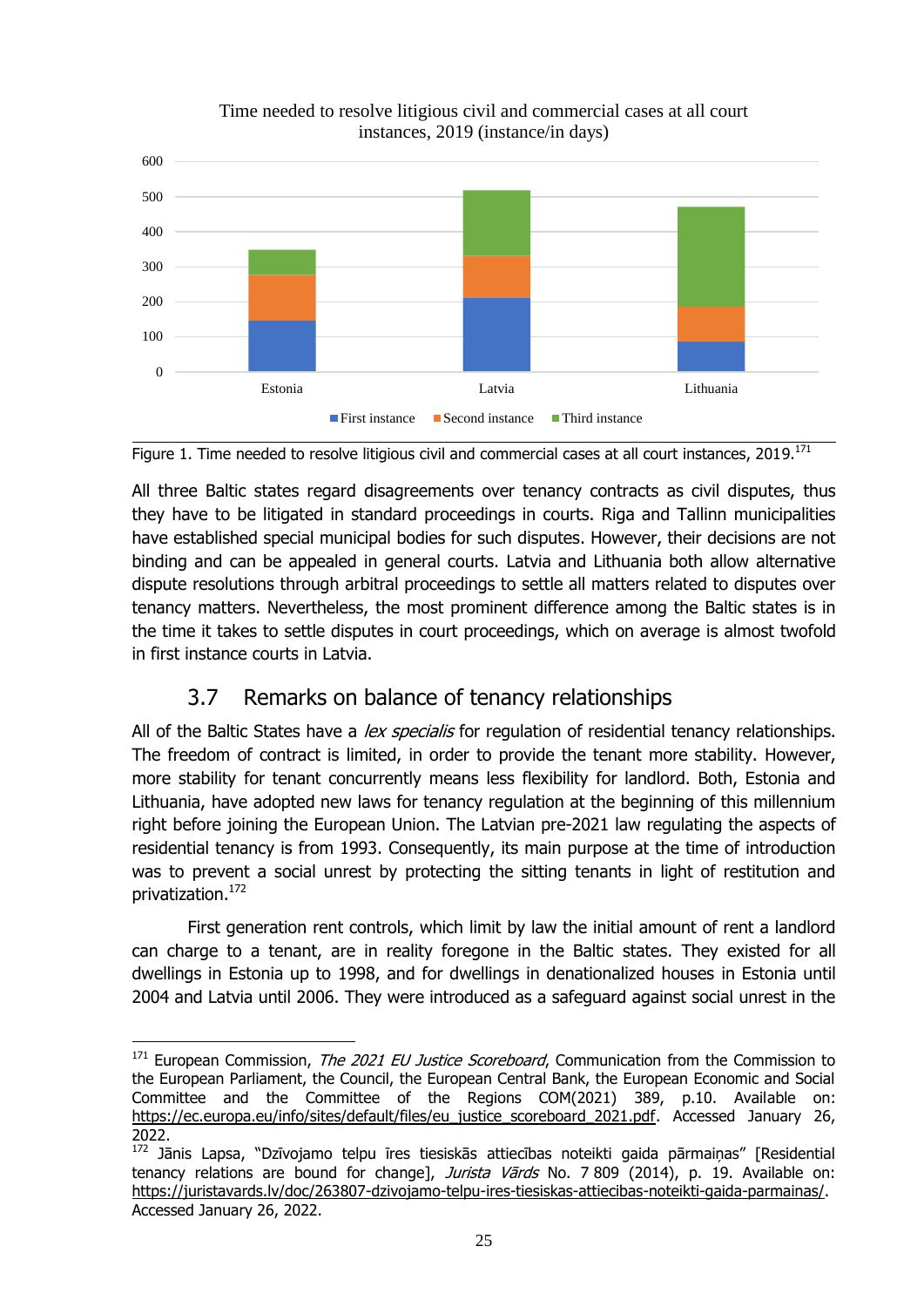times when the countries were transferring from planning to market based economies. Nevertheless, on both occasions such stringent limitations to landlord's right to use her property were deemed incompatible with the Constitution. As a paradox, this type of rent control was never practically introduced in Lithuania, however, it is theoretically present at the moment. This situation exists due to incomplete auxiliary legislation which would set the actual limits on rental payments. Second generation rent control, besides limiting if and how rental payments for existing and new tenancy contracts can be increased, governs also maintenance and landlord – tenant relationship.<sup>173</sup> Laws stipulate such limitations in all three Baltic countries. Increases in rental payments have to be explained to the tenant and based on the actual increase in maintenance costs of the building where the dwelling is located. In such way an unjust enrichment of landlords is prohibited. Major differences exist in the treatment of tenancy contracts for unspecified term. Estonian legislation allows for unilateral increases in rental payments, which is a logic counterpart to the permitted unilateral termination of the unspecified term tenancy contract by the landlord. Latvian and Lithuanian tenancy laws treat tenancy contracts for specified and unspecified term alike in relation to rental payment increase. Too stringent rules on rent controls may seriously harm landlords that have concluded tenancy contracts soon after the regaining of independence of Baltic states, since the transition to the market economy brought with itself substantial rates of inflation and necessary investments in building maintenance. That, together with ageing and deterioration of housing stock, not only disrespects landlords' right to a profit, but also harms tenants' living conditions, as rental payments often do not cover even the upkeeping of the property.<sup>174</sup>

<span id="page-28-0"></span>None of the Baltic states provide the tenant with an unconditional and universal right to renewal of a tenancy contract. Before the amendments that came in force in 2002, Latvian tenancy law presupposed such renewal, if it specifically had not been repudiated in the tenancy contract. However, after alteration the contract terminates upon expiry of it and the parties need to renegotiate the prolongation of it, if they have not agreed on the opposite in the initial contract. Automatic renewal of tenancy contracts is still in force in Lithuania and Estonia, if neither of the parties have not expressed a will to discontinue their contractual relationship. Nevertheless, automatic renewal should not be confused with an unconditional right to renewal. An automatic renewal occurs only if both parties have remained silent. Moreover, the tenancy contract is automatically renewed for only up to a year in Lithuania and into a contract for unspecified term in Estonia. Such rules focus on the mere procedural actions of delivering termination notifications and ignore the substance of the will of the parties, which is expressed in the term of the tenancy contract. Similarly, the interpretation of the Latvian courts which denies the prolongation of a tenancy contract which contains a prolongation clause because of an undelivered notification to the landlord by the tenant, ignores the substance of the tenancy contract. Automatic renewal can well be substituted with the tacit renewal which is enshrined in the Civil Law in all three countries. It corrects for oblivion, by focusing on the actions of both parties. The priority right for the sitting tenant that is present in the Lithuanian legislation cures for potential ill-founded discrimination by the landlord in the process of contract renewal.

 $173$  Richard Arnott, "Rent Control", in The New Palgrave Dictionary of Economics and the Law, ed. Peter Newman, (London, the UK: Palgrave Macmillan UK, 2002), p. 1705.

<sup>&</sup>lt;sup>174</sup> Jānis Lapsa, "Likumprojekta "Dzīvojamo telpu īres likums" svarīgākie aspekti" [Most important issues of "Draft Law on Residential Dwelling Tenancy"], Jurista Vārds No. 23 1029 (2018): p. 18. Available on: [https://juristavards.lv/doc/272845-likumprojekta-dzivojamo-telpu-ires-likums-svarigakie](https://juristavards.lv/doc/272845-likumprojekta-dzivojamo-telpu-ires-likums-svarigakie-aspekti/)[aspekti/.](https://juristavards.lv/doc/272845-likumprojekta-dzivojamo-telpu-ires-likums-svarigakie-aspekti/) Accessed January 26, 2022.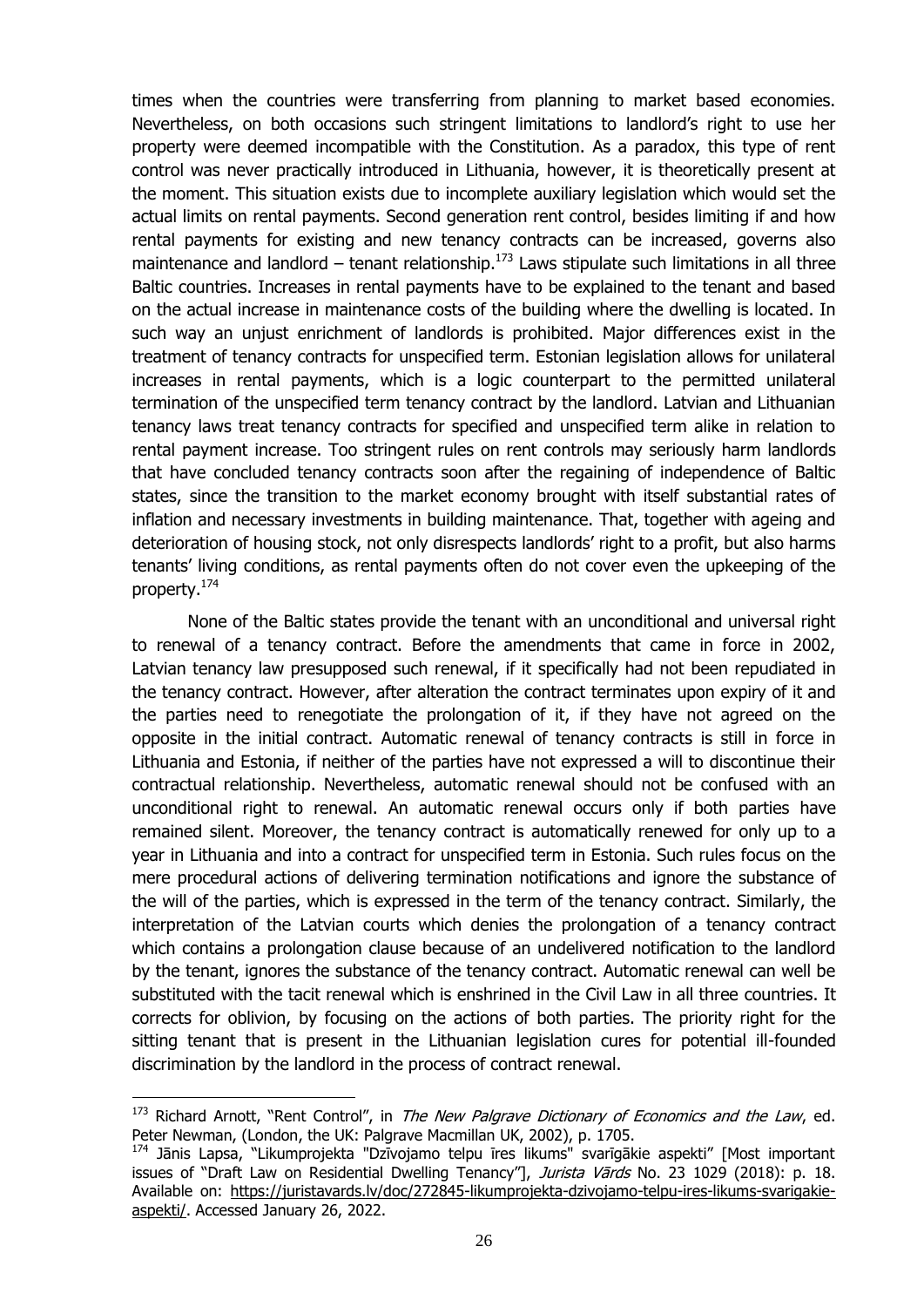Parties are free to choose between entering into specified or unspecified term contracts. The asymmetries of tenancy relationship allow tenants in all Baltic states to terminate the tenancy contracts unilaterally without stating specific reasons. To increase stability for tenants, landlords are allowed to unilaterally terminate the tenancy contracts only in situations provided for in the law. An extraordinary situation occurs in Latvia regarding the termination of contracts concluded for unspecified term since they are treated equally to contracts for specified term. By entering this type of contract, landlord has to be aware that terminating it will not be possible unless the tenant is in breach of it. In the other two countries, contracts for unspecified term allow for more equal distribution of flexibility between the parties. Specified term contracts are equally regulated among the countries, by safeguarding the tenant from unexpected decisions by the landlord. At the same time, by renting out the dwelling for a specified term, the landlord is able to better calculate her return, risk and expected inflation during the term of the contract. Erroneous assumptions of future inflation can be cured by the limited term of the tenancy contract. Consequently, there exists a certain tendency towards time limited contracts.<sup>175</sup>

Registration in the Land Register is an absolute shield of protection for tenants in all three Baltic countries in case of the change of ownership of the dwelling they are occupying. The reasoning supporting it is that the acquirer of the dwelling could not have been unaware of the existing tenancy contract. However, the principle of 'sale does not break hire' is respected in Latvia and Estonia also in cases where the tenancy contract is not registered in the Land Register. The Latvian law protects an unregistered tenancy contract on the same level as a registered one. Although, there has been a considerable amount of discussion of it in the legal and business society, the Constitutional Court approved the principle's conformity with the Constitution. The main arguments in support of such decision being that: i) the benefits to the public in form of tenure security and inviolability of private life exceed the damage caused to an individual's rights and legal interests, and ii) the fact that a legal norm can be abused *per se* does not make it incompatible with the Constitution. Similarly, the Estonian law provides a high degree of protection for unregistered tenancy contracts by allowing termination only if the new owner urgently needs the dwelling for own use. Additionally, the tenant is granted to demand for the tenancy contract to be registered in the Land Register. The least protection in this matter is granted in Lithuania where only registered contracts are protected against termination after change of ownership. The Estonian system seems to be the most balanced one. As the new landlord has an option to use the acquired dwelling herself even if she was not aware of an existing tenancy contract, at the same time granting contract registration rights to the tenant.

On many occasions, even in light of the most sophisticated tenancy law, landlords and tenants cannot come to an agreement and disputes arise. All of the Baltic states regard disputes over tenancy issues as civil disputes and they are, by default, to be litigated in standard proceedings in general courts. However, Latvian and Lithuanian law allows the parties to choose arbitration instead of litigation if they so wish. Such choice should result in time economy. Time economy arising from more effective court proceedings is of utmost importance to landlords. Private landlords are profit oriented. In some instances, their dwellings might be mortgaged and require regular mortgage payments. Therefore, regularity of cash flow is as important as profit. Furthermore, on many occasions tenants who have failed to pay rent have no official income. Thus, the arears, even if there exists a court decision, might never be repaid to the landlord. In case of a long court dispute the defaulting

 $175$  Kull and Hussar, *supra* note [80,](#page-17-0) p. 195.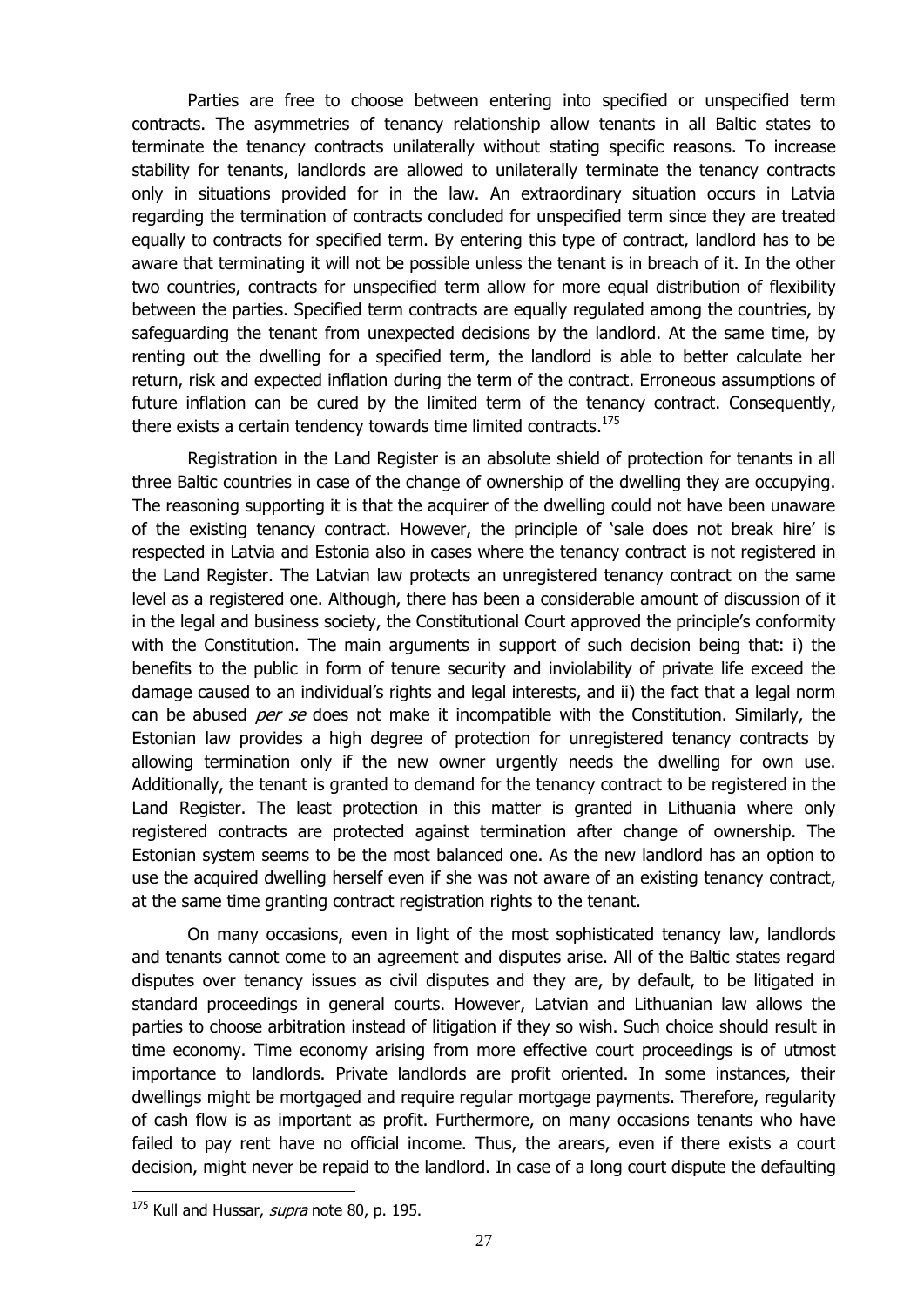tenant keeps occupying the dwelling and the arrears continue to rise. This situation not only lowers the profit, but might lead to default on mortgage payments by landlord. The average time of court proceedings in three instances is similar in Latvia and Lithuania, however, it is almost 50% longer than in Estonia. As not all disputes are litigated in all three instances, the time needed for litigation in lower court instances is even more important. The average time of first instance court proceedings is approximately two times longer in Latvia than in the other Baltic states.

An effective tenancy regulation should offer stability to tenants and flexibility to landlords. Finding the right balance is crucial, as a well-developed tenancy market requires strong demand and strong supply at the same time. Private landlords are profit oriented. Thus, they take a decision to offer their dwelling for rent not for social reasons. All the reviewed aspects of tenancy regulation offer stability for tenant and decrease the flexibility of landlord. The higher the expected stability of tenancy, the higher the demand for such type of tenure. Nevertheless, the loss in flexibility can be justified as the landlord is compensated in monetary terms for the loss of right to freely use her property. However, if the monetary compensation is depraved from the landlord, the loss of right to freely use her property does not seem appealing to her anymore. As a consequence, the efficiency of judicial proceedings is the most important aspect to the landlord in lowering the risk of loss of profit and distortions to cash flow.

Based on the qualitative analysis, the reviewed tenancy regulations could be ranked according to two factors: i) the amount of stability granted to the tenant, and ii) the amount of risk minimization granted to the landlord. An overview of the compared elements of stability in tenancy relations among the Baltic states is presented in the table included in Appendix 1. Kull and Hussar argue that tenants seem to enjoy the most protection in Lithuania, followed by Latvia and Estonia.<sup>176</sup> Similar findings are present in Cuerpo et al., where Lithuanian regulation is ranked higher than Latvian in the scale of tenant protection (Estonia is left out of the comparison).<sup>177</sup> Consequently, the Lithuanian and Latvian tenancy market should possess a higher demand as the tenants should feel more secure in those countries. As the Estonian courts are more efficient and landlords are less constrained by tenancy law, the Estonian market should possess the largest supply of private rental dwellings.

## <span id="page-30-0"></span>4. THE ECONOMIC ASPECTS OF SOUND TENANCY MARKETS

This chapter will provide an insight on the current situation in the tenancy markets in the Baltic states and establish a theoretical framework for a sound tenancy market. First, economic and social aspects will be presented by graphical means. Second, the economic reasons for developing a sound tenancy market will be presented, focusing on the benefits of mobility. Third, the players of the tenancy market and their needs will be analysed.

## <span id="page-30-1"></span>4.1 Current situation in tenancy market in the Baltic States

To gain an oversight of the situation in the tenancy market in the Baltic states, the distribution of population by tenure status in 2019 is presented in Figure 2. Four types of tenure are distinguished, namely: i) owner, no outstanding mortgage, ii) owner, with

1

<sup>176</sup> Ibid., p. 196.

<sup>&</sup>lt;sup>177</sup> Carlos Cuerpo, Sona Kalantaryan and Peter Pontuch, "Rental Market Regulation in the European Union", *European Economy – Economic Papers* 515 (2014), p. 8.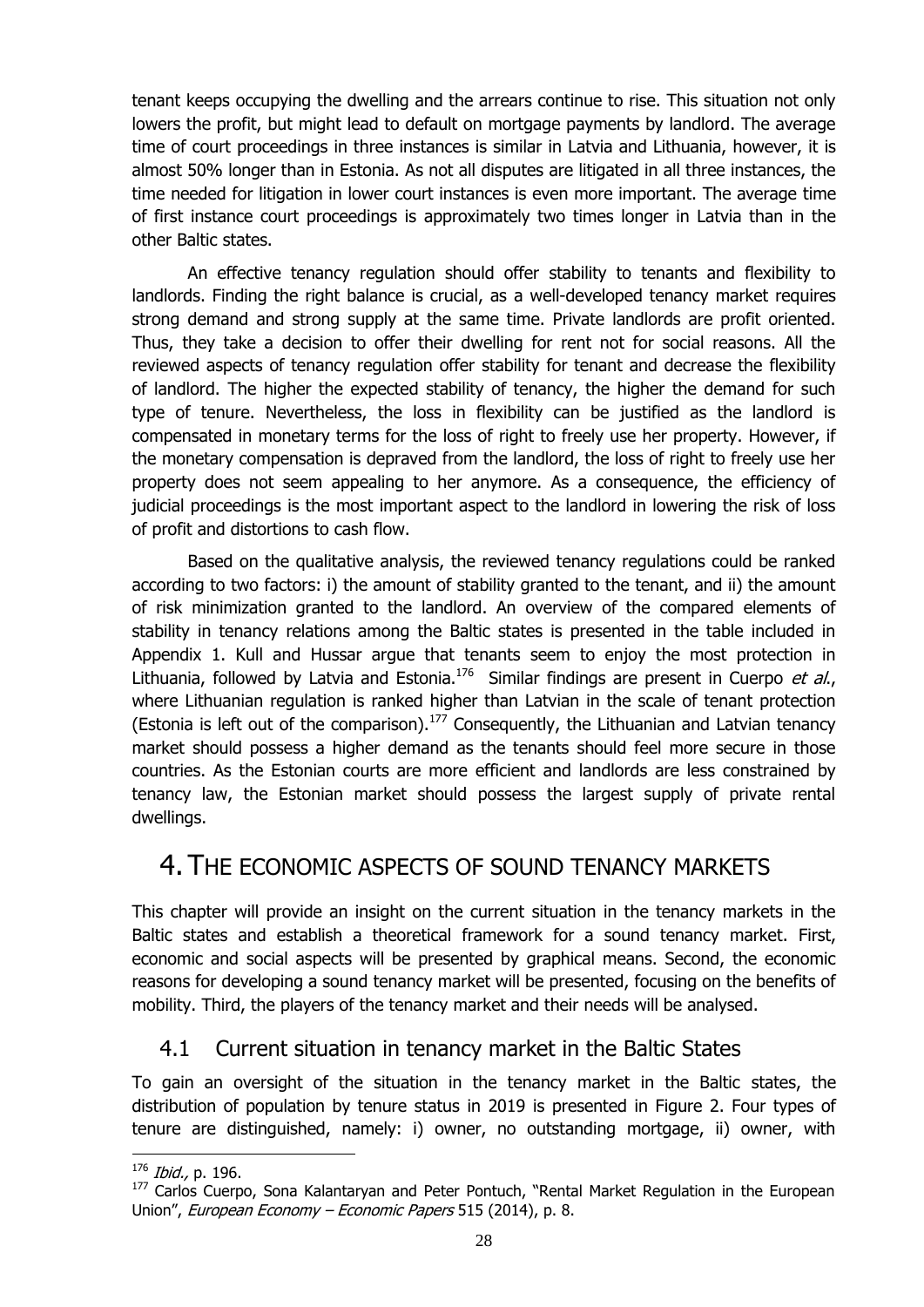mortgage, iii) tenant, rent at market price, and iv) tenant rent at reduced price or free. Data is presented for all three Baltic states, with the average of the European Union (hereinafter, the EU) Member States being shown for perspective. By combining the proportion of both types of owner-occupancy, the results are as follows: Lithuania – 90.4%, followed by Estonia with 81.7%, and Latvia with 80.2%. The average number for the EU is 69.1 %. The EU as a whole exhibit a certain tendency towards owner occupation, with the Baltic states experiencing a significant level of owner-occupation of dwellings. Additionally, a significantly smaller proportion of population have a mortgage in the Baltic States than in the EU. The reason for it being the breakdown of the Soviet Union, which led to the restitution and privatization, as presented in Chapter 1. Tenancy relations are divided between market price and social tenancy. The amounts of market price tenancy are as follows – Latvia 7.7%, Estonia 4.5% and Lithuania 1.1%. The amounts of social tenancy are, respectively, 12.0%, 13.8%, and 8.6%. The amount of social tenancy is directly related to public policy of a country, as it requires direct expenditure from the government for construction and maintenance of the buildings. Therefore, the proportion between tenancy at market prices and owner-occupancy cannot be exclusively attributed to the existing regulatory regime.



Distribution of population by tenure status, 2019

<span id="page-31-0"></span>Figure 2. Distribution of Population by Tenure Status, 2019.<sup>178</sup>

1

The proportion of population renting their dwelling at market price from 2009 until 2019 is shown in Figure 3. It clearly shows that tenancy at market price is a significantly more preferred type of tenure in Latvia, than in Lithuania. Nevertheless, it is still around three times less preferred than on average in the EU. The trend lines represent a seemingly steady increase in this type of tenure in Latvia and Estonia, and stagnation in Lithuania. However, the increase over the 10-year period is only around 1% in Latvia and Estonia. At the same time, Lithuania has experienced a decrease of 0.5%.

 $178$  Eurostat, Distribution of Population by Tenure Status, 2019. Available on: [https://appsso.eurostat.ec.europa.eu/nui/show.do?dataset=ilc\\_lvho02&lang=en.](https://appsso.eurostat.ec.europa.eu/nui/show.do?dataset=ilc_lvho02&lang=en) Accessed January 26, 2022.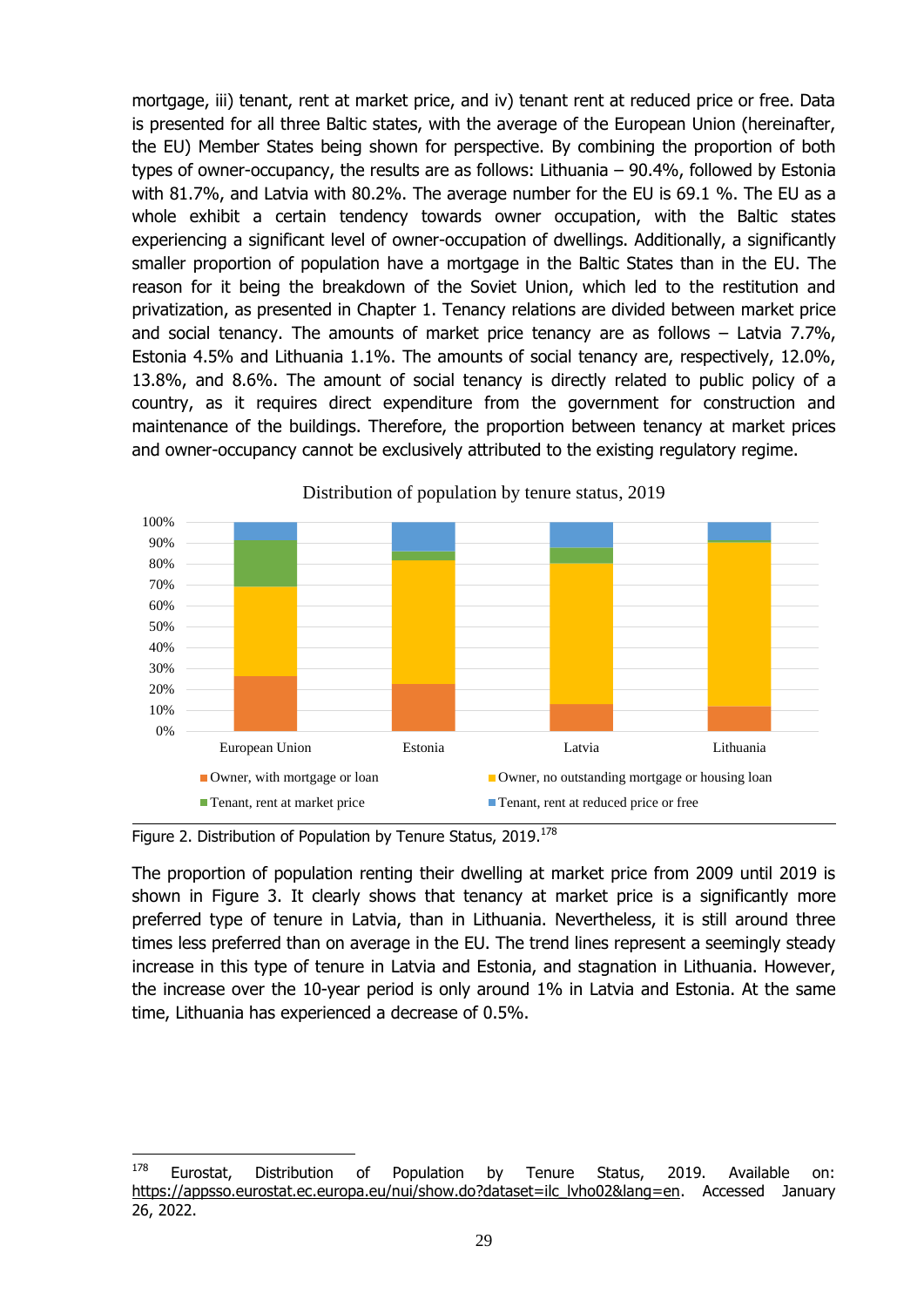

Distribution of population by tenure status - Tenant, rent at market price

<span id="page-32-0"></span>

One of the reasons when choosing in between different types of tenure is the financial affordability of them. Figure 4 depicts housing cost overburden rate for different tenure types. It is defined as the share of population living in households where the total household cost represents more than 40% of disposable income.<sup>180</sup> As can be seen, this indicator is the highest for households that have chosen, or have been forced to choose, tenancy at market price as the type of tenure. However, that does not, necessarily, mean that rental payments are comparatively higher in the countries where this indicator is higher. One of the reasons might be that households that are less financially stable are forced to choose this type of tenure. A supporting argument for this hypothesis is the fact, that the indicator in some countries for owner-occupied no mortgage tenure type is higher than owner-occupied with mortgage, although the absolute expenditures are higher in the latter due to mortgage payments. Following this reasoning it can be implied that in Latvia tenancy at market price is a preferred option not predominately for financially depraved households.

<sup>&</sup>lt;sup>179</sup> Eurostat, Distribution of Population by Tenure Status - Tenant, Rent at Market Price. Available on: [http://appsso.eurostat.ec.europa.eu/nui/show.do?query=BOOKMARK\\_DS-057102.](http://appsso.eurostat.ec.europa.eu/nui/show.do?query=BOOKMARK_DS-057102_QID_19AF11B6_UID_-3F171EB0&layout=TENURE,L,X,0;GEO,L,Y,0;INCGRP,L,Z,0;HHTYP,L,Z,1;TIME,C,Z,2;INDICATORS,C,Z,3;&zSelection=DS-057102INCGRP,TOTAL;DS-057102TIME,2015;DS-057102HHTYP,TOTAL;DS-057102INDICATORS,OBS_FLAG;&rankName1=HHTYP_1_2_-1_2&rankName2=TIME_1_0_-1_2&rankName3=GEO_1_2_0_1&rankName4=INDICATORS_1_2_-1_2&rankName5=INCGRP_1_2_-1_2&rankName6=TENURE_1_2_0_0&rStp=&cStp=&rDCh=&cDCh=&rDM=true&cDM=true&footnes=false&empty=false&wai=false&time_mode=ROLLING&time_most_recent=false&lang=EN&cfo=%23%23%23%2C%23%23%23.%23%23%23) Accessed January 26, 2022.

Eurostat, Statistics Explained. Available on: [https://ec.europa.eu/eurostat/statistics](https://ec.europa.eu/eurostat/statistics-explained/index.php/Glossary:Housing_cost_overburden_rate)[explained/index.php/Glossary:Housing\\_cost\\_overburden\\_rate.](https://ec.europa.eu/eurostat/statistics-explained/index.php/Glossary:Housing_cost_overburden_rate) Accessed January 26, 2022.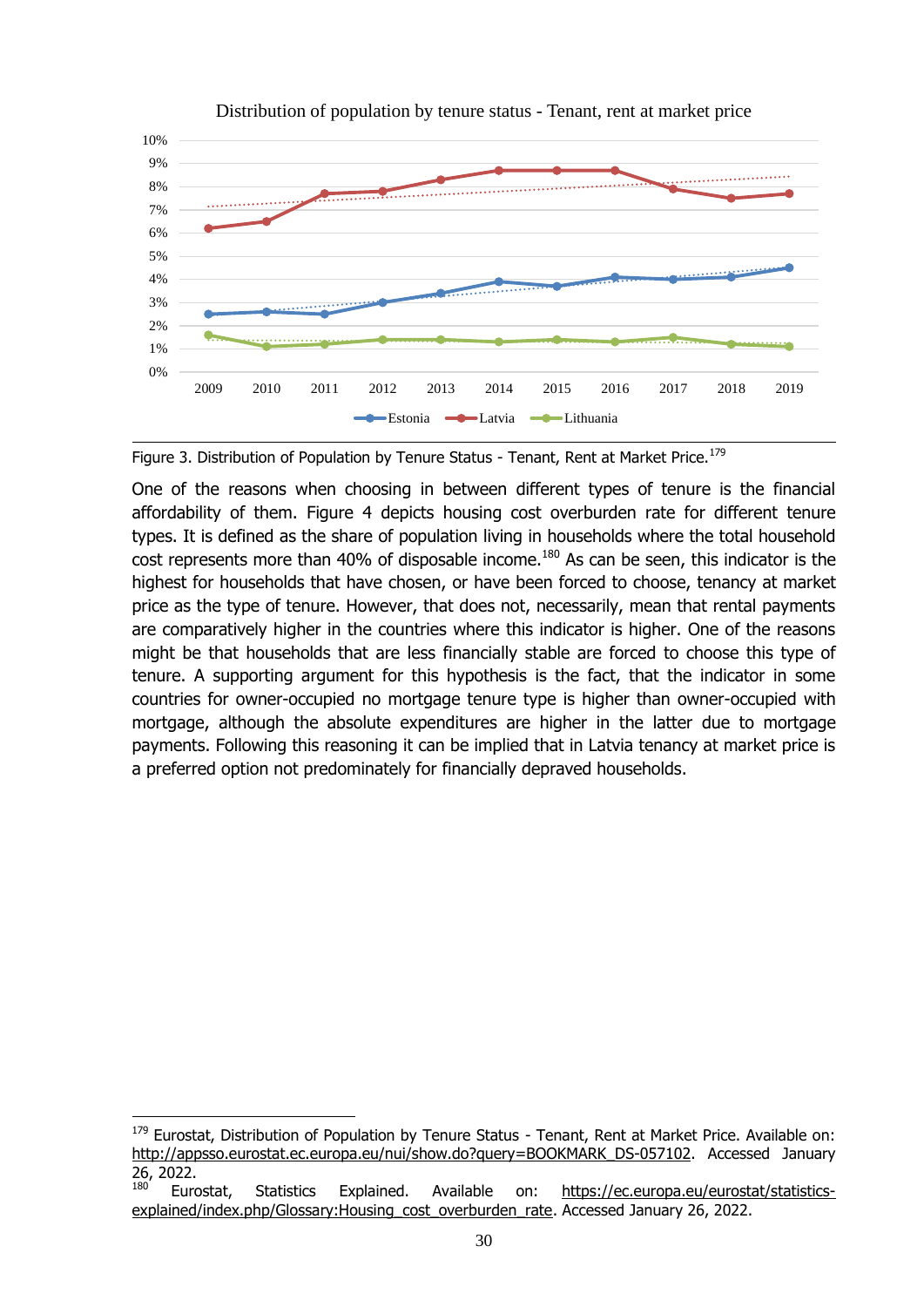

Housing cost overburden rate by tenure status, 2019

1

Costs of living can be decreased by choosing a smaller dwelling, as often one of the factors influencing the amount of rental payment is the physical area and number of rooms of the dwelling. Consequently, the previous indicator can be decreased by lowering the costs associated with household. Figure 5 depicts the overcrowding rate by tenure status in 2018 in the Baltic states and the EU. It is defined as the share of population living in a household with not enough number of rooms relative to the size of the household.<sup>182</sup> It can be seen that a significantly higher share of the population in Latvia than in the other countries lives in overcrowded households. The share is particularly higher for tenancy at market prices. It can be implied that: i) households in Latvia tend to choose smaller dwellings, in order to decrease costs, or ii) are forced to choose smaller dwellings due to lack of supply, or iii) multiple generations tend to live together in a relatively small household, in order to decrease costs or for personal reasons.

<span id="page-33-0"></span>Figure 4. Housing Cost Overburden Rate by Tenure Status, 2019.<sup>181</sup>

<sup>&</sup>lt;sup>181</sup> Eurostat, Housing Cost Overburden Rate by Tenure Status, 2019. Available on: [http://appsso.eurostat.ec.europa.eu/nui/show.do?dataset=tessi164&lang=en.](http://appsso.eurostat.ec.europa.eu/nui/show.do?dataset=tessi164&lang=en) Accessed January 26, 2022.

 $182$  The household is overcrowded, if at its disposal is not at least: i) one room for the household, ii) one room by couple in the household, iii) one room for each single person aged 18 and more, iv) one room by pair of single people of the same sex between 12 and 17 years of age, v) one room for each single person between 12 and 17 years of age and not included in the previous category, or vi) one room by pair of children under 12 years of age. Eurostat. Statistics Explained. Available on: [https://data.europa.eu/euodp/en/data/dataset/SoA5tPlBI4yvq23IffL8g.](https://data.europa.eu/euodp/en/data/dataset/SoA5tPlBI4yvq23IffL8g) Accessed January 26, 2022.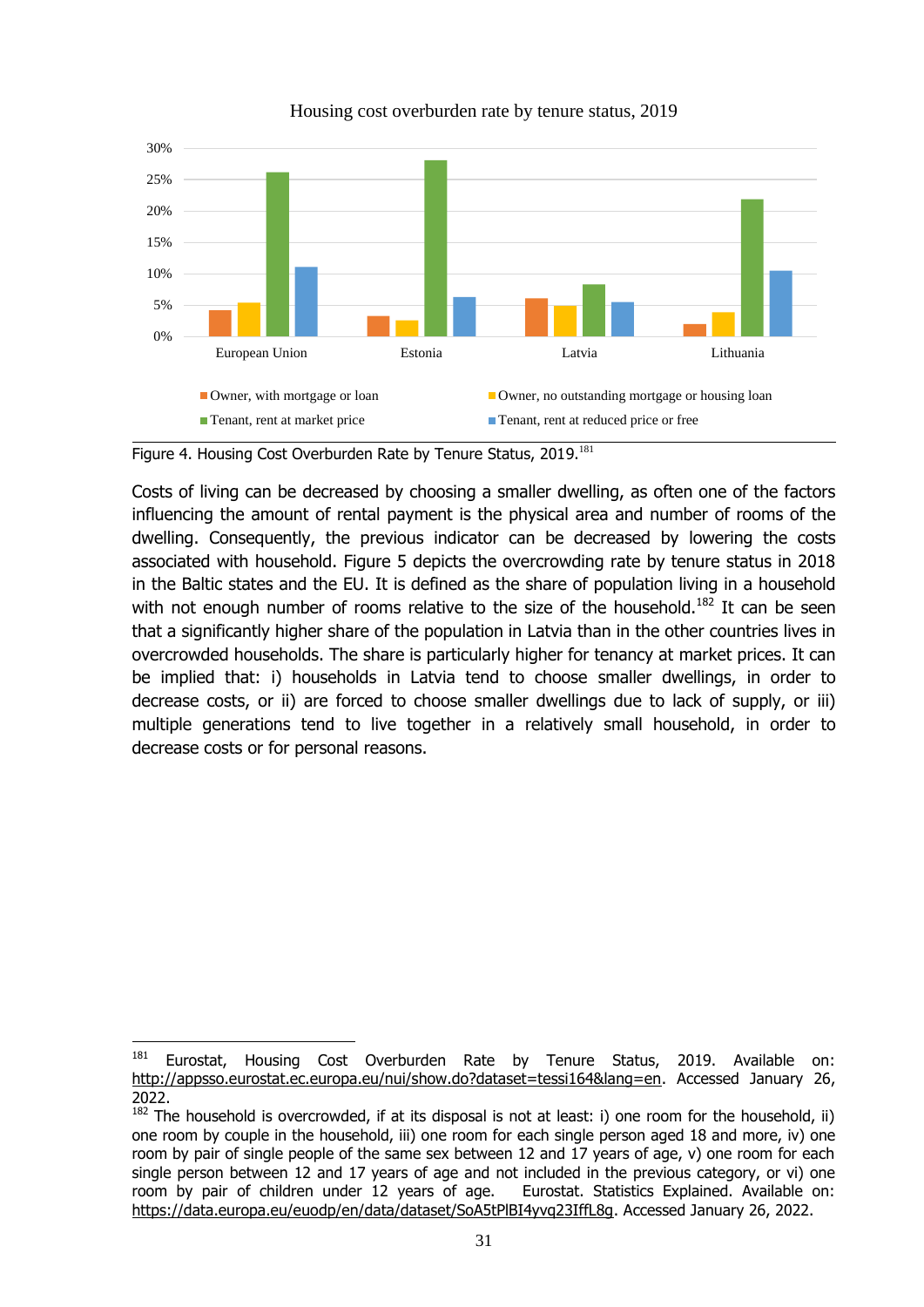

#### Overcrowding rate by tenure status, 2019

Another way to decrease costs of living is choosing a lower quality dwelling, that correspondingly is less expensive as well. However, the choice might be made due to purely financial reasons or the lack of supply on the market of dwellings of higher quality. Figure 6 visualizes the severe housing deprivation rate by tenure status in 2018 in the Baltic states and the EU. It is defined as corresponding to overcrowded households that are in poor technical condition or lack amenities.<sup>184</sup>



Severe housing deprivation rate by tenure status, 2018

 $184$  Severe housing deprivation corresponds to the share of population living in a dwelling which, besides being overcrowded, exhibits at least one of the following: i) has a leaking roof, ii) lacks a bath, a shower and an indoor flushing toilet, or iii) is too dark. Eurostat. Statistics Explained. Available on: [https://data.europa.eu/euodp/en/data/dataset/v6uEw3BHOgeUEYZ8rzO62A.](https://data.europa.eu/euodp/en/data/dataset/v6uEw3BHOgeUEYZ8rzO62A) Accessed January 26, 2022.

<span id="page-34-0"></span>Figure 5. Overcrowding Rate by Tenure Status, 2019.<sup>183</sup>

<span id="page-34-1"></span>Figure 6. Severe Housing Deprivation Rate by Tenure Status, 2018.<sup>185</sup>

<sup>183</sup> <sup>183</sup> Eurostat, Overcrowding Rate by Tenure Status, 2019. Available on: [https://ec.europa.eu/eurostat/databrowser/view/tessi173/default/table?lang=en.](https://ec.europa.eu/eurostat/databrowser/view/tessi173/default/table?lang=en) Accessed January 26, 2022.

Eurostat, Severe Housing Deprivation Rate by Tenure Status, 2018. Available on: [https://appsso.eurostat.ec.europa.eu/nui/show.do?dataset=ilc\\_mdho06c&lang=en.](https://appsso.eurostat.ec.europa.eu/nui/show.do?dataset=ilc_mdho06c&lang=en) Accessed January 26, 2022.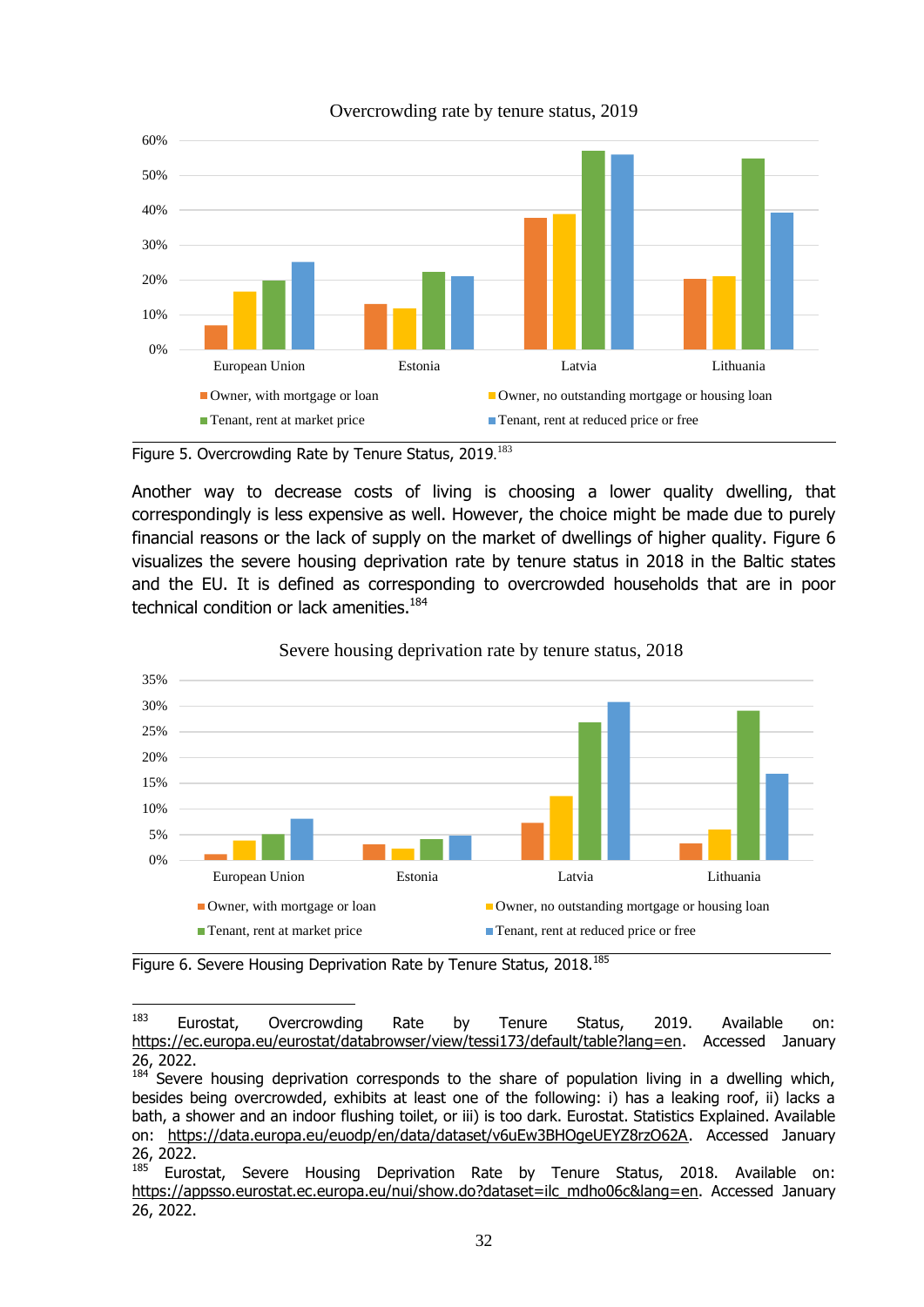To complement the previously presented data, Figure 7 depicts the share of total disposable income that households in the Baltic states and the EU spend on housing costs. As can be seen, tenants in Latvia spend only 10% of their disposable income on rental payments, as opposed 12.5% in Lithuania, 20% in Estonia, and 25% on average in the EU. The relatively small rental payments represent the previously shown relatively high overcrowding and severe housing deprivation rate.



Share of expenditure related to housing, 2019

<span id="page-35-0"></span>

As already suggested, the choice of living in an overcrowded and severely deprived dwelling might be related to shortage of supply of adequate dwellings. Such shortage through the simple laws of supply and demand leads to relatively high prices of the already existing adequate dwellings. The short supply of the existing adequate dwellings segregates the market in two segments: i) small dwellings in poor technical condition, that are affordable for the less financially stable households, and ii) adequate dwellings that are not available to the less financially stable households. Additionally, as the share of expenditure is low for rental payments in Latvia and the quality is also low, it can be implied that households would be willing to spend more on rental payments, if that would increase the quality of the rented dwelling proportionally. However, as adequate quality dwellings are scarce, the increase in costs by choosing an adequate dwelling is not proportional to the increase in quality.

Figure 8 depicts the share of population that has moved to another dwelling in the last five years. Tenants at market price seem to be the most mobile class of tenure in all countries. However, Latvia is a clear outlier in this respect – more than twice as little tenants at market price have moved to another dwelling in the period  $2007-2012^{187}$ . Multiple explanations could be implied for such phenomena. First, the already previously mentioned scarcity of dwellings of adequate quality. Second, a significant number of tenants possess long-term tenancy contracts in denationalized houses, that include rental payments that are severely below the current market rate. These tenants are not incentivized to move as moving would force them to terminate their existing beneficial tenancy contracts.

[https://ec.europa.eu/eurostat/databrowser/view/ilc\\_mded02/default/table?lang=en.](https://ec.europa.eu/eurostat/databrowser/view/ilc_mded02/default/table?lang=en) Accessed January 26, 2022.

<sup>186</sup> Eurostat, Share of Expenditure Related to Housing, 2019. Available on: [https://ec.europa.eu/eurostat/databrowser/view/ilc\\_mded01/default/table?lang=en](https://ec.europa.eu/eurostat/databrowser/view/ilc_mded01/default/table?lang=en) and

<sup>&</sup>lt;sup>187</sup> The most up-to-date data available from Eurostat.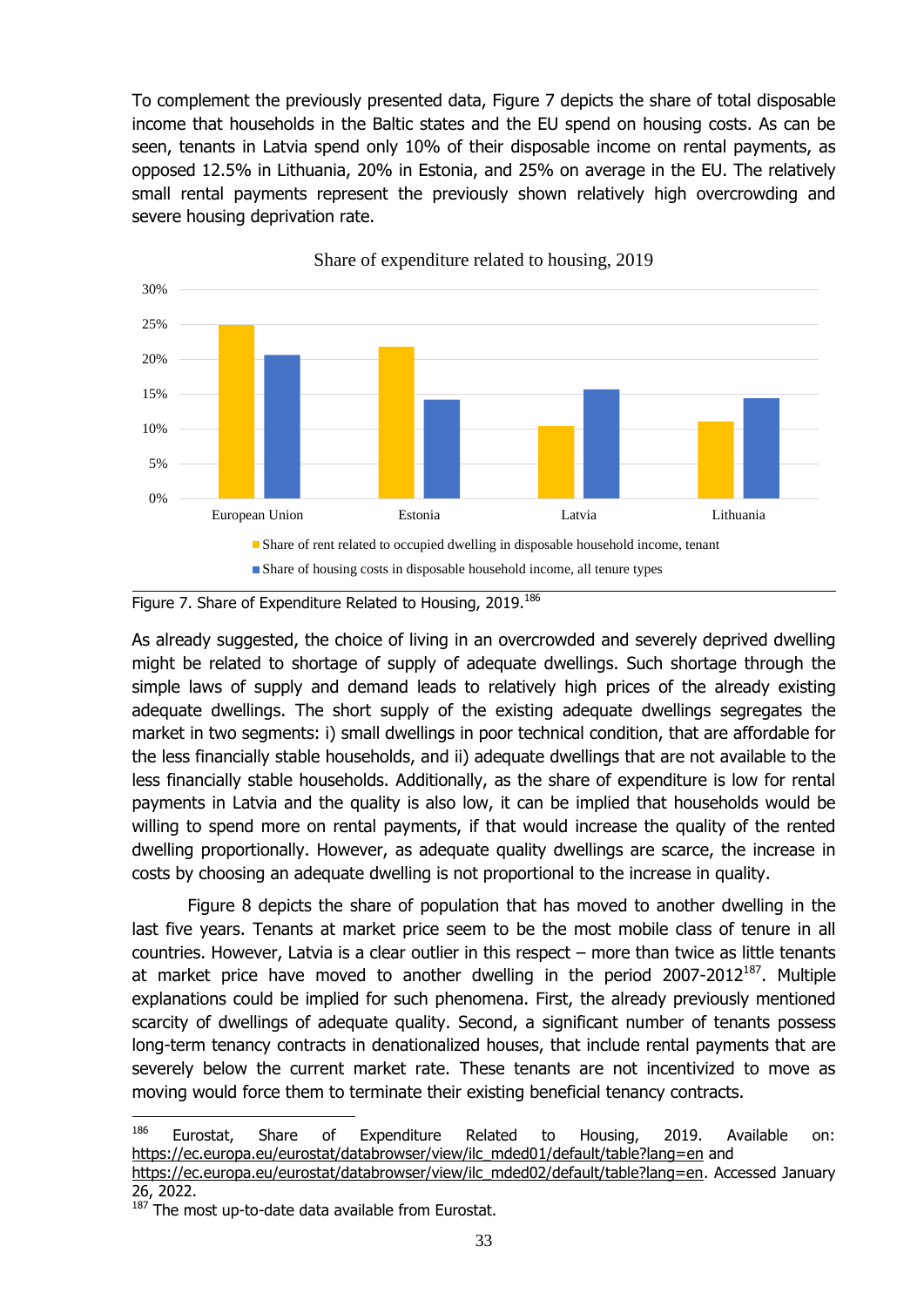



Based on the economic data presented in the previous paragraphs, the tenancy market in the Baltic states can be characterized. All three Baltic states exhibit a high share of owneroccupied dwellings – 80% in Latvia and Estonia, and 90% in Lithuania. The massive privatization and denationalization after the breakdown of the Soviet Union is the main reason for it. Rental at market prices seems to be the most developed in Latvia, with its share being seven times higher than in Lithuania. However, it is still relatively small when compared to the average size in the EU. Both, Latvia and Lithuania, have a high share of total population that live in overcrowded households. It is especially prominent for households that are renting their dwelling. The reasons for the significant difference among the Baltic states do not seem to be directly related to the tenancy regulation. None of the countries impose limitations on the minimum size, or the minimum number of rooms per person in the dwelling. At first glance, in Latvia and Lithuania, the private rental market seems to be financially accessible to most of the population, as on average only 10% in Latvia, and 15% in Lithuania, of household's disposable income is spent on rent. Nevertheless, the quality of rental dwellings in Latvia and Lithuania is severely worse than Estonia. The relatively small share of disposable income spent, together with the small in size and low on quality dwellings, indicate at short supply of adequate quality dwellings in the private rental market in both countries. Furthermore, the low levels of housing cost overburden in Latvia for private rental dwellings indicate that such type of tenure is not chosen by only the financially unstable households. Consequently, the private rental market of adequate quality housing units has room for expansion, until the share of disposable income on rent reaches the European Union average of 20%. The more than twice as low share of tenants who have moved to another dwelling in Latvia compared to the other Baltic states is another indicator of short supply of adequate dwellings in the private rental market.

1

<span id="page-36-0"></span>Figure 8. Share of Population Having Moved to other Dwelling within the Last Five Year Period, 2012.<sup>188</sup>

<sup>&</sup>lt;sup>188</sup> Eurostat, Share of Population Having Moved to other Dwelling within the Last Five Year Period, 2012. Available on: [https://appsso.eurostat.ec.europa.eu/nui/show.do?dataset=ilc\\_hcmp05&lang=en.](https://appsso.eurostat.ec.europa.eu/nui/show.do?dataset=ilc_hcmp05&lang=en) Accessed January 26, 2022.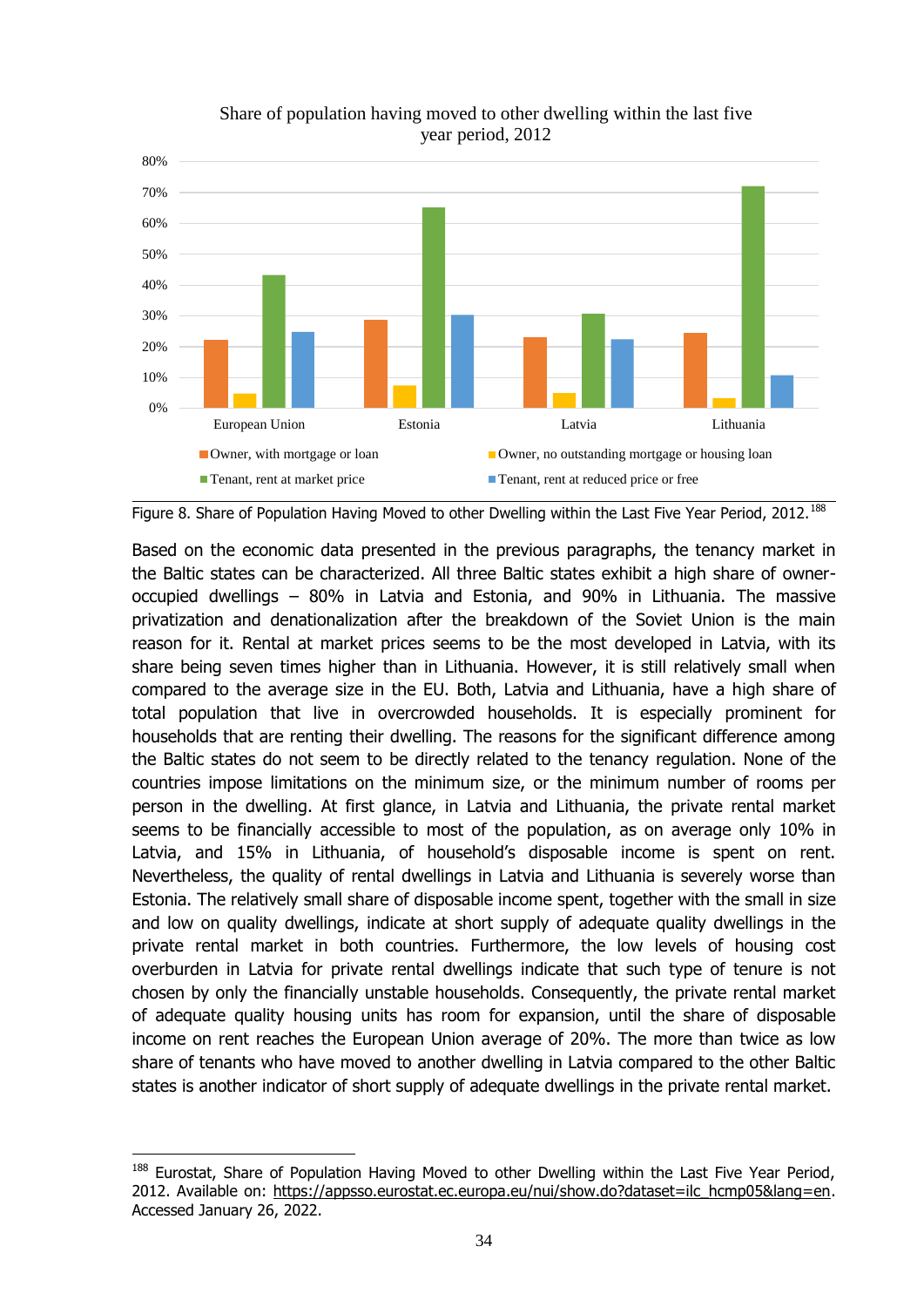## <span id="page-37-0"></span>4.2 Objectives of tenancy regulation

To assess the level of residential tenancy regulation's success, the goals the politicians have set for it to achieve have to be understood. The public policy goals of tenancy regulation can be divided in two groups: i) the economic benefits one type of tenure might bring over another, ii) the social benefits of providing housing to people. Both of them are important to the society as a whole, and consequentially should be at interest to the politicians.

Tenure can be divided in two key types: i) home-ownership, and ii) rental. With the latter being divided between profit rental, which is privately owned and rented out at market prices, and cost-rental, which is, usually, directly or indirectly government owned and is rented out at sub-market prices. By developing a tenancy regulation, the politicians should have a clear view if they are willing to achieve an increase in the home-ownership or rental type of tenure. Each of the tenure types have their own benefits and drawbacks.

The first benefit of home-ownership is an acquisition of an asset. People have a feeling that the money paid in rent is spent, as opposed to money paid for mortgage is invested. However, people in general tend to be over-optimistic for the returns of their investment in real estate. As an example, in the United States the real inflation adjusted prices of real estate have risen on average only 0,3% per year in the period from 1890 to 2014. The phenomena can be explained with the infrequency of the real estate purchase  $$ people remember the price they bought their dwelling for multiple years ago, but tend to forget the average price level of consumer goods at that time.<sup>189</sup> Aggregating such data on the Baltic states, will not be of significant value, due to the half a century long Soviet occupation and accompanying derogation of property rights and non-existence of market economy. However, it can be inferred that due to the similar overall levels of long-term inflation in developed countries, the outcome would be similar. Nevertheless, choosing home-ownership over tenancy still allows for acquiring an asset over time, which makes it financially more attractive over longer term, provided there is no significant decline in asset prices. The second benefit is the housing safety that is related to home-ownership. If the dwelling is privatized, as a significant number of dwellings are in the Baltic states, or the mortgage has been repaid, the risk of homelessness is considerably lower, in case of unemployment or other personal financial distress. Additionally, according to Rohe and Lindblad multiple social benefits arise from home-ownership, including:

…greater participation in social and political activities, improved psychological health, positive assessments of neighborhood, and high school and postsecondary school completion. The jury is still out, however, on several other claims including improved physical health, and both the cognitive abilities and positive behaviors of children.<sup>190</sup>

One of the drawbacks to home-ownership is high entry costs in the form of down payment for a mortgage or outright purchase of a dwelling. The other noteworthy drawback is the loss of flexibility and high transaction costs in case of a need to move to another location due employment or personal reasons.

<sup>&</sup>lt;sup>189</sup> Shiller, *supra* note [2.](#page-5-1)

<sup>&</sup>lt;sup>190</sup> William M. Rohe and Mark Lindblad, Reexamining the Social Benefits of Homeownership after the Housing Crisis, (Cambridge, Massachusetts: Joint Center for Housing Studies, Harvard University, 2013), p. 45. Available on: [https://www.jchs.harvard.edu/sites/default/files/hbtl-04.pdf.](https://www.jchs.harvard.edu/sites/default/files/hbtl-04.pdf) Accessed January 26, 2022.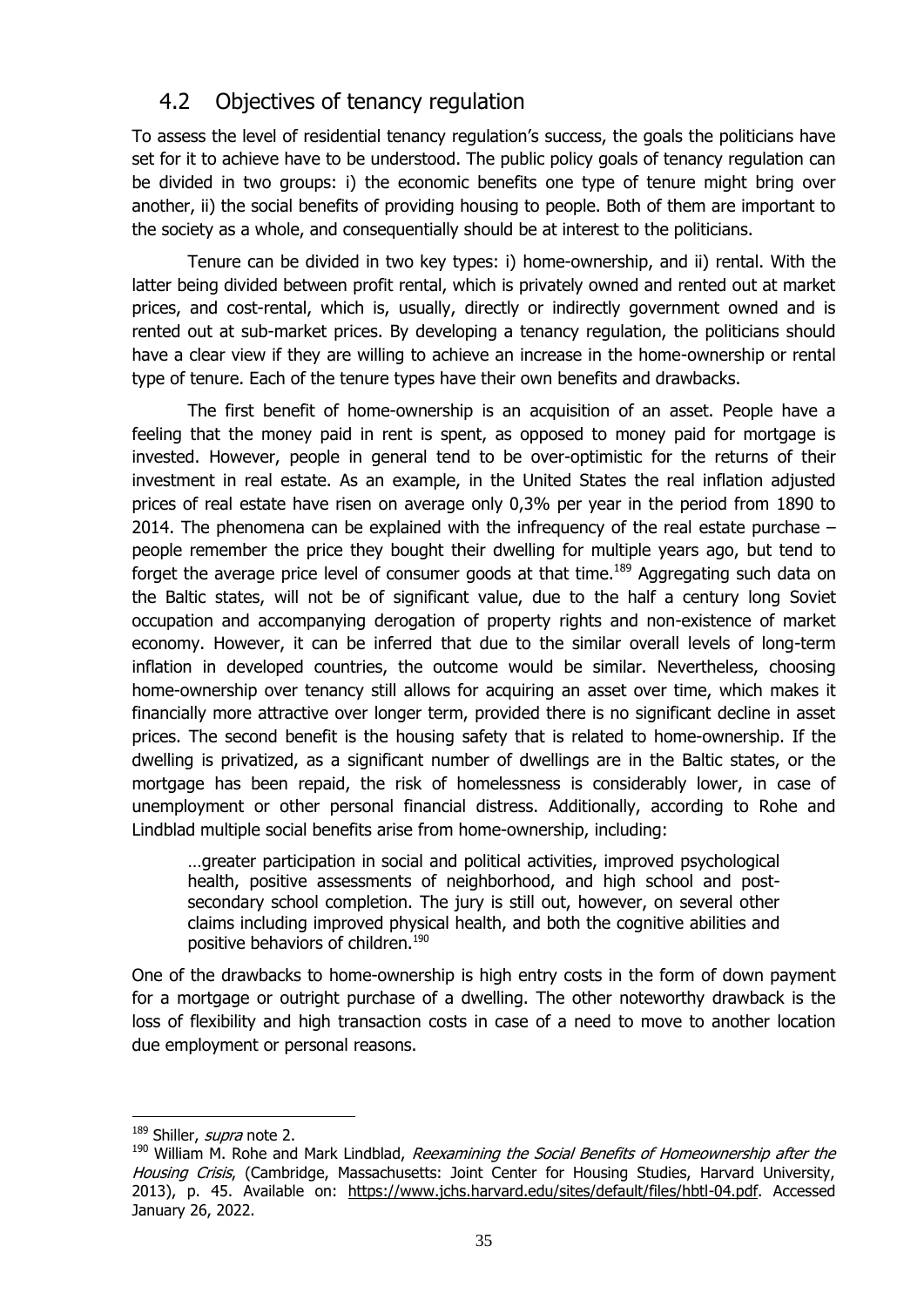Tenancy cures for the drawbacks of home-ownership, as it is more flexible and allows for easier and less expensive mobility of the population. A weak tenancy market that is characterized by constituting a small share of the total tenure market and housing restrictions, such as rent controls, may imply inefficiencies for the economy as a whole. Tenants in rent-controlled housing markets, as well as people who live in owner-occupied dwellings move less frequently.<sup>191</sup> Disrupted mobility of labour diminishes the overall productivity and aggregate income. Shortage of housing stock available for rent in regions of a country which possess higher than average marginal productivity will refrain from labour moving there. Hence, the potential of gaining more productivity will be lost.<sup>192</sup> Evidence shows that countries with more developed tenancy markets, such as Germany and France, have a higher intra-country mobility of workforce.<sup>193</sup> Furthermore, tenancy market can be entered with less costs than home-ownership, since there is no down payment or large expenditure for outright purchase of a dwelling. The low entry costs make the tenancy market especially attractive to people of low income or young age, who have not been able to save up the necessary amount of money to purchase a dwelling. As an additional benefit, the maintenance of the rented dwelling is at landlord's responsibility, which reduces the risk of unexpected significant repair costs. One of the main disadvantages of tenancy, is the significant expenditure accrued over long-term without any acquired asset. The second major drawback is the instability in case of reduction in income, which, usually, happens at retirement age, since the retirement benefits are just a fraction of regular income.

The presented analysis of the type of tenure shows that each of the them have benefits and drawbacks. As there is no single best tenure option for all society members, both of them should be preserved. As the expansion of tenancy market would allow for labour mobility and the resulting productivity gains, the expansion should be the objective of the tenancy regulation. Additionally, the improvement of availability of the tenancy market to young people and people of lower income groups should be an objective as well.

## 4.3 Participants in the rental market

1

<span id="page-38-0"></span>The two major players in a rental market are the landlords, who provide the supply, and the tenants, who provide the demand. A typical problem is inconsistency and lack of good quality data on the residential rental market. The real estate purchase transactions are all entered in the Land Register, which allows for gathering high quality market data on the activity and price level. However, there exists no mandatory registration of tenancy contracts in the Land Register. Moreover, individual players in the residential rental market are prone to tax evasion, and therefore do not register rental agreements with the tax authorities.<sup>194</sup> Therefore, it is adequate to infer that the actual number of dwellings rented by private individuals, as well as the rental price of them is underreported.

Three types of players in the supply market of residential real estate can be distinguished: i) individual and small-scale landlords, ii) institutional investors, and iii) nonprofit or limited profit providers of social housing, including governments and municipalities.

<sup>&</sup>lt;sup>191</sup> Anna M. Hardman and Yannis M. Ioannides, "Residential Mobility and the Housing Market in a Two-Sector Neoclassical Growth Model", The Scandinavian Journal of Economics 101, no. 2 (1999), p. 315. <sup>192</sup> Mayo and James, *supra* note [3.](#page-5-2)

<sup>&</sup>lt;sup>193</sup> Duncan Maclennan, John Muellbauer and Mark Stephens, Asymmetries in Housing and Financial Market Institutions and EMU, (London, the United Kingdom: Centre for Economic Policy Research, 1999), p. 21.

<sup>194</sup> Ministry of Finance of the Republic of Latvia. Available on: [https://www.fm.gov.lv/lv/enu](https://www.fm.gov.lv/lv/enu-ekonomika)[ekonomika.](https://www.fm.gov.lv/lv/enu-ekonomika) Accessed January 26, 2022.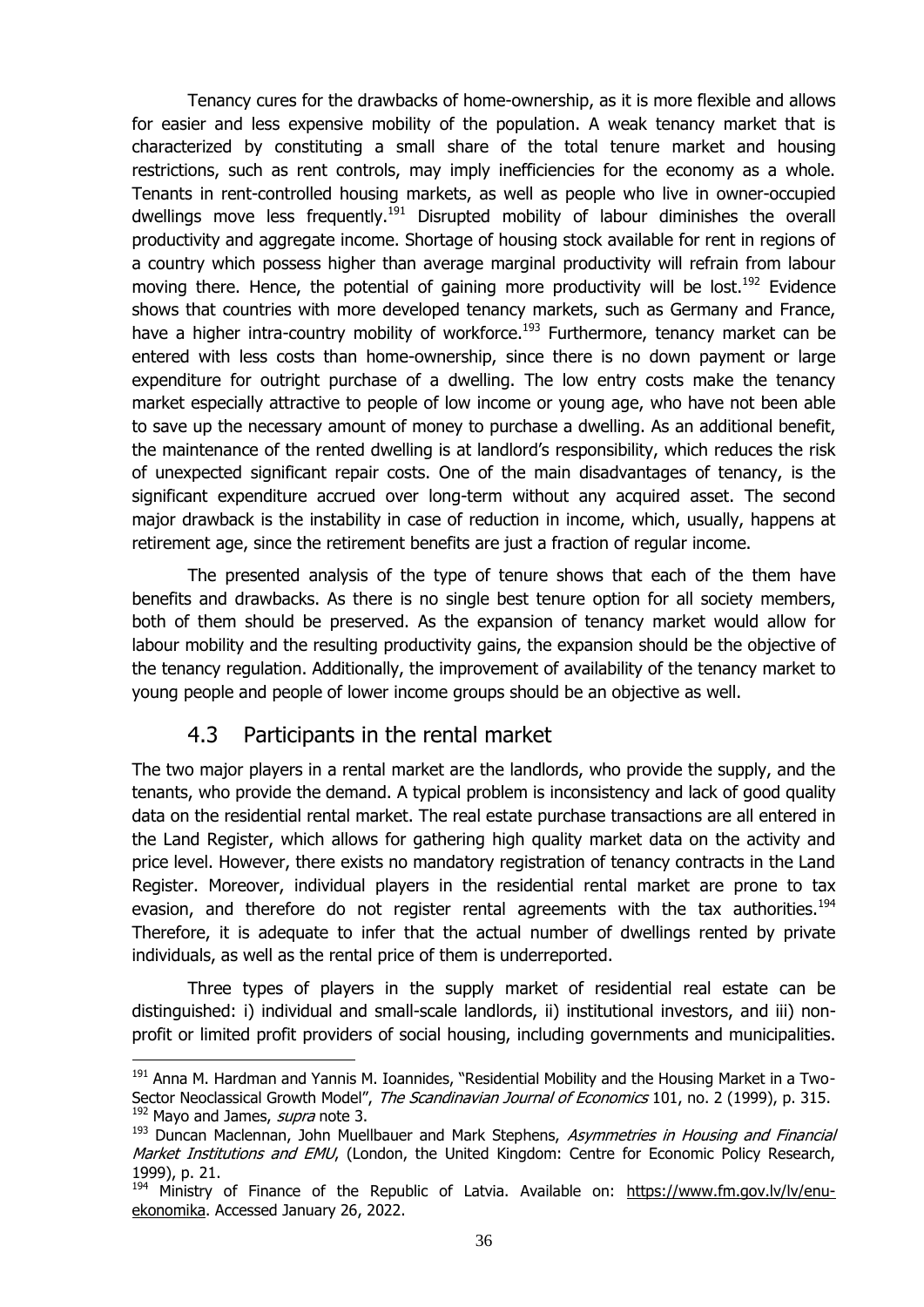The first category is the largest in almost all countries. There is no precise data available on the Baltic states. However, as in general there are almost no institutional investors acting in residential tenancy markets in the Baltic states, it can be implied that almost all of the private rental dwellings are rented out by individual and small-scale landlords.<sup>195</sup> Individual landlords are not all homogeneous, however, some typical characteristics can be distinguished. First, they are conscious of payment regularity. Payment defaults might mean just statistical data for large scale institutional investors, however, for individual landlords that can be a financial disaster. Consequently, they tend to overestimate the risk associated with tenancy, based on the stories they have heard from their peers and relatives. Second, the income from the rental dwelling adds to their daily cashflow and might be an important contribution to their standards of living. Third, they might not calculate the financial returns thoroughly. Instead, they are likely to rely on rough estimates. On many occasions, they might not even make simple rate-of-return ratio calculations, as they are looking for an additional income or long-term investment that is inheritable. Four, they are open to operating in the informal sector. The reasons might be a too high level of taxation, or too high level of bureaucracy. They are not professionals and it might not make sense to hire an accountant if they own only one rentable dwelling. Five, they require flexibility in tenancy contracts.<sup>196</sup> The rented dwelling may suddenly be needed for their children, or they need to sell it due to some unexpected financial distress. The second category, which, as previously presented, is almost non-existent in the Baltic states, is institutional investors. This type of investors usually is oriented on long-term profit. They are legal entities, that, besides investing in residential real estate, invest in many other investment products, such as commercial real estate, stocks and bonds. Moreover, usually, residential real estate is just a fraction of their total investment output that is used for diversification purposes. Their longterm goals and low risk tolerance often do not overlap with the available risk levels in residential real estate market. Typically, these investors own a large number of dwellings in one building or several adjacent properties. Their target group is higher-income tenants, because they are expected to better obey payment discipline.<sup>197</sup> The third group is social landlords. These are governments or municipalities themselves, or non-profit organizations owned by them. They do not operate in a supply and demand market, as their goals are to supply housing to predefined categories of people. These categories usually include lowincome families, elderly, and disabled people.

The other side of the market is the demand, which consists of tenants. Tenants are less homogeneous than landlords and have a wide array of preferences and purchasing power. Nevertheless, they could be divided in two groups: i) tenants by choice, and ii) tenants by constraint.<sup>198</sup> The former group has a higher purchasing power than the latter. Those are mostly people who would like to remain mobile and do not want to undertake long term commitments. Such as, students, young couples and singles, middle- and upper-income class professionals. The latter group consists of: i) workers migrating for employment

<sup>&</sup>lt;sup>195</sup> Ober Haus, "Real Estate Market Report 2021. Baltic States Capitals (Vilnius, Riga, Tallinn)", p. 31. Available on: [https://www.ober-haus.lt/wp-content/uploads/Ober-Haus-Market-Report-Baltic-States-](https://www.ober-haus.lt/wp-content/uploads/Ober-Haus-Market-Report-Baltic-States-2021.pdf)[2021.pdf.](https://www.ober-haus.lt/wp-content/uploads/Ober-Haus-Market-Report-Baltic-States-2021.pdf) Accessed January 26, 2022.

<sup>&</sup>lt;sup>196</sup> Ira Gary Peppercorn and Claude Taffin, Rental Housing. Lessons from International Experience and Policies for Emerging Markets, Policy Research Working Paper 76182, (Washington, DC: The World Bank, 2013), pp. 8-9. Available on: [http://documents.worldbank.org/curated/en/810681468339259949/pdf/Rental-Housing-lessons-from](http://documents.worldbank.org/curated/en/810681468339259949/pdf/Rental-Housing-lessons-from-international-experience-and-policies-for-emerging-market.pdf)[international-experience-and-policies-for-emerging-market.pdf.](http://documents.worldbank.org/curated/en/810681468339259949/pdf/Rental-Housing-lessons-from-international-experience-and-policies-for-emerging-market.pdf) Accessed January 26, 2022.  $197$  *Ibid.*, p. 9.

<sup>198</sup> Ibid., p. 13.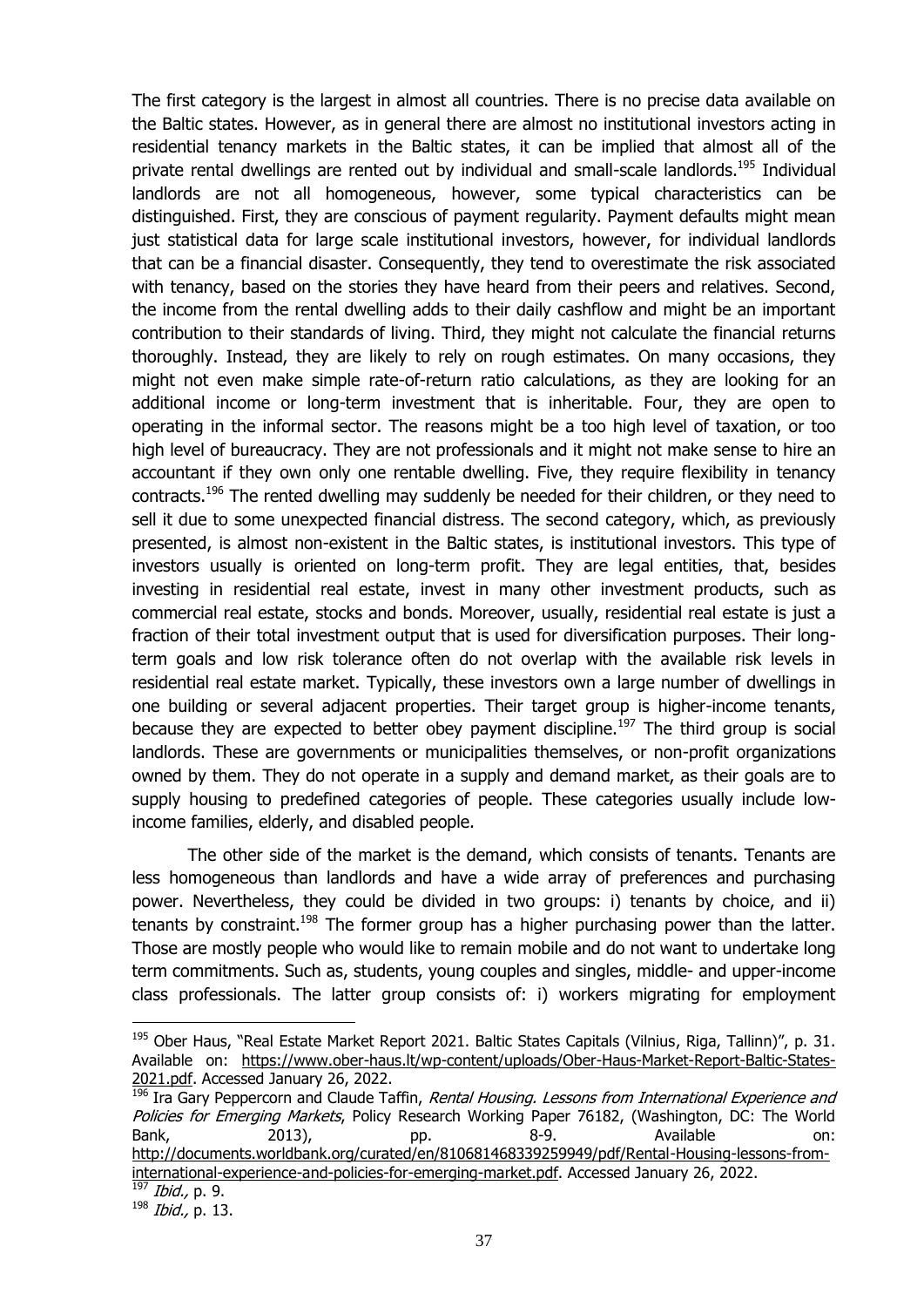reasons, ii) people with informal income, iii) lower-income class people who cannot save up for a mortgage down payment, and iv) defaulted persons who are obstructed from borrowing markets. Bargaining power of the two groups differs considerably. The tenants by choice are able to choose the dwelling they prefer, and press the price downwards, as the landlords understand that their offered dwelling is not the only option for them. However, the tenants by constraint often have no other options than to accept the price and quality offered by the landlord.

## <span id="page-40-0"></span>5.NEW REGULATION OF TENANCY IN LATVIA

This chapter will examine the new regulation of tenancy in Latvia which is in force since May 1, 2021. First, an analysis of stability granted to tenants and flexibility to landlords will be performed, similar to the comparative analysis in Chapter 2. Second, it will be assessed if the new regulation will reach its aims.

## <span id="page-40-1"></span>5.1 Analysis of the new tenancy law

A new law for residential tenancy has been passed by the Parliament in March,  $2021^{199}$  after almost a decade since it was first proposed by the Ministry of Economics in 2013. The aims of the new law are: i) to ensure a balance between the rights and duties of tenants and landlords, and ii) to increase the affordability of housing.<sup>200</sup> In the following sub-chapters the new law will be analysed in a similar fashion as the former and existing tenancy regulations in the Baltic states in Chapter 2.

## 5.1.1 Rent control and price adjustments

<span id="page-40-2"></span>The new law proposes even more freedom of contract in regards of setting the amount of rent payment. The parties are free to negotiate the amount of initial rent payment as before. Similarly, also rent increases are allowed only if they have been mutually agreed upon in the contract. The precise manner of increase has to be defined in the contract. $201$  Nevertheless, the parties are free to agree on the reasons and schedule for rent increase. There exists no obligation for the landlord to justify the rent increase according to imperative norms as it is now, other than the mutually agreed upon reasons stipulated in the contract. The new law is also more liberal than the Estonian and Lithuanian regulations, which limit the freedom to contract by imposing minimum time intervals between rental payment increases. Although, the new law prohibits increase in rental payment if not agreed upon beforehand, it cannot be defined as a second generation rent control as parties are free to agree on increases without limitations.

## 5.1.2 Renewal

<span id="page-40-3"></span>Parties possess a freedom to contract in respect to renewal rights of a tenancy contract. The only limitation regarding the term prohibits the tenancy contracts to be concluded for unspecified term.<sup>202</sup> Nevertheless, the contracts do not renew automatically by default and neither party possesses a right to ask for renewal, with the exception of it being included in the contract by a mutual agreement. Moreover, a tacit renewal of a tenancy contract that

1

<sup>&</sup>lt;sup>199</sup> New Law, supra note [4.](#page-6-0)

 $200$  *Ibid.*, Article 1.

 $^{201}$  *Ibid.*, Article 10.

 $202$  *Ibid.*, Article 9.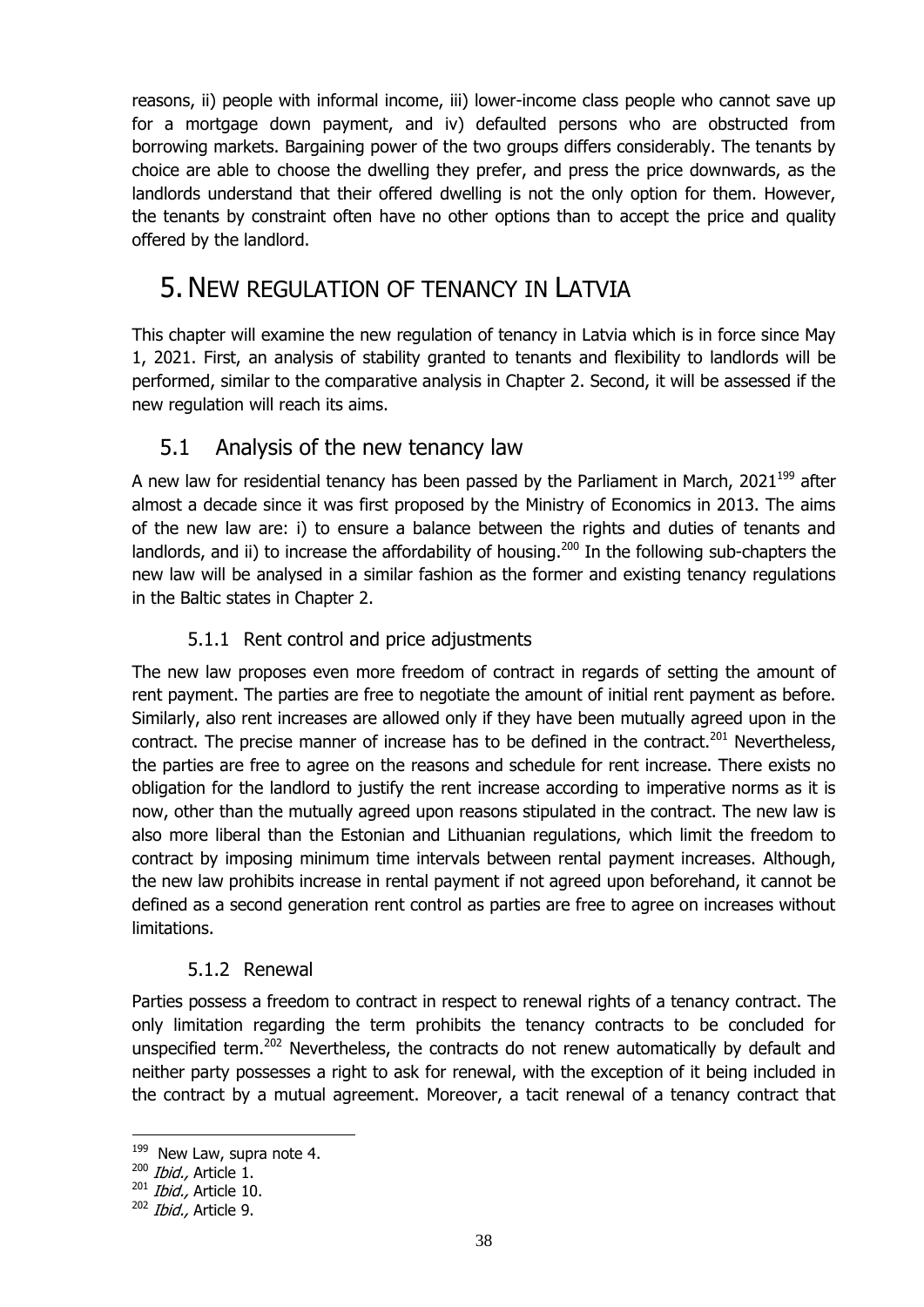was possible according to the Civil Law, is not possible anymore according to the new tenancy law. The only justification that allows the tenant to use the residential dwelling is a written tenancy contract.<sup>203</sup> As tacit agreements are not in a written form they cannot serve as a justification for using the residential dwelling. However, an opinion exists that tacit agreements will still be valid. Nevertheless, the courts should use them as a justification only in an exception, not as a norm.<sup>204</sup>

The new law is again more liberal than any of the existing regulations in other Baltic states. The parties are allowed to decide on prolongation without any imperative limitations, with the exception of the requirement of a specified term. When the tenancy contract ends, they are free to conclude a new one. This might be regarded to the detriment of the tenant, as the landlord is not locked in a new tenancy contract as is the case in Estonia and Lithuania. Yet, the changes compared to the previous Latvian regulation are modest, as tenants in Latvia had to be aware of the term of the tenancy contract themselves<sup>205</sup>.

#### 5.1.3 Unilateral termination

<span id="page-41-0"></span>In the new law, the tenant has the same rights on unilateral termination of a tenancy contract as before. The tenant has an imperative unlimited right to terminate the tenancy contract unilaterally.<sup>206</sup> The only condition is delivering a notification to the landlord one month before the termination date. If the term of the tenancy contract is longer than 10 years, the parties are allowed to mutually agree on a longer notification period.<sup>207</sup> The tenant may terminate the tenancy contract without delivering a notification, if: i) the landlord has not brought the dwelling in the possession of the tenant, or does not allow the tenant to use it undisturbed<sup>208</sup>, or ii) the landlord does not maintain building where the dwelling is located in a habitable condition according to the normative acts of housing maintenance $^{209}$ .

As in the previous regulation, the landlord is allowed to unilaterally terminate the tenancy contract only in the situations that are stipulated in the law. $^{210}$  First, if the tenant or other persons living with him: i) damage the dwelling or the building where the dwelling is located, or perform illegal construction works in the said premises, ii) use the said premises for other uses that are not intended in the tenancy contract, iii) make living for other persons in the said premises unbearable. $^{211}$  The addition, if compared to the previous regulation, is the specific inclusion of illegal construction performed by the tenant as a reason for terminating the tenancy contract. Before it was not specifically included in the law, and courts had interpreted that such activities may not harm the landlord and are not a sufficient basis for terminating the contract.<sup>212</sup> Second, if the tenant without landlord's approval has sub-rented the dwelling, or allowed other persons to live there.<sup>213</sup> The courts have previously

 $203$  *Ibid.*, Article 7.

 $204$  Lapsa 2018, *supra* note [174,](#page-28-0) p. 19.

<sup>205</sup> Rolands Krauze, "Par dzīvojamās telpas īres līguma termiņu" [On the term of the tenancy of a residential dwelling], Jurista Vārds No. 17 322 (2004): p. 2. Available on: [https://juristavards.lv/doc/88311-bpar-dzivojamas-telpas-ires-liguma-terminub/.](https://juristavards.lv/doc/88311-bpar-dzivojamas-telpas-ires-liguma-terminub/) Accessed January 26, 2022.

<sup>&</sup>lt;sup>206</sup> New Law, *supra* note [4,](#page-6-1) Article 20.

 $207$  *Ibid.*, Article 27(1).

 $208$  *Ibid.*, Article 18(1).

 $209$  *Ibid.*, Article 18(3).

<sup>&</sup>lt;sup>210</sup> Ibid., Article 21.

 $211$  *Ibid.*, Article 22.

 $212$  *Supra* note [96.](#page-19-0)

 $213$  New Law, *supra* note [4,](#page-6-1) Article 23.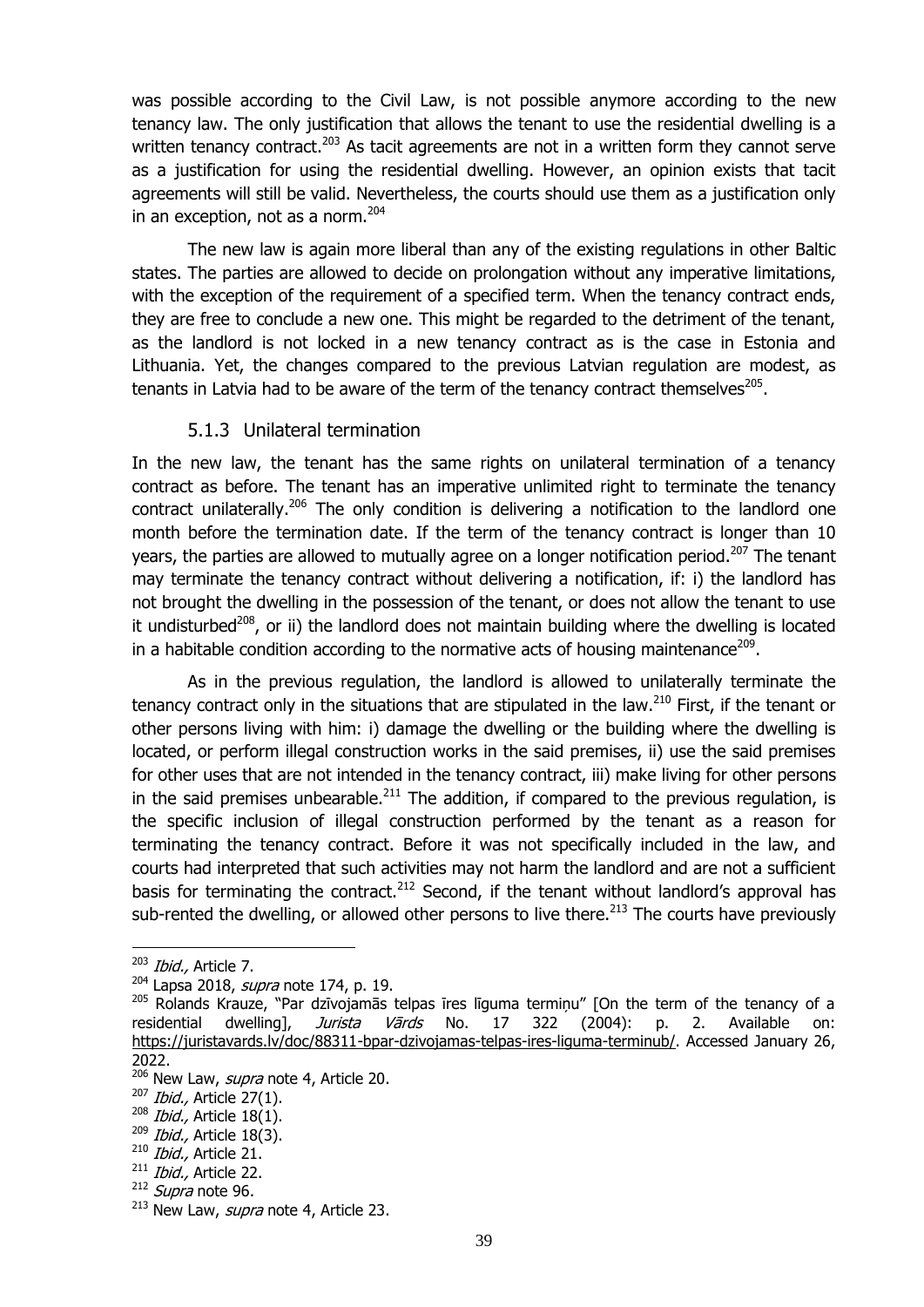put the burden of proof on the landlord, therefore, similarly as in the previous regulation, this breach might be problematic to prove. Third, if the tenant has: i) an arear of rental payment that exceeds the value of two months of the agreed rental payment, or ii) has not paid the payments for utilities for more than two months. Both, the sum or the period, that are stipulated in law can be extended in the tenancy contract.<sup>214</sup> The term is shortened from three to two months if compared to the previous regulation. Additionally, specifying the amount or rental payment arear resembles the existing court practice, as the previous regulation stated the period of not paying the rent, not the amount of arear. Fourth, if: i) the landlord has decided to demolish the building where the dwelling is located as reconstruction of it is not financially viable, or ii) the landlord has decided to perform reconstruction in the dwelling which cannot be done while the dwelling is habited. By using any of these grounds for termination, the landlord is liable for compensating damages that might have arisen to the tenant as well as moving expenditures.<sup>215</sup> Under the previous regulation, in the presented situations the landlord was forced to offer the tenant an alternative dwelling of the same size and location on the same terms. The new law allows for monetization of the liability. Additionally, the landlord is allowed to withdraw from the tenancy contract if official institutions have categorized the dwelling or the building where the dwelling is located as being dangerous and prohibited the usage of it. The liability of compensating losses arisen to the tenant as well as moving expenditures is supplemented with the compensation of the investments the tenants might have made in the dwelling according to the tenancy contract.<sup>216</sup> The notification periods vary – one month in case the contract is concluded for up to a year, three months if the contact is concluded for a longer term, and immediate termination in case of the tenant demolishing the dwelling, disturbing other people, or the dwelling has been categorized as uninhabitable. $^{217}$  Interestingly, the notification period is not stipulated in the law, if the tenant is demolishing the dwelling or disturbing other people, in spite of it being present in the last version of the new tenancy law that was passed by the parliament.<sup>218</sup> Conceivably, due to a mistake, the notification period will have to be set by courts.

The new regulation of unilateral termination of the tenancy contracts makes the present regulations in the Baltic states more homogeneous. Due to the prohibition to conclude contracts for unspecified term, the previously tenant protective regime in Latvia that did not distinguish in between tenancy contracts for specified and unspecified term is annulled. Nevertheless, the existing hardship clause for the benefit of the tenant in Estonia would make the Estonian regulation the most tenant protective among the Baltic states with respect to the unilateral termination of the tenancy contract.

#### 5.1.4 Change of ownership

<span id="page-42-0"></span>The first major change presented in the new law is the alteration of the application of the principle 'sale does not break hire'. According to the new tenancy law, existing tenancy contracts are binding to the new owner only if they have been registered in the Land Register. If the tenancy contract is not registered in the Land Register, the new landlord is

<sup>&</sup>lt;u>.</u> <sup>214</sup> Ibid., Article 24.

 $215$  *Ibid.*, Article 25.

 $216$  *Ibid.*, Article 26.

 $217$  *Ibid.*, Article 27.

<sup>&</sup>lt;sup>218</sup> 13. Saeimas sēžu stenogrammas. [Transcripts of the meetings of the 13<sup>th</sup> Parliament]. Available on: [https://www.saeima.lv/lv/transcripts/view/2207.](https://www.saeima.lv/lv/transcripts/view/2207) Accessed January 26, 2022.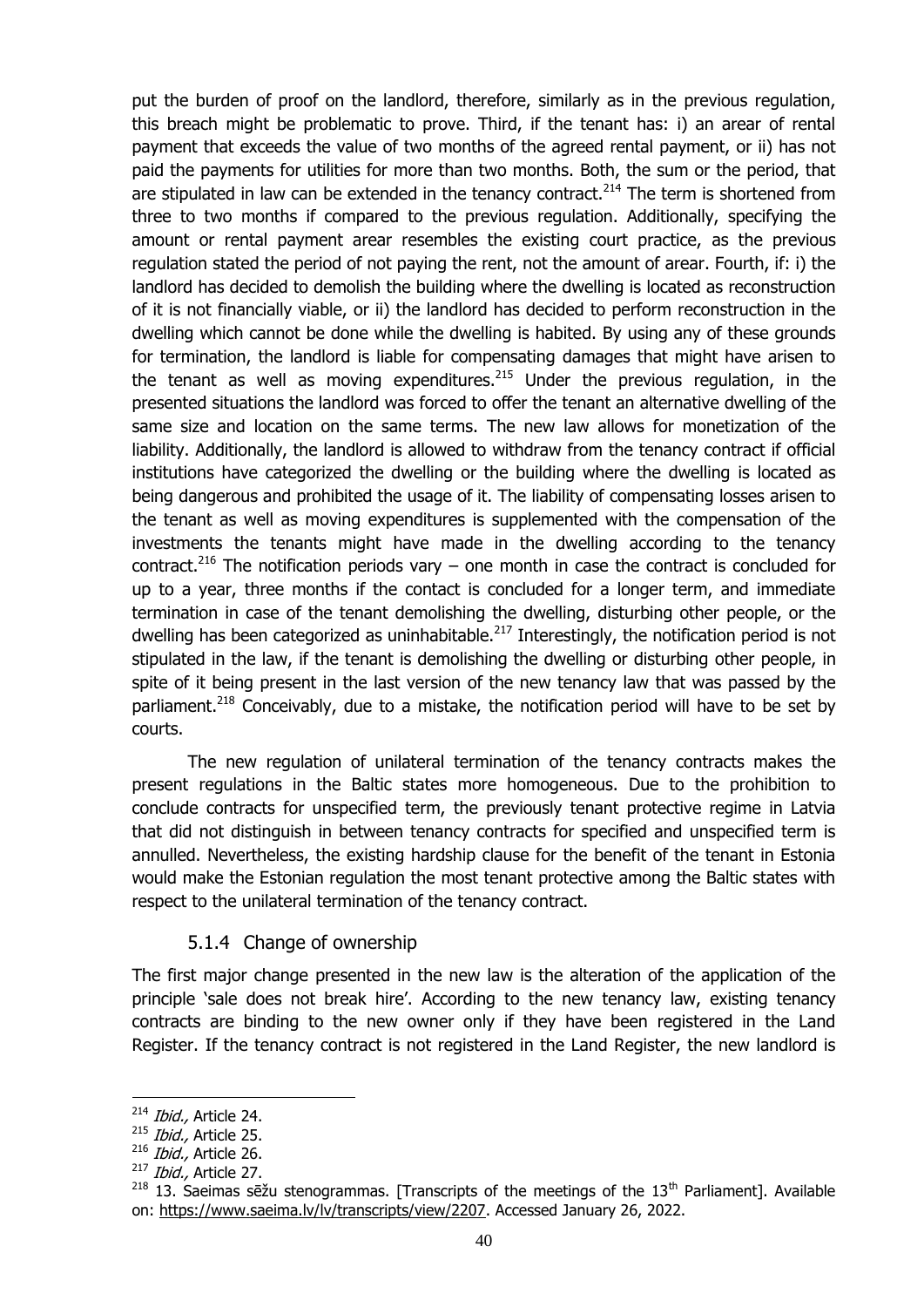allowed to unilaterally terminate the tenancy contract by notifying the tenant two months in advance.<sup>219</sup>

The initial aim of the law drafters was to make it mandatory to register all tenancy contracts in the Land Register, however, during the review in the Parliament a voluntary registration was proposed and accepted. $^{220}$  To make the registration more affordable and less cumbersome, it can be done online without a visit to a notary, if the tenancy contract is signed with an electronic signature. The registration fee is EUR  $14,23$ .<sup>221</sup> Nevertheless, both, landlord and tenant, have to agree to the registration of the tenancy contract in the Land Register. To incentivize tenants to agree to the registration, the principle of 'sale does not break hire' is applied only to registered tenancy contracts. To incentivize landlords, the system of undisputed enforcement presented in the following sub-chapter is also applied only to registered tenancy contracts. Another incentive of registration for the landlord is the escape from liability against the tenant in case when the acquirer terminates a tenancy contract that was not registered in the Land Register.<sup>222</sup> Additionally, the state should also benefit from a wider registration of the tenancy contracts as it would lessen possible tax evasion in the tenancy market. $223$ 

The proposed system of applying the 'sale does not break hire' principle to only registered tenancy contracts, theoretically puts Latvia on par with Lithuania in the level of tenant protection in case of change of ownership of the dwelling. However, providing incentives for both parties and an affordable cost of registration, allows the system to actually work and protect the tenant in Latvia as opposed to Lithuania. As the Estonian system grants the tenant the right to ask the landlord to register the tenancy contract in the Land Register, it, theoretically, fulfils the same level of tenant protection as the proposed Latvian system. However, providing no incentives to the landlord for registering the tenancy contract wilfully, might lead to the landlord excluding people that insist on contract registration from her potential list of future tenants.

#### <span id="page-43-1"></span>5.1.5 Undisputed enforcement procedure

<span id="page-43-0"></span>The second major change introduced in the new tenancy regulation is the undisputed enforcement procedure for terminating tenancy contracts in certain situations prescribed by law. It is regulated not in the new tenancy law itself, but included in the amendments to Civil Procedural Law that were proposed together with the changes in the tenancy regulation.<sup>224</sup> The undisputed enforcement procedure allows for a considerably speedier court process than regular court proceedings. The eviction of a tenant is possible in just over four months – consisting of two months build-up of rent arrear<sup>225</sup>, seven days of undisputed enforcement procedure<sup>226</sup>, and two months grace period the judge is obliged to give the tenant before

<sup>&</sup>lt;sup>219</sup> *Ibid.,* Article 28.

 $\frac{220}{221}$  *Ibid.*, Article 35.

 $221$  State Electronic Land Register - E-requests. Available on: [https://www.zemesgramata.lv/saturs/lv/409-389-1.](https://www.zemesgramata.lv/saturs/lv/409-389-1) Accessed January 26, 2022.

<sup>&</sup>lt;sup>222</sup> Kalvis Torgāns, *Saistību tiesības. Otrais papildinātais izdevums* [Law of obligations. Second supplementary edition], (Riga, Latvia: Tiesu namu aģentūra, 2018), p. 335.

A letter to the Parliament from the Ministry of Finance of Latvia. Available on: [https://titania.saeima.lv/LIVS13/saeimalivs13.nsf/0/7ACBCF276854E506C225852F00276C0F?OpenDoc](https://titania.saeima.lv/LIVS13/saeimalivs13.nsf/0/7ACBCF276854E506C225852F00276C0F?OpenDocument) [ument.](https://titania.saeima.lv/LIVS13/saeimalivs13.nsf/0/7ACBCF276854E506C225852F00276C0F?OpenDocument) Accessed January 26, 2022.

 $\frac{224}{224}$  Civil Procedure Law, *supra* note [39,](#page-12-2) Section 400(1)(3).

<sup>&</sup>lt;sup>225</sup> New Law, *supra* note [4,](#page-6-1) Article 24.

<sup>&</sup>lt;sup>226</sup> Civil Procedure Law, *supra* note [39,](#page-12-2) Section 405(1).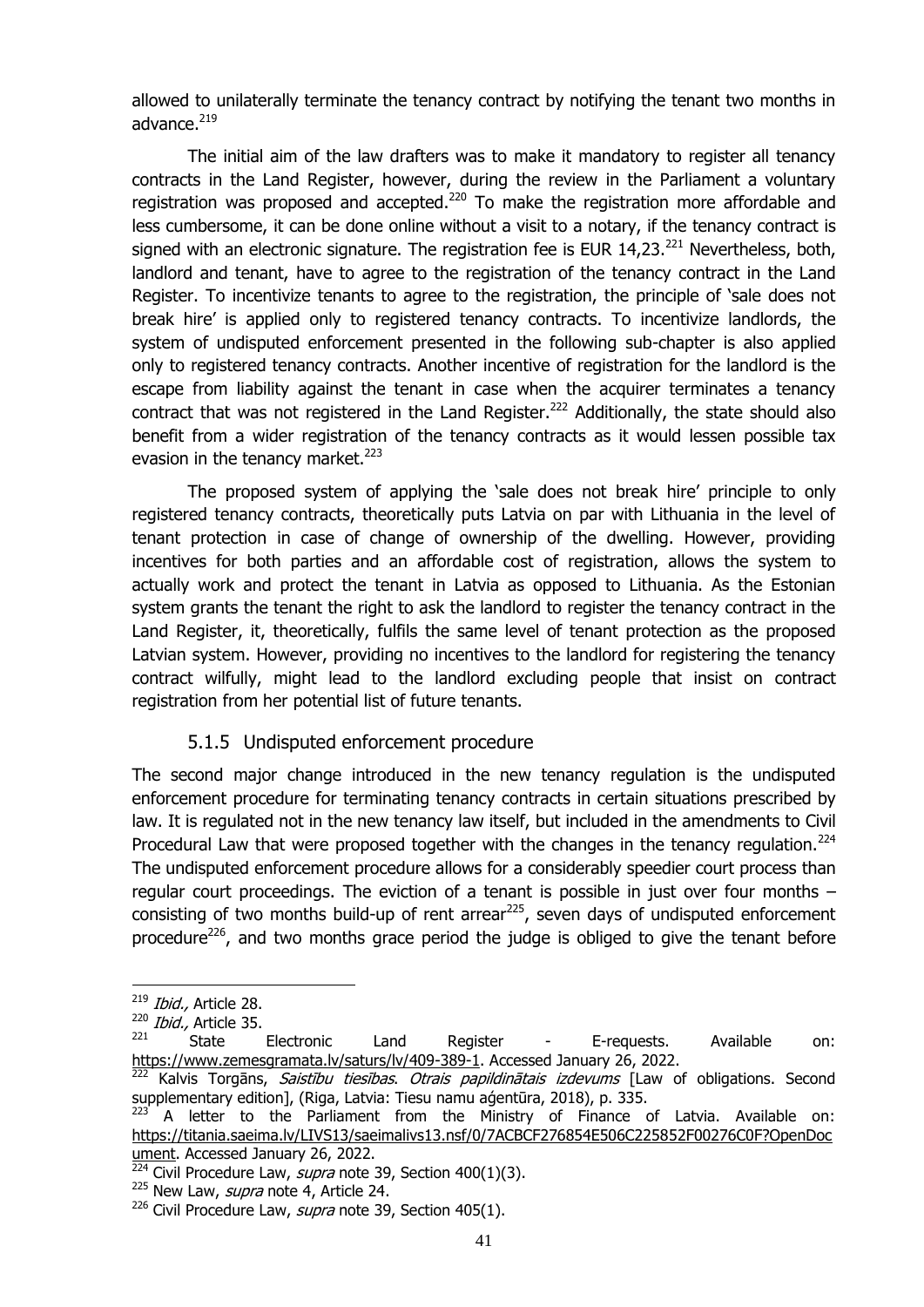she is evicted<sup>227</sup>. The grounds for termination of the tenancy contract that can be decided in the undisputed enforcement procedure include: i) non-payment of rent and utility payments for more than two months for a contract that is registered in the Land Register, or ii) maturity of a contract that is registered in the Land Register.<sup>228</sup> All other grounds for termination of a tenancy contract by the landlord in case of a dispute have to be decided by a court in standard proceedings.

## 5.2 Will the new law reach its aims?

<span id="page-44-0"></span>The first aim of the new tenancy law is to reach a balance between the rights and obligations of the parties to the tenancy contract. By setting such an aim, the government manifests that under the previous regulation the balance was insufficient. As shown in Chapter 2, the previous regulation placed Latvia in the middle in between the other Baltic states on the level of stability granted to the tenant, however, due to the time-consuming judicial proceedings the Latvian landlords were exposed to the greatest risk among the Baltic states of serious disruptions to cash flow. The aim of the Latvian government may as well be defined as a 'regulatory equilibrium<sup> $229$ </sup>. Such state requires on one hand profitability and respect for property rights to the landlord, and on the other hand affordability, stability and flexibility for the tenant.<sup>230</sup> The new tenancy law will be analysed against the previously mentioned preconditions for a 'regulatory equilibrium' set out by Nassare-Aznar.

As for the respect of landlord's right to profit, the new tenancy law puts no limits on the profit the landlord is entitled to earn. There are no first- or second-generation rent controls present in the new tenancy law. The rental payment can be set freely as a result of negotiation of the parties. It is at landlord's discretion to decide on the initial price to ask for her dwelling. However, the landlord should include into her calculations the expenses necessary for her obligations to: i) upkeep the residential building where the dwelling is located in sound technical condition<sup>231</sup>, and ii) any tax payments which she might be obliged to pay on the rental income<sup>232</sup>. The undisputed enforcement procedure, in relation to default on payments by the tenant, grants the landlord the highly important time economy. As for the respect of landlord's property rights, multiple aspects should be reviewed. First, the undisputed enforcement procedure, in relation to expiry of tenancy contracts, allows the landlord to rightfully acquire possession of her dwelling considerably sooner than before. Second, the application of the principle 'sale does not break hire' for unregistered tenancy contracts effectively protects against 'surprise contracts' of newly acquired dwellings. Third, the new tenancy law allows the parties to agree on a security deposit.<sup>233</sup> Although, it is limited to the value of two months of rental payment, the limitation is proportional to the maximum allowed arrear of rent. Fourth, the landlord does not possess a right to terminate the tenancy contract if the dwelling is needed for her personal use. Such a regulation makes

 $^{227}$  *Ibid.,* Section 405(2<sup>1</sup>).

<sup>&</sup>lt;sup>228</sup> Supra note [224.](#page-43-1)

<sup>&</sup>lt;sup>229</sup> Christoph U. Schmid, "Introduction", in Tenancy Law and Housing Policy in Europe: Towards Regulatory Equilibrium, ed. Christoph U. Schmid, (Cheltenham, the UK: Edward Elgar Publishing, 2018), pp. 5-9.

 $230$  Nassare-Aznar, *supra* note [1,](#page-5-3) p. 837.

 $^{231}$  New Law, *supra* note [4,](#page-6-1) Article 18.

<sup>&</sup>lt;sup>232</sup> State Revenue Service, Latvia. Nodokļi no dzīvokļa izīrēšanas vai iznomāšanas ienākumiem. [Tax from renting or leasing an apartment]. Available on: [https://www.vid.gov.lv/sites/default/files/met\\_nodokli\\_no\\_dzivokla\\_iziresanas\\_iznomasanas\\_ienakumi](https://www.vid.gov.lv/sites/default/files/met_nodokli_no_dzivokla_iziresanas_iznomasanas_ienakumiem.pdf) [em.pdf.](https://www.vid.gov.lv/sites/default/files/met_nodokli_no_dzivokla_iziresanas_iznomasanas_ienakumiem.pdf) Accessed January 26, 2022.

 $\frac{233}{233}$  New Law, *supra* note [4,](#page-6-1) Article 12.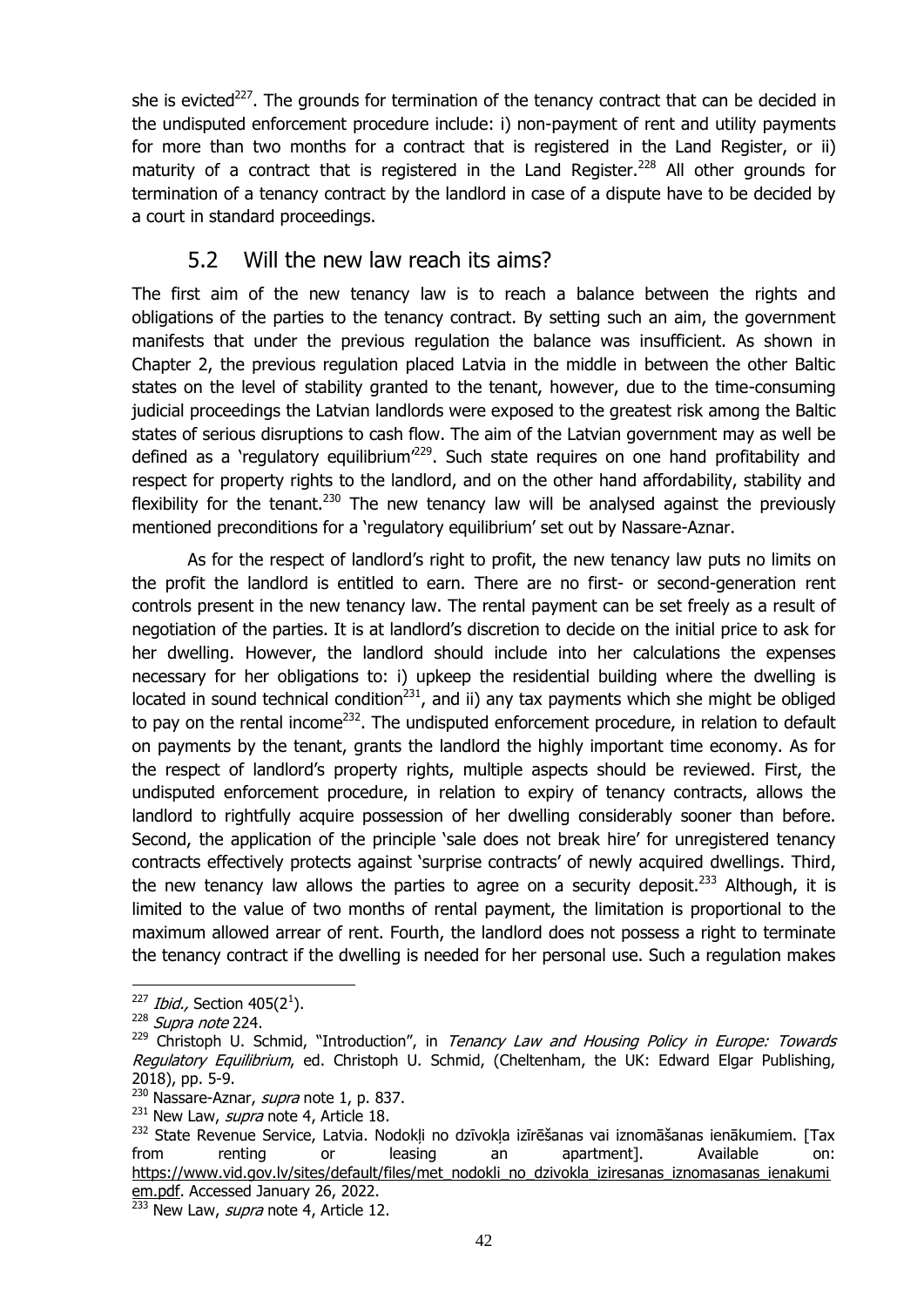the landlord to: i) hesitate renting out her dwelling if she sees an option that it might be needed for her in the near future, or ii) bias towards shorter term tenancy contracts to be able to reassess more often the personal need for the dwelling. As discussed earlier, the ability to use the dwelling if urgently needed is welcome by individual landlords.

Regarding the tenant side of the 'regulatory equilibrium', affordability has to be assessed first. To the detriment of tenant, there exist no rent controls in the new tenancy law. However, if the second aim of the new tenancy law, to increase the availability of housing, is reached through increasing supply and in turn lowering price, the affordability precondition should be satisfied. As for stability, paternalistic<sup>234</sup> enforcements of stability, such as a minimum term for tenancy contracts, are not present in the new tenancy law. Furthermore, neither are less paternalistic limitations<sup>235</sup>, such as tenancy contracts for unspecified term or limitations on rent increase for future tenants (prohibition to charge more rent to newcomer than to existing tenants). The stability for the tenant is guaranteed only throughout the duration of the tenancy contract. However, the existing collision of preferences on the term of the tenancy contract between the parties needs to be taken into account. Landlords prefer shorter contracts, to be able to: i) adjust prices to market rates more often, and ii) reassess more often the personal need for the dwelling. On the contrary, the tenants prefer longer term contracts, since that: i) lowers their transaction costs arising from changing the dwelling more often, and ii) does not limit their rights to terminate the contract unilaterally. Though not guaranteed, tenants may expect their rights to use the dwelling to be registered in the Land Register, due to the incentives offered to landlord to allow such registration. If not specifically agreed in the rental contract, the tenants of private dwellings do not possess pre-emption rights in case of sale of the dwelling. Nevertheless, their tenancy relations shall be respected by the new owner, if the tenancy contract was registered in the Land Register. As for flexibility, the tenant is allowed to unilaterally terminate the tenancy contract at any given time with a one-month notification. However, the other factor of flexibility is not met  $-$  sub-renting of the dwelling is only allowed with landlord's approval.

By analysing the new tenancy law against the preconditions proposed for a 'regulatory equilibrium' by Nassare-Aznar, it seems, at first sight, that such an equilibrium is not reached. From the landlord's perspective, the new tenancy law is undeniably an improvement with respect to her rights and obligations. The two main improvements are: i) the fast and effective dispute resolution in case of default on payments, and ii) the clarity and transparency that registration of tenancy in the Land Register provides to the existing, and new landlord. The only downside of the new tenancy law is the prohibition of terminating the contract in case of need of the apartment for own use. However, as there is no imperative minimum duration for a tenancy contract, it can be cured by shortening the initial term. On the contrary, a different outcome arises by assessing the 'regulatory equilibrium' from the tenant's perspective. Almost all prerequisites to reach a 'regulatory equilibrium' are not present in the new tenancy law. With the only exception to this being the universal right to unilateral termination of a tenancy contract. Though, it should not be interpreted that the situation has become significantly worse than previously. Rent controls did not exist in their classical form under the previous regulation as well. Similarly, there were no universal rights for a renewal of a tenancy contract, or a minimum imperative duration of it. The only improvement, which some might, at first sight, view as a

<sup>&</sup>lt;sup>234</sup> Nassare-Aznar, *supra* note [1,](#page-5-3) p. 828.

 $235$  Ibid.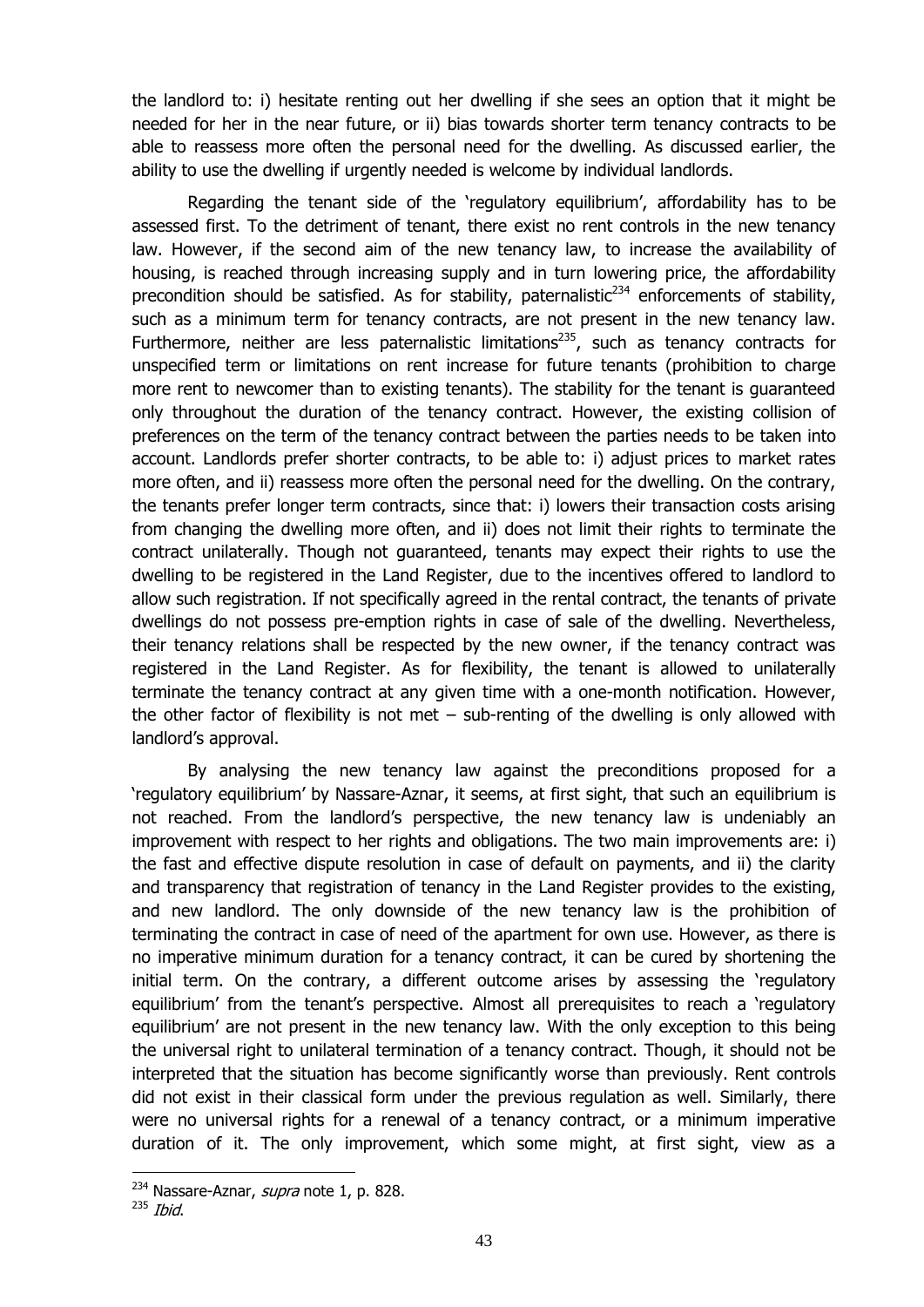deterioration, is the increased transparency the registration of tenancy contracts in the Land Register provides. It might seem that the tenant is more protected with a universal application of the 'sale does not break hire' principle. However, it should be remembered that often after the ownership of the dwelling is changed, the 'surprise tenants' are the victims of landlord's illegal actions performed in order to evict them.<sup>236</sup> The removal of the 'surprise factor' does not guarantee the end to the landlords' illegal actions. However, it allows the buyer of a property to bargain on the price accordingly, thus, saving money that could be used for monetary compensations to the tenants for termination of the contract, if they reach such agreement. To sum up, the 'regulatory equilibrium' according to the framework established by Nassare-Aznar is not reached with the new tenancy law in Latvia.

The second aim of the new tenancy law needs to be assessed separately from the first. Theoretically, increasing affordability of housing, at least in the short- and mediumterm, could be possible without reaching a 'regulatory equilibrium'. A definition of affordable housing is provided by Stephens:

Housing is affordable when housing of an acceptable minimum standard can be obtained and retained leaving sufficient income to meet essential nonhousing expenditure.<sup>237</sup>

Having examined the current situation on the housing affordability in the Baltic states in Chapter 3, it is clear that in Latvia a significant amount of people can afford to leave aside sufficient income to meet essential non-housing expenditure. However, at the same time it might be true, that the first part of the definition is not satisfied according to the data reviewed in Chapter 3. The data seems to show that a large number of people live in housing conditions that are not acceptable, as there is insufficient supply of adequate quality housing for an affordable price. An increase in supply of adequate rental housing could improve the situation. Additionally, by following the laws of supply and demand, it can be implied that the higher the supply, the lower the price. In fact, multiple housing developers have expressed intentions to increase the supply of rental housing after the new tenancy law is passed. The forecasted investment inflow could amount to EUR 100 million/year, in a tenyear period amounting to EUR 1 billion.<sup>238</sup>

For the residential tenancy to become a viable substitute to home-ownership in the long-run, both, a stable supply and a stable demand is a requirement. The new tenancy law seems to support the increase on the supply side well. However, the players on the demand side of the market, the tenants, are not able to grasp all the benefits of it. The new tenancy law might work in the short- and medium-term by increasing the competition on the supply side of the market. However, in the long run landlords might start to feel a shortage of demand for adequate quality rental housing, as residential tenancy will be viewed as an inferior type of tenure due to lack of stability and flexibility it provides to tenants.

<sup>&</sup>lt;sup>236</sup> LA.lv, Deputāti sašutuši par denacionalizēto namu īpašnieku patvaļu. [Members of Parliament shocked on the arbitrariness of landlords of denationalized houses]. Available on: [https://www.la.lv/deputati-sasutusi-par-denacionalizeto-namu-ipasnieku-patvalu.](https://www.la.lv/deputati-sasutusi-par-denacionalizeto-namu-ipasnieku-patvalu) Accessed January 26, 2022.

<sup>&</sup>lt;sup>237'</sup> Mark Stephens, "The Meaning and Measurement of Housing Affordability", Presentation at ENHR Tirana 2017. Available on: https://slideplayer.com/slide/12802310/. Accessed January 26, 2022.

<sup>&</sup>lt;sup>238</sup> Nekustamo Īpašumu Attīstītāju Alianse. Jaunais īres likums ļaus īres dzīvokļos ik gadu ieguldīt aptuveni 100 miljonus eiro. [The Alliance of Real Estate Developers. The new tenancy law will attract investment in rental apartments in the amount of 100 million euros per year]. Available on: [https://niaa.lv/lv/zinas/niaa-jaunais-ires-likums-laus-ires-dzivoklos-ik-gadu-ieguldit-aptuveni-100](https://niaa.lv/lv/zinas/niaa-jaunais-ires-likums-laus-ires-dzivoklos-ik-gadu-ieguldit-aptuveni-100-miljonus-eiro) [miljonus-eiro.](https://niaa.lv/lv/zinas/niaa-jaunais-ires-likums-laus-ires-dzivoklos-ik-gadu-ieguldit-aptuveni-100-miljonus-eiro) Accessed January 26, 2022.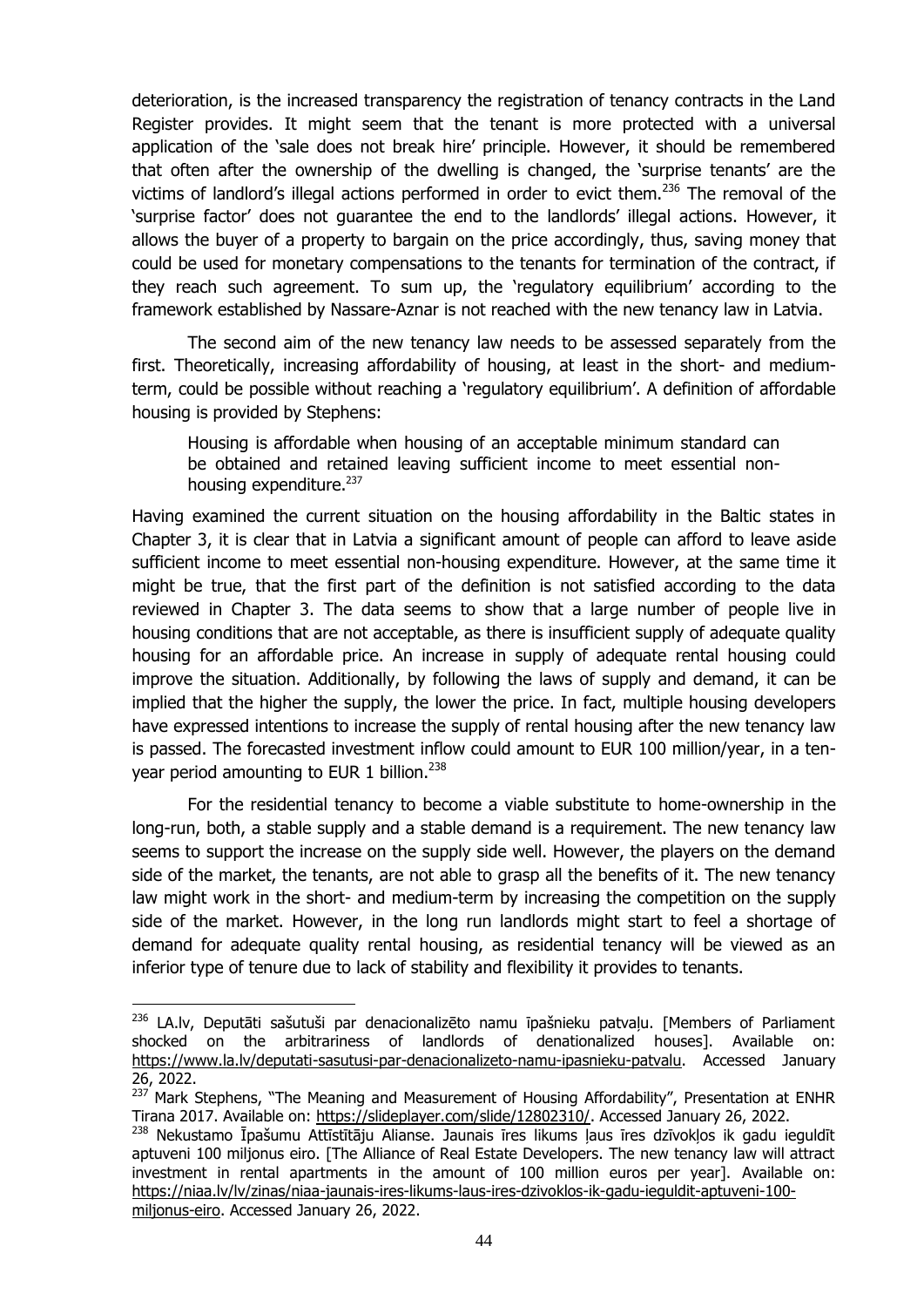## **CONCLUSION**

<span id="page-47-0"></span>The residential tenancy regulation in the Baltic states is rooted in the historical developments of transitioning from command-based to market economies. The processes of restitution and privatization brought with themselves the necessity for a rigid and highly tenant protective residential tenancy regulation. However, over time the level of tenant protection has been gradually decreased by legislative and judiciary acts. Nevertheless, the improvements in the housing quality have been insufficient.

The comparative analysis of the pre-2021 residential tenancy regulations in the Baltic states showed that, although they were different in some aspects, in general they were relatively homogeneous. None of the regulations imposed first generation rent controls in practice. Similarly, second generation rent controls that limit increases in rental payments by pegging the adjustments to the costs of maintenance of the dwelling were present in all three countries. There was no absolute right to renewal of a tenancy contract for the tenant, and the landlord, by taking the necessary procedural steps, was allowed to terminate the contract upon expiry of it. The tenant was offered a high degree of flexibility in choosing how long to stay in the rented dwelling, as she was allowed to unilaterally terminate a tenancy contract without providing any specific reasons. Likewise, the landlord was only allowed to terminate the tenancy contract on imperative reasons, which are mostly associated with a breach performed by the tenant. As for the differences, the principle of 'sale does not break hire' was respected unconditionally in Estonia and Latvia, but not Lithuania where it requires a registration in the Land Register. The Latvian treatment of tenancy contracts for unspecified term was the most inflexible, as they were treated identically to contracts for specified term. However, the minor aspects, such as pre-emptive right to renewal against other tenants, procedural aspects of communication, automatic renewal if no action is taken, and the open possibility to introduce first generation rent control placed Lithuania in the top of granting stability to the tenants, followed by Latvia and Estonia. On the other side, the landlords' surety and regularity of income was best protected in Estonia, due to the considerably faster judicial proceedings. Thus, the first research question can be answered as follows: according to the pre-2021 tenancy regulations the most stability in tenancy relations for the tenant was provided in Lithuania, however, the least amount of risk to the landlord – in Estonia.

Tenure can be divided in two large groups – owner-occupied and tenanted. Each of them has their advantages and disadvantages. As for owner occupied, the greatest benefit is the acquisition of an asset over time and stability in times of financial distress. Nevertheless, the returns of the acquired asset are, usually, overestimated by people, as evidence shows that the average yearly return of asset prices in real terms in the long-run is only 0,3%. The major drawbacks of owner-occupancy are the high entry costs in the form of down-payment for a mortgage, and the hinderance of mobility due to high transaction costs of exchanging the assets. On the other hand, the main benefit of tenancy is the mobility due to the relatively low transaction costs of moving to another rented dwelling. Additionally, tenancy is at minimum a necessary first step on the housing ladder, as it does not require substantial savings to rent a dwelling. The major disadvantage is the insecurity in times of individual financial distress. For the society as a whole, the mobility associated with tenancy allows for productivity gains due to increased labour mobility. Thus, the answer to the second question is as follows: tenancy captures the spill-over effects of mobility in the form of increased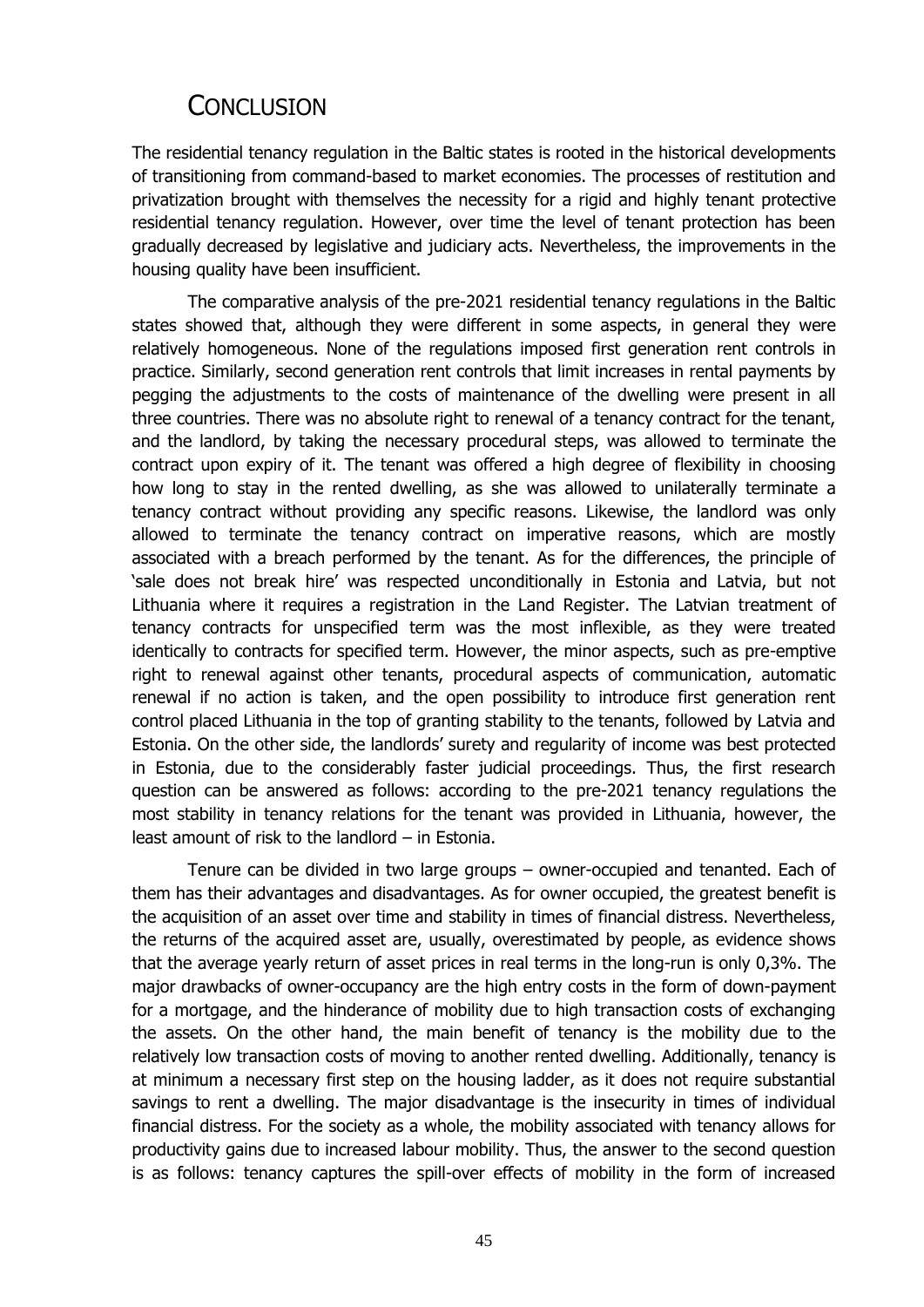labour productivity, as well as provides housing for the less financially stable, including young people.

All of the Baltic states exhibit a high share of owner-occupancy as a type of tenure. At first sight, it might seem that the tenancy market is the most developed in Latvia, as it exhibits the highest share of private rental tenancy among the Baltic states. However, when looking in perspective with the EU, all of the countries have relatively low rates of private rental tenancy, ranging from 1%, to 4%, to 7% for Lithuania, Estonia, and Latvia, respectively. Latvians seem to enjoy the lowest housing cost overburden rate, as well as the lowest share of rental payments in total disposable income. Moreover, the levels are low also when compared to the EU average. However, such seemingly inexpensive tenure at private rental tenancy comes at a cost. More than 60% of rented dwellings are overcrowded, and nearly a half out of those are in inadequate technical condition. However, it is suspected that such conditions are not completely voluntary. There seems to exist a shortage of adequate quality housing for an affordable price on the market, with the available housing being unproportionally more expensive to the level of increase in level of quality it provides. The situation is similar in Lithuania. However, the Estonians, although spending a larger share but still less than European average, seem to be able to acquire an adequate quality housing. In light of the said, the answer to the third research question is as follows: there seems to be a negative correlation between the stability provided to tenant and the development of a tenancy market, and a positive correlation of providing the least amount of risk to the landlord and development of the tenancy market.

The legislator of the new residential tenancy law in Latvia has set two aims for it to reach. First, a balance between the rights and obligations of the parties to a tenancy contract. Second, to increase affordability of housing. By applying the principles of a 'regulatory equilibrium' to the level of rights and obligations granted to each of the parties to a tenancy contract, it is inferred that they are unsatisfactory to establish a 'regulatory equilibrium'. The rights and obligations of the landlord are respected almost to the fullest. However, those of the tenant have not been improved to guarantee stability, thus making tenancy look like an inferior type of tenure in the eyes of the tenant. As for the second aim, in line with the answer to the third research question, such a 'regulatory equilibrium' is not needed to increase the supply of adequate quality housing in the underdeveloped tenancy market present in Latvia. By applying the laws of supply and demand, a rightward shift of the supply curve lowers the equilibrium price in the market. Furthermore, multiple housing developers have expressed intentions to perform significant investments in the rental housing stock, after the new tenancy law is implemented. Thus, the answer to the fourth research question is as follows: the new tenancy law should reach the aim of increasing affordability of housing by increasing the supply of adequate quality housing to the market, however, it will not reach a balance between the rights and obligations to the parties of a tenancy contract.

Nevertheless, the importance of demand in the rental housing market should not be underestimated. A well-functioning tenancy market requires both  $-$  a stable supply and a stable demand. In the long-run, it is at interests of both parties to increase the stability offered to the tenant, after the supply will have caught up with the existing demand. In light of the foregoing, the hypothesis set at the beginning of this article has to be rejected, since for the tenancy to become a viable substitute to home-ownership it has to be not only affordable, but also grant stability to the tenant in the long-run.